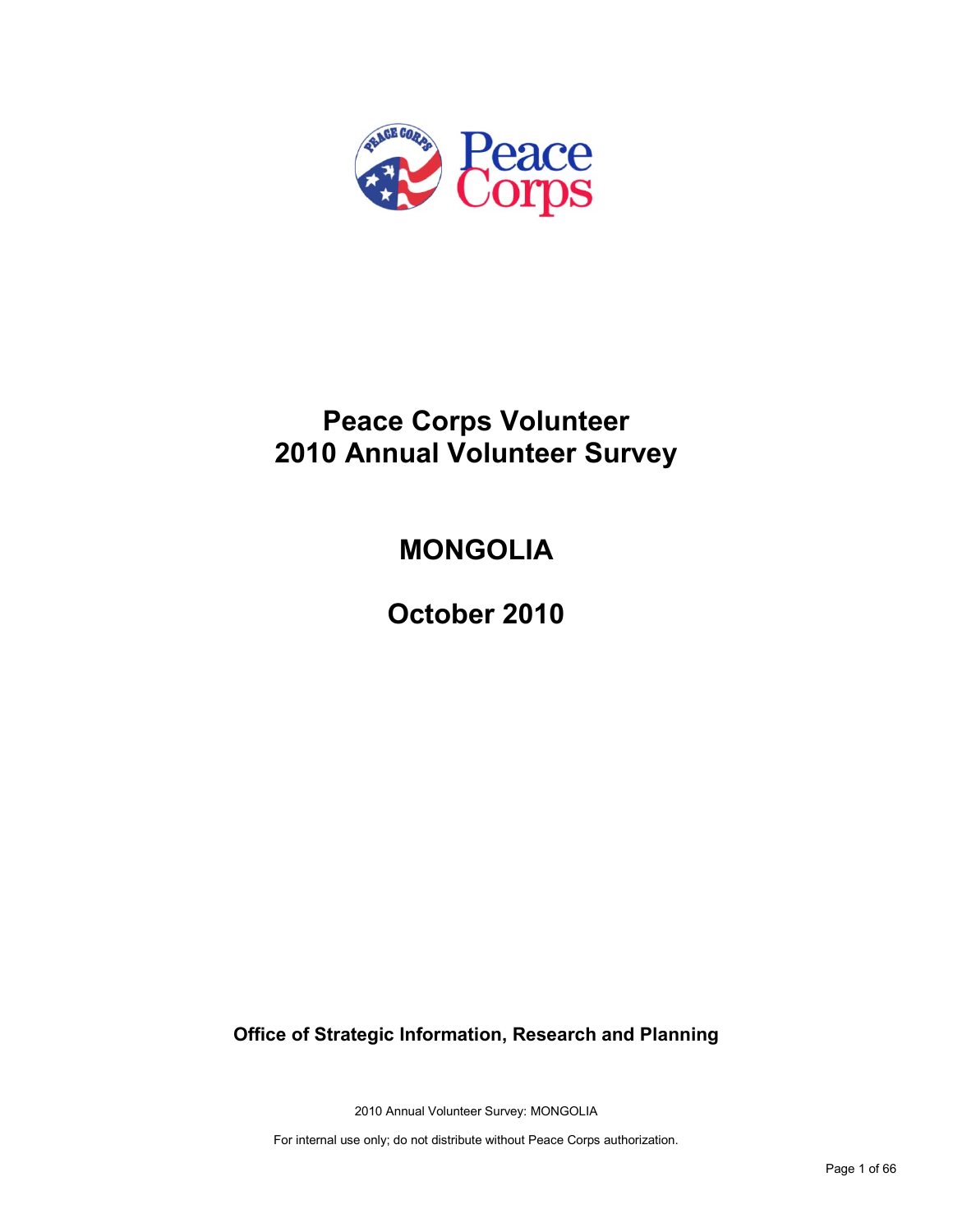## **Table of Contents**

| A.           |                                                    |     |
|--------------|----------------------------------------------------|-----|
| В.           |                                                    |     |
| C.           |                                                    |     |
| D.           |                                                    |     |
| Е.           |                                                    |     |
| F.,          |                                                    | 22  |
| G.           |                                                    |     |
| Н.           |                                                    |     |
| $\mathbf{L}$ |                                                    | .52 |
| J.           | Overall Assessment of Your Peace Corps Service  60 |     |
| Κ.           |                                                    |     |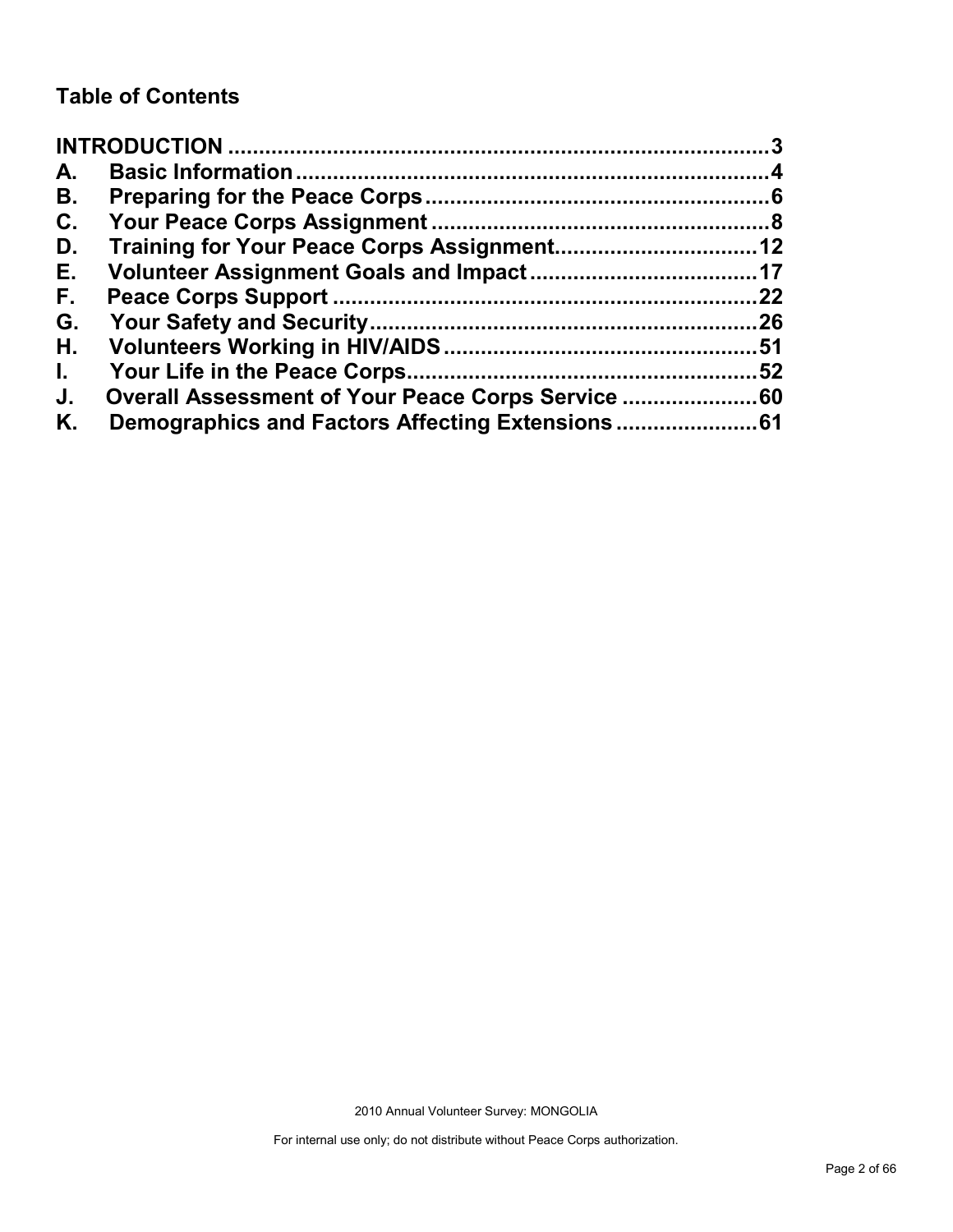## <span id="page-2-0"></span>**INTRODUCTION**

The Annual Volunteer Survey was conducted from June – August 2010 and 81 percent of the Volunteers (5, 239) responded, the highest number in the 35-year history of the survey. Most Volunteers (89 percent) completed the online version of the survey, and another 11 percent completed a paper version of the survey.

This report conveys the responses to the survey from Volunteers serving in one particular country. The report contains the tables and short narrative responses from the questions offering a finite set of possible responses. The results provide a picture of the activities, experiences and views of Peace Corps Volunteers in 2010, including areas where Volunteers confirm that their needs are being well met and where improvements may be needed.

A second report contains the Volunteers' extensive narrative responses to eight open-ended questions on the survey. The report, *2010 Annual Volunteer Survey Open Ended Responses,* is being distributed separately to the Regional and Country Directors.

## **ORGANIZATION OF THE REPORT**

The country report contains eleven sections, corresponding to the major sections of the survey questionnaire.

The tabular results are presented in the order in which the questions appeared in the 2010 AVS, which corresponds roughly to the phases of Volunteer service. Initial questions asked about preparing for Peace Corps. These were followed by questions about assignment activities and training. The final set of questions asked about extending service beyond two years.

The tables show the percent of post respondents that selected each choice and the total number of post respondents that answered the question. Most survey questions asked respondents to select one answer from a set of choices. The percentages for the "select one" responses add up to 100 percent. Questions that allowed Volunteers to "mark all that apply" result in percentages that total to more than 100 percent. This is because each percentage equals the number of respondents selecting that choice divided by the number of respondents who answered the question.

The 2010 AVS included most questions from earlier annual and biennial surveys. A dozen open-ended questions were excluded this year to reduce the reporting burden and internet connection costs to Volunteers.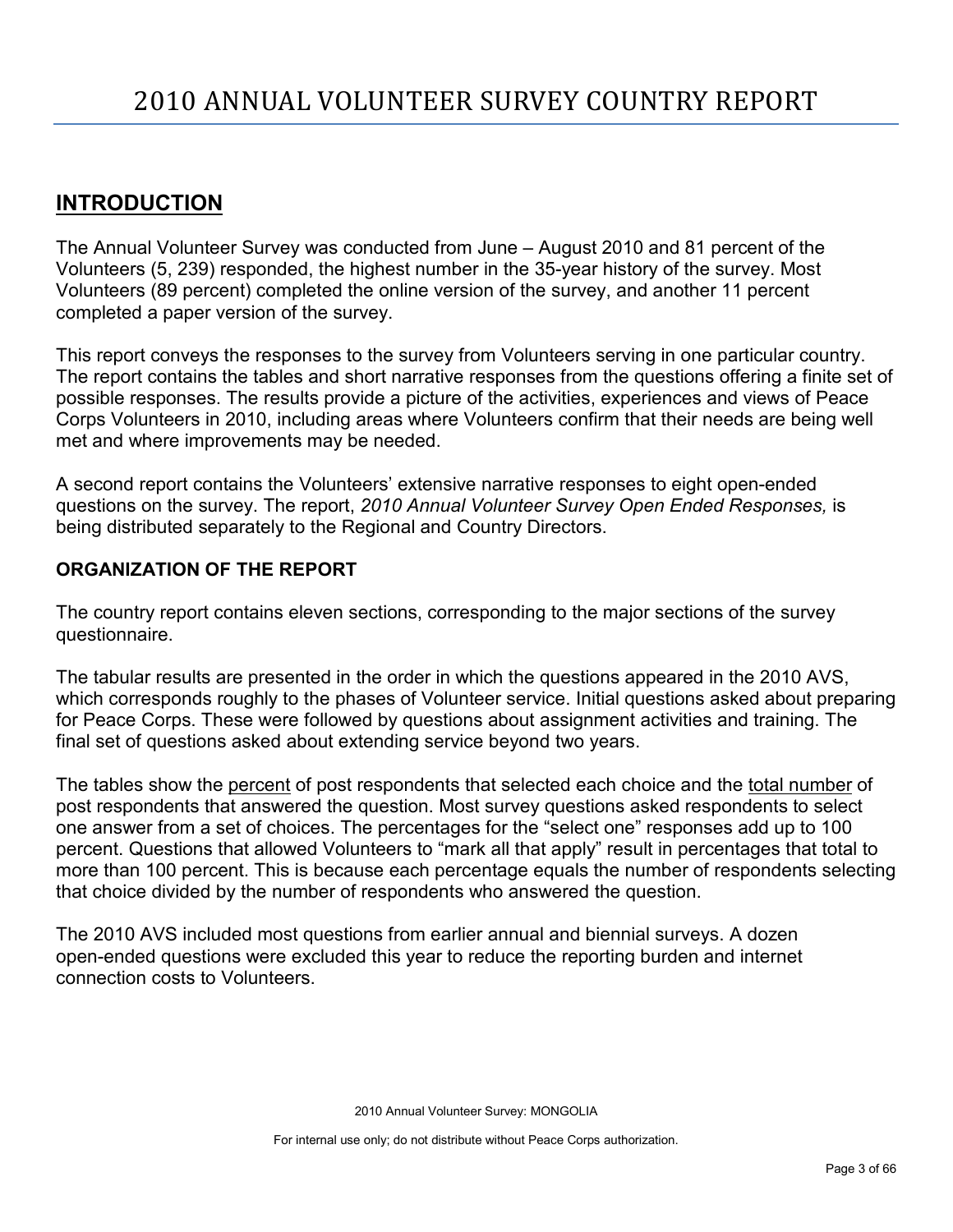Key questions were added to gather more information about:

- Experiences with insensitive comments and behavior based on race, ethnicity, age, gender, or sexual orientation
- Observations or comments about harassment/discrimination experiences (added to the online 2010 AVS after the survey began)
- Reasons that might influence whether or not to extend Volunteer service beyond two years

A crosswalk between the 2009 and 2010 questions is posted on the OSIRP intranet under 2010 AVS Reports "Reference Documents." Earlier surveys and global, regional and post reports are also on the OSIRP Intranet.

## **HOW TO USE THE INFORMATION**

Posts are encouraged to share the results with staff and Volunteers. These reports are an excellent way to initiate a dialogue with staff and Volunteers at post about what is working well and areas for improvement. In the past, posts have found it useful to share the results with their Volunteers, via the VAC, monthly newsletters, summary bulletins, and presentations at PST and IST.

Please consider comparing these 2010 results with your 2006, 2008 and 2009 survey results to identify trends and changes over time. You may also want to compare your country's results with the regional and global numbers.

## <span id="page-3-0"></span>**A. Basic Information**

This section reports on the overall response rate and percentages of online and paper surveys completed, as well as the Volunteers' descriptions of their project and site. Results are more representative of all Volunteers at post when the response rate is above 50 percent.

The 2010 Annual Volunteer Survey response rate for MONGOLIA was 88%.

| Completed Online and Fapel Surveys |      |        |  |
|------------------------------------|------|--------|--|
| Percent                            |      | Number |  |
| Online                             | 100% | 84     |  |
| Paper                              |      |        |  |
| Total                              | 100% | 84     |  |

**Completed Online and Paper Surveys**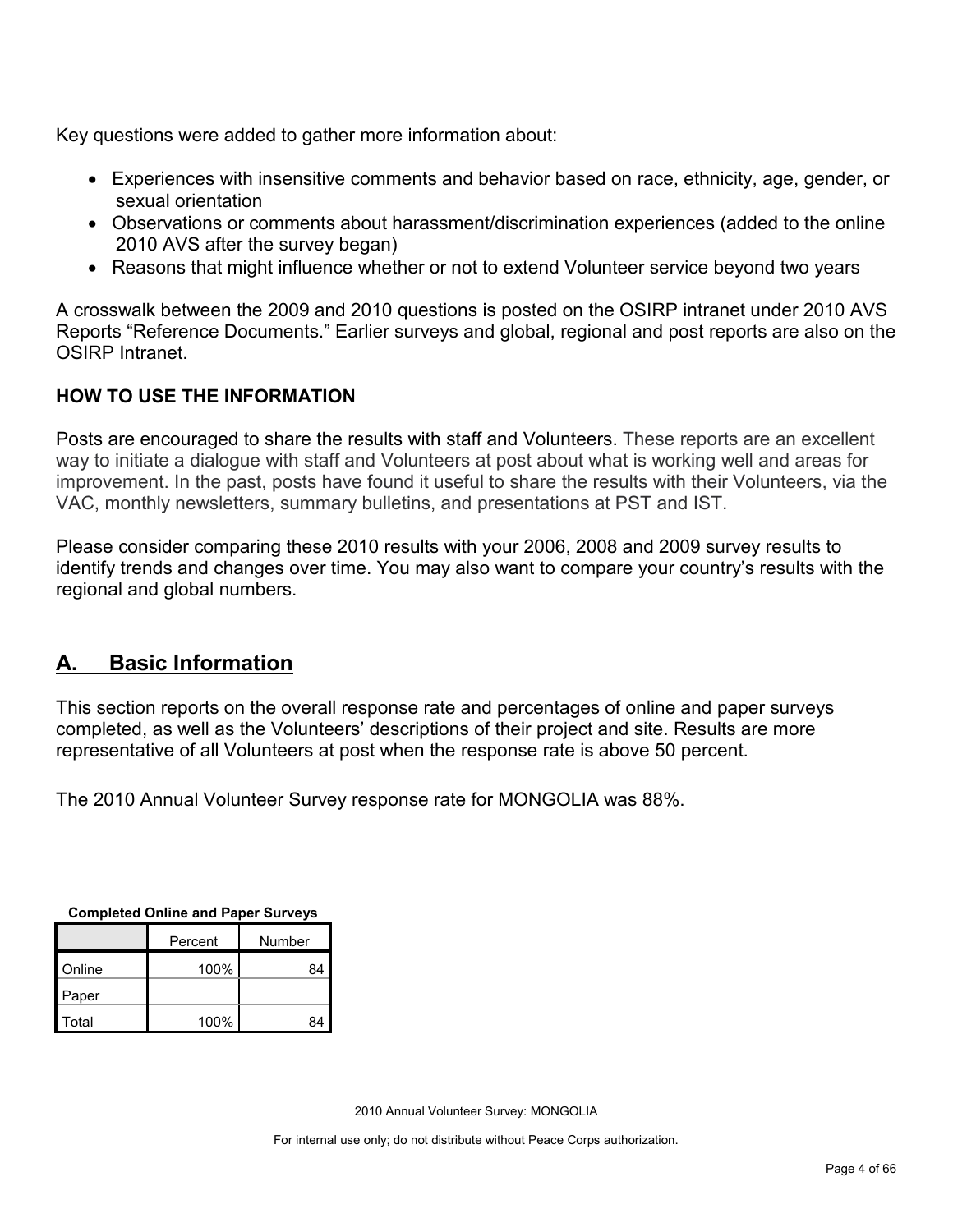| A2: How many months have you been in country? |  |
|-----------------------------------------------|--|
|-----------------------------------------------|--|

|                   | Percent | Number |
|-------------------|---------|--------|
| 6 months or less  |         |        |
| 7 to 12 months    |         |        |
| 13 to 20 months   | 57%     | 48     |
| 21 to 27 months   | 42%     | 35     |
| 28 months or more | 1%      |        |
| ʻotal             | 100%    |        |

### **A3: Please select your project.**

|                                                  | Percent | Number |
|--------------------------------------------------|---------|--------|
| Community-Based Health                           | 11%     |        |
| Community Economic Development                   | 11%     |        |
| Community & Youth Development                    | 13%     |        |
| English Education & Community Development (TEFL) | 65%     | 55     |
| Other. Please specify                            |         |        |
| Гоtal                                            | 100%    |        |

## **A3. Description of "other" project**

|       | Percent    | Number |  |
|-------|------------|--------|--|
|       | 100%<br>R۵ |        |  |
| Total | 100%       |        |  |

#### **A4: Please choose the best description of your assigned site.**

|                                           | Percent | Number |
|-------------------------------------------|---------|--------|
| Rural town (pop. 2,000 + 25,000)          | 50%     | 42     |
| City (pop. over 25,000) - not the capital | 26%     | 22     |
| Village/rural area (pop. under 2,000)     | 18%     | 15     |
| Capital of the country                    | 6%      |        |
| Outer island (regardless of size)         |         |        |
| Total                                     | 100%    | 84     |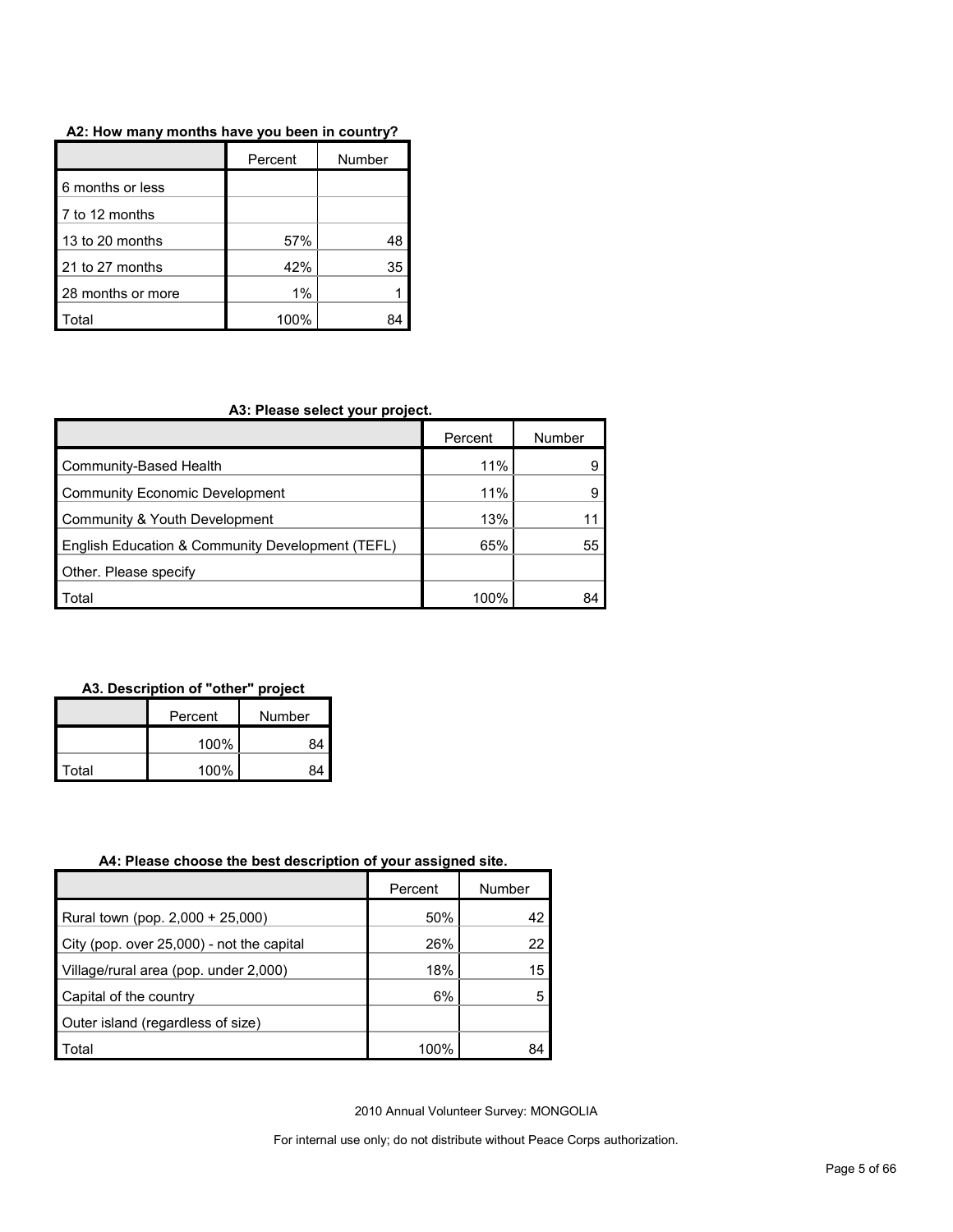## <span id="page-5-0"></span>**B. Preparing for the Peace Corps**

This section reports Volunteers' motivations in applying and accepting a Peace Corps assignment, as well as how prepared they are currently to meet the challenges of service.

|                                                     |                      | % Selected This | <b>Total PCVs</b> |
|-----------------------------------------------------|----------------------|-----------------|-------------------|
|                                                     | <b>PCV Responses</b> | Choice          | Responding        |
| Personal interest in the Peace Corps                | 60                   | 72%             |                   |
| Returned Peace Corps Volunteer whom you met or      | 21                   | 25%             |                   |
| know personally                                     |                      |                 |                   |
| Peace Corps campus or community information session | 16                   | 19%             |                   |
| Peace Corps website                                 | 13                   | 16%             |                   |
| Other: Please specify                               | 11                   | 13%             |                   |
| Article or book about the Peace Corps               | 9                    | 11%             |                   |
| Peace Corps recruiter                               | 9                    | 11%             |                   |
| Family member/s who served in the Peace Corps       | 6                    | 7%              |                   |
| Returned Peace Corps Volunteer who spoke to your    | 4                    | 5%              |                   |
| school or group about the Peace Corps               |                      |                 |                   |
| Americorps service                                  |                      | 1%              |                   |
| Peace Corps material in the mail                    |                      | 1%              |                   |
| Radio, TV, or print advertisement                   |                      | $1\%$           |                   |
| Social media (Facebook, Twitter, etc.               |                      | $1\%$           |                   |
| Total                                               |                      |                 | 83                |

## **B1: What prompted you to apply to the PC? Mark all that apply.**

Percents may total to more than 100% since Volunteers were asked to "Mark all that apply."

### **B1.OTHER: Description of other reasons for applying to Peace Corps**

|                                                | <b>PERCENT</b> | <b>NUMBER</b> |  |
|------------------------------------------------|----------------|---------------|--|
| Open-ended results. Not responsive to request. |                |               |  |
|                                                |                |               |  |
|                                                |                |               |  |
|                                                |                |               |  |
|                                                |                |               |  |
|                                                |                |               |  |

2010 Annual Volunteer Survey: MONGOLIA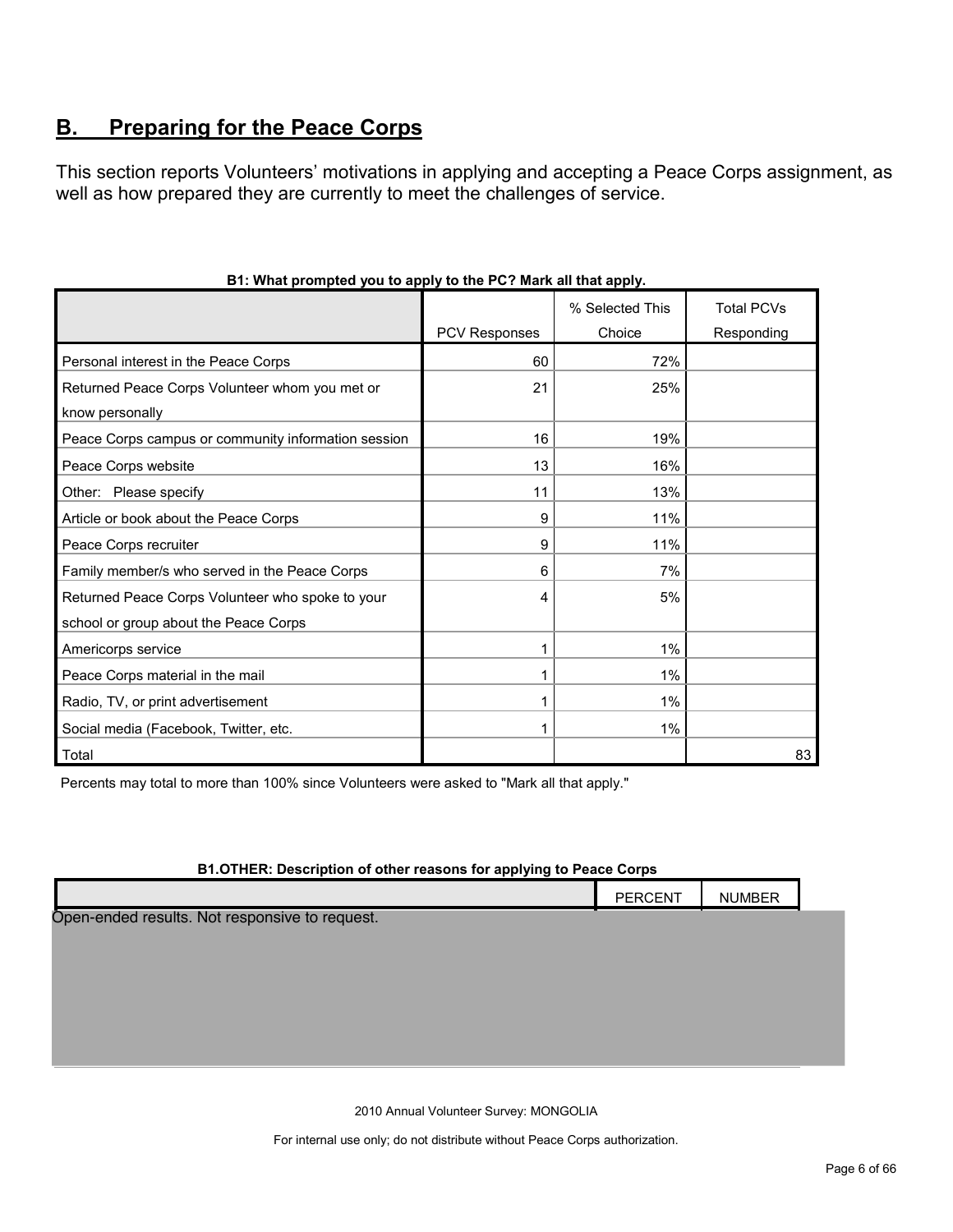| Open-ended results. Not responsive to request. |  |
|------------------------------------------------|--|
|------------------------------------------------|--|

| Total | 100% | 5L |
|-------|------|----|
|       |      |    |

### **B2: How important were the following factors in accepting a PC assignment?**

|                                |               | Somewhat  |           |       |
|--------------------------------|---------------|-----------|-----------|-------|
|                                | Not Important | important | Important | Total |
| Different culture              | 2%            | 10%       | 88%       | 83    |
| Work experience                | 11%           | 29%       | 60%       | 82    |
| Help others                    | 1%            | 18%       | 80%       | 82    |
| International experience       | 4%            | 15%       | 82%       | 82    |
| Language                       | 26%           | 37%       | 38%       | 82    |
| Personal growth                | 4%            | 17%       | 80%       | 83    |
| U. S. job market               | 63%           | 26%       | 11%       | 81    |
| Serve my country               | 37%           | 42%       | 21%       | 81    |
| Travel/adventure               | 6%            | 22%       | 72%       | 83    |
| Please specify below<br>Other: | 17%           | 17%       | 67%       | 6     |

#### **B2.OTHER: Description of other factor/s in accepting a PC assignment**

|                                                | PERCENT | <b>NUMBER</b> |  |
|------------------------------------------------|---------|---------------|--|
| Open-ended results. Not responsive to request. |         |               |  |
|                                                |         |               |  |
|                                                |         |               |  |
|                                                |         |               |  |
|                                                |         |               |  |
|                                                |         |               |  |
| Total                                          | 100%    | 84            |  |

#### **B3: How prepared do you feel today to meet the challenges of PC service?**

| <br>Total<br>Considerably<br>∠xceptionall∨<br>Adequately<br>Minimally<br>all<br>Not<br>~+<br>αι |  |  |  |  |  |  |  |
|-------------------------------------------------------------------------------------------------|--|--|--|--|--|--|--|
|-------------------------------------------------------------------------------------------------|--|--|--|--|--|--|--|

2010 Annual Volunteer Survey: MONGOLIA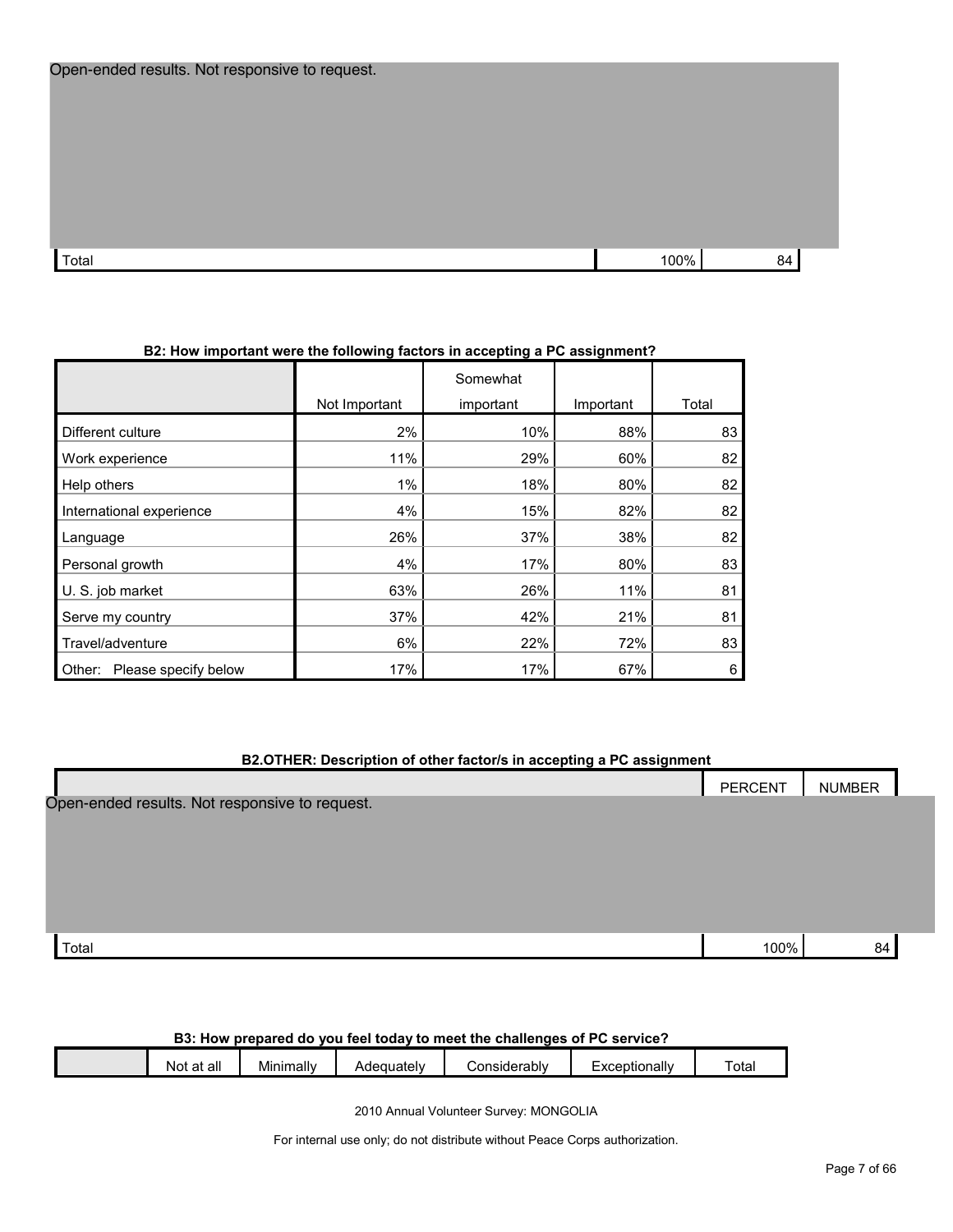|  | B3: How prepared do you feel today to meet the challenges of PC service? |
|--|--------------------------------------------------------------------------|
|  |                                                                          |

|    | Not at all | Minimally | Adequatelv | Considerabl∨ | Exceptionally | Total      |
|----|------------|-----------|------------|--------------|---------------|------------|
| B3 |            | 1%        | 30%        | 55%          | 13%           | ററ<br>ഠാ ' |

## <span id="page-7-0"></span>**C. Your Peace Corps Assignment**

This section reports Volunteers' work on their primary assignment and their secondary activities. The term "primary assignment" refers to the Volunteers' assignment which is part of an overall project plan designed by the host country partners and in-country Peace Corps staff.

| <u>THING ACON ACOULINGS THE TOURS OF</u><br>your primary assignments |         |        |
|----------------------------------------------------------------------|---------|--------|
|                                                                      | Percent | Number |
| English teaching                                                     | 54%     | 45     |
| Teacher training                                                     | 12%     | 10     |
| Youth development                                                    | 11%     | 9      |
| Health extension                                                     | 11%     | 9      |
| Business education/advising                                          | 8%      | 7      |
| Other: Please specify                                                | 1%      | 1      |
| <b>HIV/AIDS</b>                                                      | 1%      | 1      |
| Other education                                                      | 1%      | 1      |
| NGO development                                                      | 1%      | 1      |
| Urban & regional planning/municipal development                      |         |        |
| Water sanitation                                                     |         |        |
| Forestry/parks                                                       |         |        |
| Environmental education                                              |         |        |
| Math/science teaching                                                |         |        |
| Agroforestry                                                         |         |        |
| Information & communications technology (ICT)                        |         |        |
| Community development                                                |         |        |
| Agriculture/fish/livestock                                           |         |        |
| Total                                                                | 100%    | 84     |

**C1: Which best describes the focus of your primary assignment/work?**

#### **C1.OTHER: Description of "other" primary assignment/work**

**focus**

| $\mathbf{r}$ and $\mathbf{r}$ | - |
|-------------------------------|---|
|                               |   |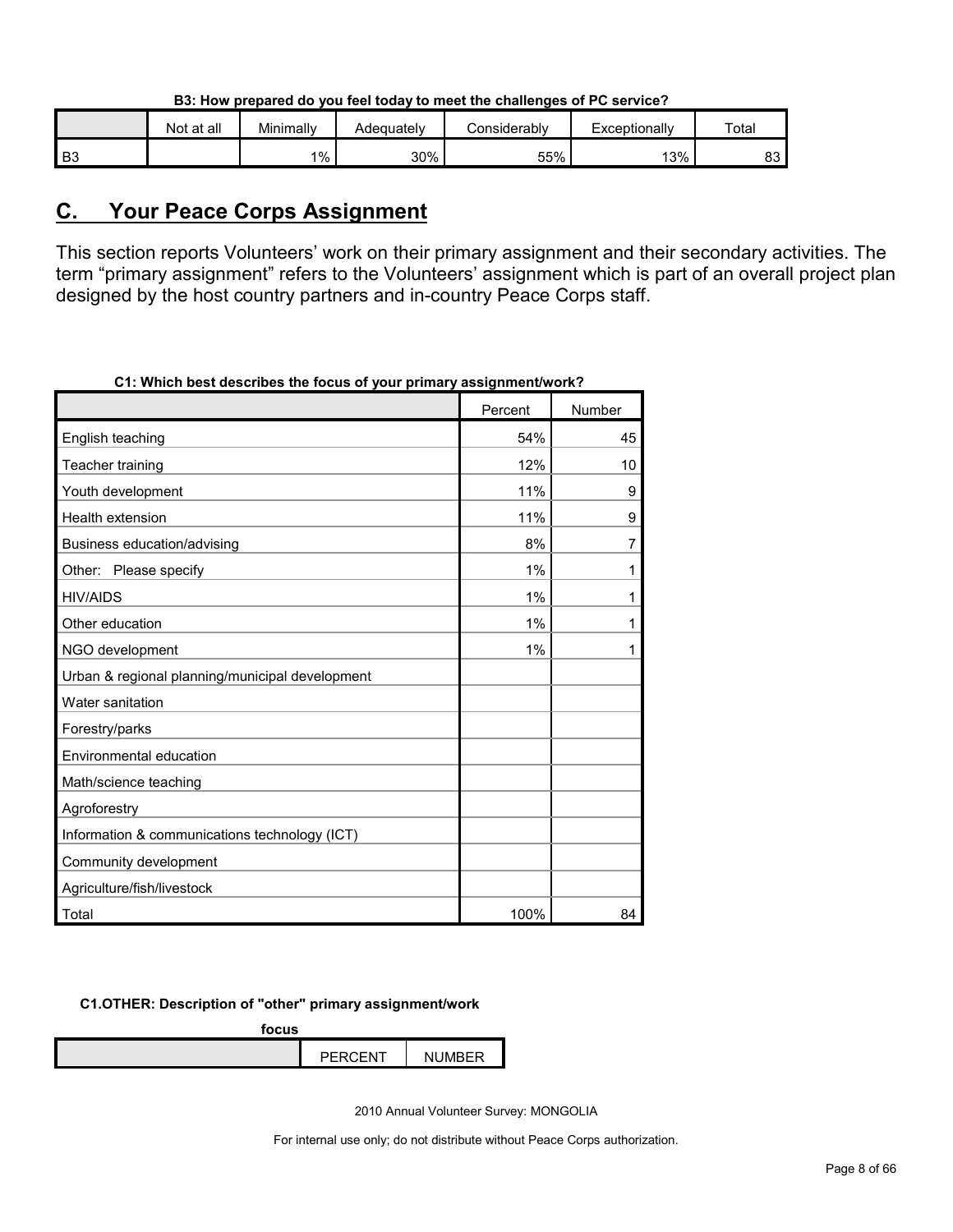| Open-ended results. Not responsive to request. |      |    |  |
|------------------------------------------------|------|----|--|
| ʻotal                                          | 100% | 84 |  |
|                                                |      |    |  |

#### **C2: Are you a Masters International**

| student? |         |        |  |  |  |
|----------|---------|--------|--|--|--|
|          | Percent | Number |  |  |  |
| No       | 99%     | 83     |  |  |  |
| Yes      | 1%      |        |  |  |  |
| Гоtal    | 100%    |        |  |  |  |

| Co. WHICH OF the following activities does your primary assignment/work include : |                      |               |                   |
|-----------------------------------------------------------------------------------|----------------------|---------------|-------------------|
|                                                                                   |                      | % Involved in | <b>Total PCVs</b> |
|                                                                                   | <b>PCV Responses</b> | Activity      | Responding        |
| English teaching                                                                  | 73                   | 87%           |                   |
| Working with youth                                                                | 46                   | 55%           |                   |
| Library development                                                               | 19                   | 23%           |                   |
| Working with NGO(s)                                                               | 19                   | 23%           |                   |
| Literacy                                                                          | 16                   | 19%           |                   |
| Girls' education                                                                  | 15                   | 18%           |                   |
| Working with special groups (e.g., disabled, elderly,                             | 14                   | 17%           |                   |
| ethnic minorities, orphans)                                                       |                      |               |                   |
| <b>HIV/AIDS</b>                                                                   | 13                   | 15%           |                   |
| Information and communications technology (ICT)                                   | 12                   | 14%           |                   |
| World Wise Schools/ Correspondence Match                                          | 12                   | 14%           |                   |
| Income generation                                                                 | 9                    | 11%           |                   |
| Nutrition education                                                               | 9                    | 11%           |                   |
| Rural development                                                                 | 9                    | 11%           |                   |
| <b>Business advertising</b>                                                       | 8                    | 10%           |                   |
| Microenterprise development                                                       | 8                    | 10%           |                   |
| Sports/fitness                                                                    | 8                    | 10%           |                   |
| Arts                                                                              | $\overline{7}$       | 8%            |                   |
| Child survival                                                                    | 5                    | 6%            |                   |
| Urban development/municipal development                                           | 3                    | 4%            |                   |
| Other: Please specify                                                             | 3                    | 4%            |                   |

## **C3: Which of the following activities does your primary assignment/work include?**

2010 Annual Volunteer Survey: MONGOLIA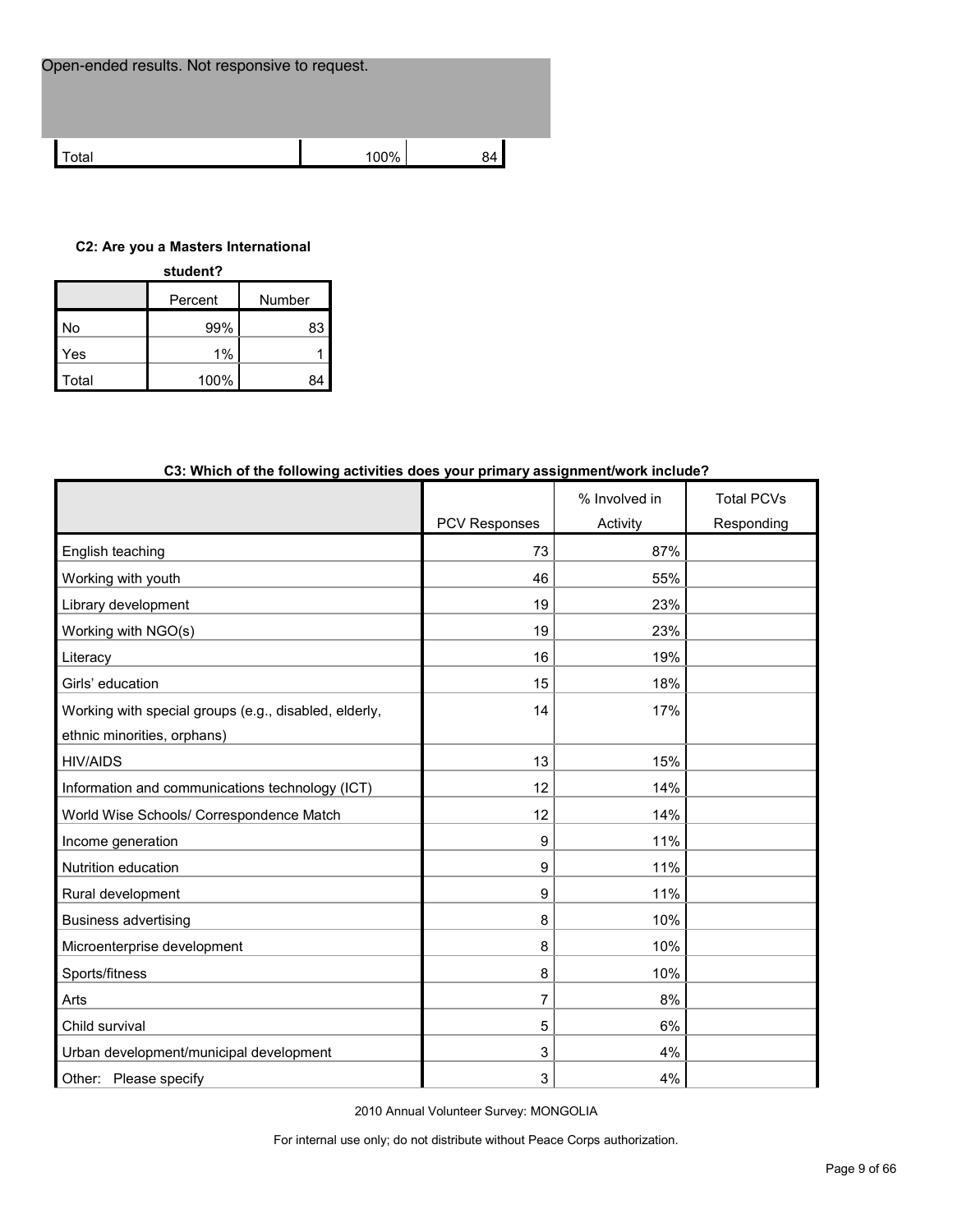| Household food security                             | 2%    |    |
|-----------------------------------------------------|-------|----|
| Mobilize host country nationals (HCNs) to volunteer | 2%    |    |
| Community food security (production/marketing)      | $1\%$ |    |
| Water and sanitation                                | 1%    |    |
| WID/GAD                                             | 1%    |    |
| Biodiversity conservation                           |       |    |
| Environment work                                    |       |    |
| Natural resources management                        |       |    |
| Total                                               |       | 84 |

Percents may total to more than 100% since Volunteers were asked to "Mark all that apply."

## **C3.OTHER: Description of other primary assignment/work activities**

|                                                | <b>PERCENT</b> | <b>NUMBER</b> |  |
|------------------------------------------------|----------------|---------------|--|
| Open-ended results. Not responsive to request. |                |               |  |
|                                                |                |               |  |
|                                                |                |               |  |
| Total                                          | 100%           | 84            |  |

## **C4: Hours Spent on Primary Assignment During Average Work Week**

|           | None | $1-10$ hrs | 1-20 hrs<br>44 | 21-30 hrs | 31-40 hrs | More than 40 hrs | Total |
|-----------|------|------------|----------------|-----------|-----------|------------------|-------|
| C4Hrs6grp |      | 4%         | 23%            | 42%       | 30%       | $1\%$            | ດ⊿    |

### **C4: How many hours do you spend on your primary assignment during an average work week?**

|    | All Volunteers | Average | Lowest reported | Highest reported | Did not answer |
|----|----------------|---------|-----------------|------------------|----------------|
| ◡ฯ | 84             | 28.2    |                 | 60               |                |

#### **C5: Which of the following do your secondary activities (other than your primary assignment work) include?**

|                    |                      | % Involved in | Total PCVs |
|--------------------|----------------------|---------------|------------|
|                    | <b>PCV Responses</b> | Activity      | Responding |
| Working with youth | 38                   | 51%           |            |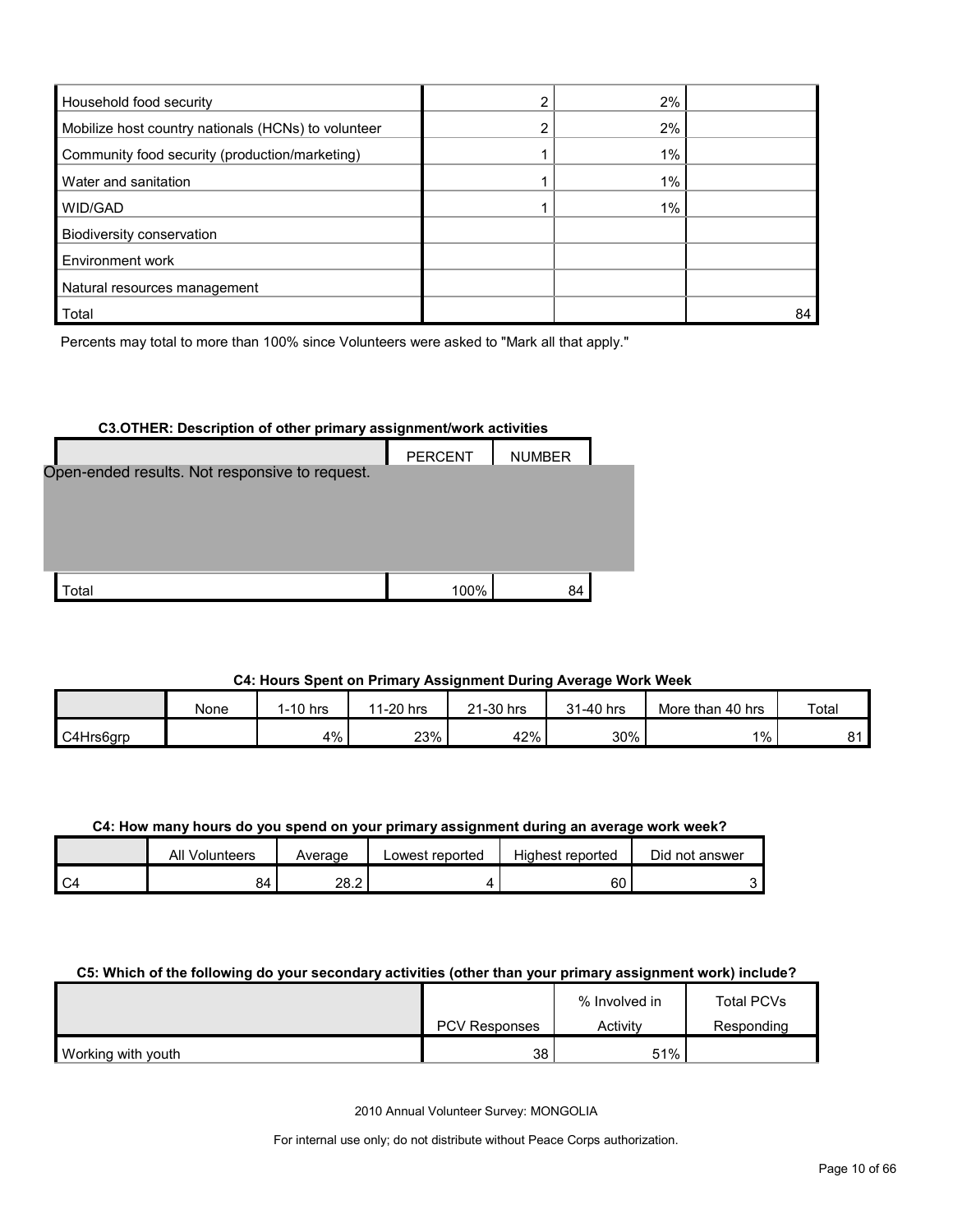| English teaching                                      | 36             | 49% |    |
|-------------------------------------------------------|----------------|-----|----|
| Working with NGO(s)                                   | 35             | 47% |    |
| <b>HIV/AIDS</b>                                       | 21             | 28% |    |
| Library development                                   | 17             | 23% |    |
| Arts                                                  | 16             | 22% |    |
| Sports/fitness                                        | 16             | 22% |    |
| Working with special groups (e.g., disabled, elderly, | 15             | 20% |    |
| ethnic minorities, orphans)                           |                |     |    |
| Mobilize host country nationals (HCNs) to volunteer   | 13             | 18% |    |
| Information and communications technology (ICT)       | 12             | 16% |    |
| Literacy                                              | 11             | 15% |    |
| Nutrition education                                   | 11             | 15% |    |
| Girls' education                                      | 10             | 14% |    |
| Environment work                                      | 9              | 12% |    |
| World Wise Schools/ Correspondence Match              | 9              | 12% |    |
| Other: Please specify                                 | 8              | 11% |    |
| WID/GAD                                               | 6              | 8%  |    |
| Rural development                                     | 5              | 7%  |    |
| Microenterprise development                           | 4              | 5%  |    |
| <b>Business advertising</b>                           | 3              | 4%  |    |
| Child survival                                        | 3              | 4%  |    |
| Income generation                                     | 3              | 4%  |    |
| Natural resources management                          | 3              | 4%  |    |
| Water and sanitation                                  | 3              | 4%  |    |
| Community food security (production/marketing)        | $\overline{c}$ | 3%  |    |
| Urban development/municipal development               | 2              | 3%  |    |
| Biodiversity conservation                             |                |     |    |
| Household food security                               |                |     |    |
| Total                                                 |                |     | 74 |

Percents may total to more than 100% since Volunteers were asked to "Mark all that apply."

#### **C5.OTHER: Description of other secondary activities**



2010 Annual Volunteer Survey: MONGOLIA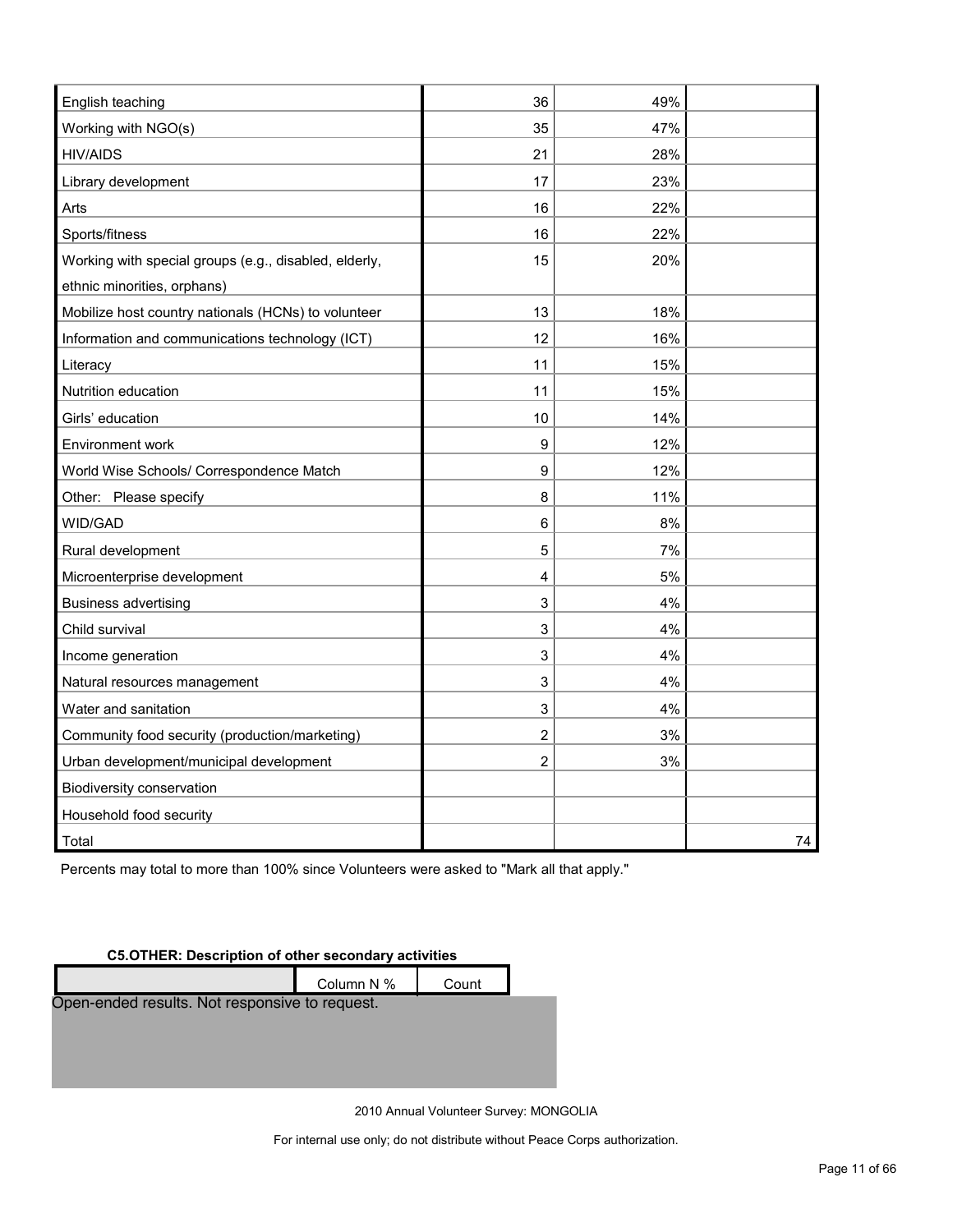| Open-ended results. Not responsive to request. |      |    |
|------------------------------------------------|------|----|
|                                                |      |    |
| Total                                          | 100% | 84 |

#### **C5: No Secondary Activities**

|                         | Percent | Number |
|-------------------------|---------|--------|
| <b>NA</b>               | 88%     |        |
| No secondary activities | 12%     |        |
| otal                    | 100%    |        |

#### **C6: Hours Spent on Secondary Activities During Average Work Week**

|           | None  | $1-10$ hrs | 1-20 hrs<br>44 | 21-30 hrs | 31-40 hrs | More than 40 hrs | Total |
|-----------|-------|------------|----------------|-----------|-----------|------------------|-------|
| C6Hrs6grp | $4\%$ | 64%        | 22%            | 9%        |           | $1\%$            | ດ⊿    |

#### **C6. How many hours do you spend on secondary activities during an average work week?**

|      | All Volunteers | Average                                   | Lowest reported | Highest reported | Did not answer |
|------|----------------|-------------------------------------------|-----------------|------------------|----------------|
| l C6 | 84             | $\sim$<br>4 A<br>$\overline{\phantom{a}}$ |                 | 65               |                |

| C7: How personally satisfying is your--? |  |  |
|------------------------------------------|--|--|
|------------------------------------------|--|--|

|                              | Not at all | Minimally | Adeauatelv | Considerably | Exceptionally | Total |
|------------------------------|------------|-----------|------------|--------------|---------------|-------|
| Primary assignment           | 5%         | 17%       | 48%        | 26%          | 5%            | 84    |
| Secondary project activities | 6%         | 15%       | 24%        | 35%          | 20%           | 82    |

NOTE: See the Open-Ended Responses report for Volunteer comments (C8) about their satisfaction with the work they do

## <span id="page-11-0"></span>**D. Training for Your Peace Corps Assignment**

This section reports Volunteers' assessment of the effectiveness of Pre-Service Training (PST) and In-Service Training at post. In-Service Training (IST) includes: Reconnect, Technical IST, Mid-Service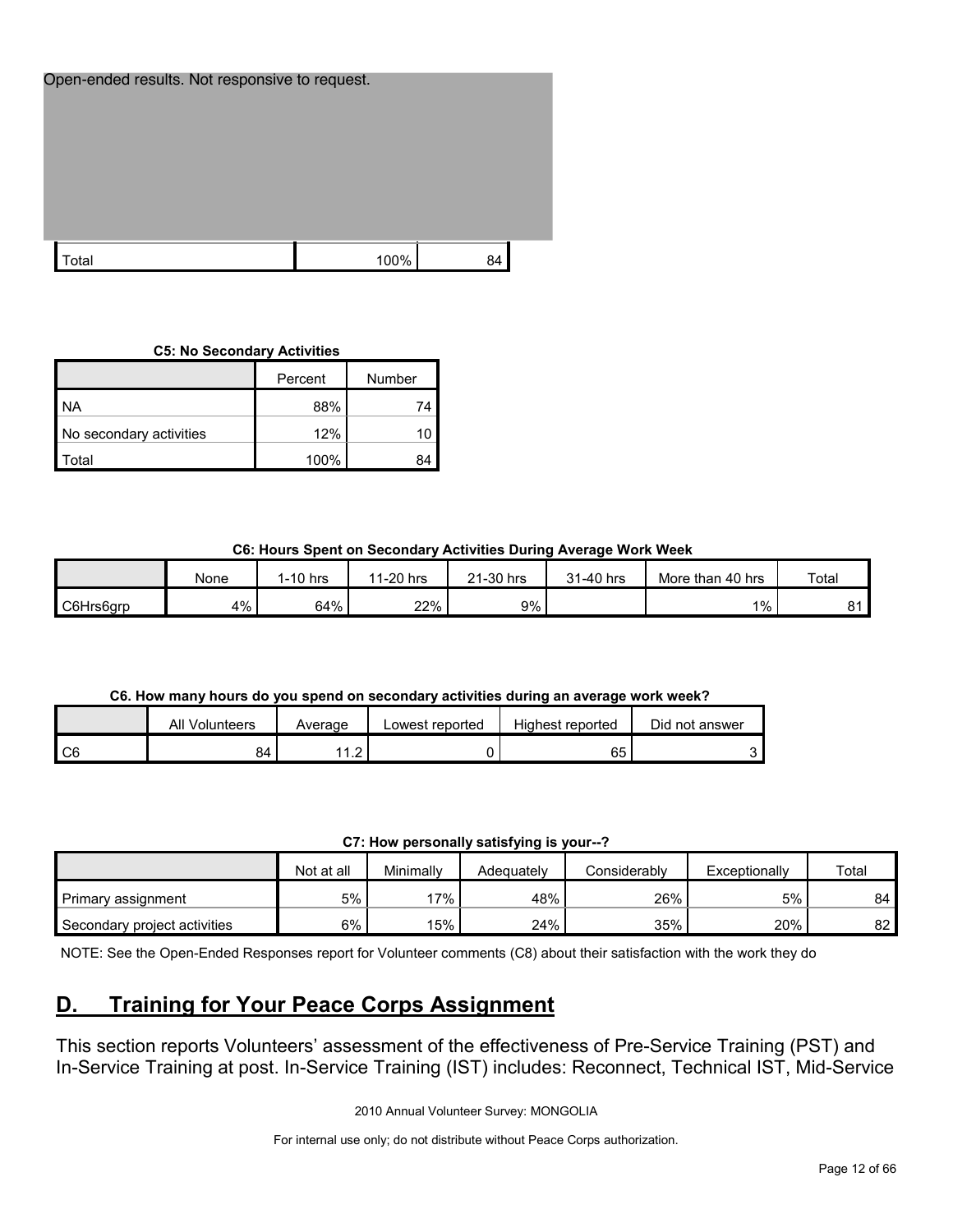and Close of Service Conferences, project management/leadership conferences, and other post-sponsored training sessions.

|                    | D1: How many weeks of PST did you have before you were sworn in? |         |         |          |       |          |              |       |  |  |
|--------------------|------------------------------------------------------------------|---------|---------|----------|-------|----------|--------------|-------|--|--|
|                    | Less than 8                                                      |         |         |          |       |          | More than 12 |       |  |  |
|                    | weeks                                                            | 8 weeks | 9 weeks | 10 weeks | weeks | 12 weeks | weeks        | Total |  |  |
| D <sub>1</sub> GRP | $1\%$                                                            | 5%      | 22%     | 38%      | 23%   | 8%       | $1\%$        | 73    |  |  |

#### **D1: How many weeks of PST did you have before you were sworn in?**

## Not effective | Poor | Adequate | Effective | Very effective Manage cultural differences and the state of the state of the state of the state of the state of the state of t Deal with adjustment issues 5% 37% 43% 13% Work with counterparts/community partners 1% 15% 38% 35% 10% Use language needed in work and social interactions  $\begin{vmatrix} 1 & 15\% & 36\% & 36\% \end{vmatrix}$  30% 18% Perform technical aspects of your work 15 15 10 minutes of the state of the state of the state of the state of t Work on your project goals and objectives 1990 1990 11% 15% 16% 16% 37% 37% 31% 31% 11% Conduct a participatory community needs assessment (e.g., PACA) 4% 26% 36% 30% 4% Monitor your project goals and outcomes 27% 27% 20% 20% 20% 20% 20% 8% Maintain your physical health 11% 11% 27% 28% 28% 28% 28% Maintain your mental/emotional health 11 11% 11% 19% 19% 36% 32% 19% Maintain your personal safety and security 7% 21% 35% 35%

#### **D2: How effective was your Pre-Service Training (PST) in preparing you to--**

#### **D2: How effective was your Pre-Service Training (PST) in preparing you to--**

|                                                     | NA/No training | Total |
|-----------------------------------------------------|----------------|-------|
| Manage cultural differences                         | 1%             | 84    |
| Deal with adjustment issues                         | $1\%$          | 83    |
| Work with counterparts/community partners           | 1%             | 84    |
| Use language needed in work and social interactions | 1%             | 84    |
| Perform technical aspects of your work              | 2%             | 84    |
| Work on your project goals and objectives           | 5%             | 84    |
| Conduct a participatory community needs assessment  | $1\%$          | 84    |
| (e.g., PACA)                                        |                |       |
| Monitor your project goals and outcomes             | 5%             | 83    |
| Maintain your physical health                       | 2%             | 83    |

2010 Annual Volunteer Survey: MONGOLIA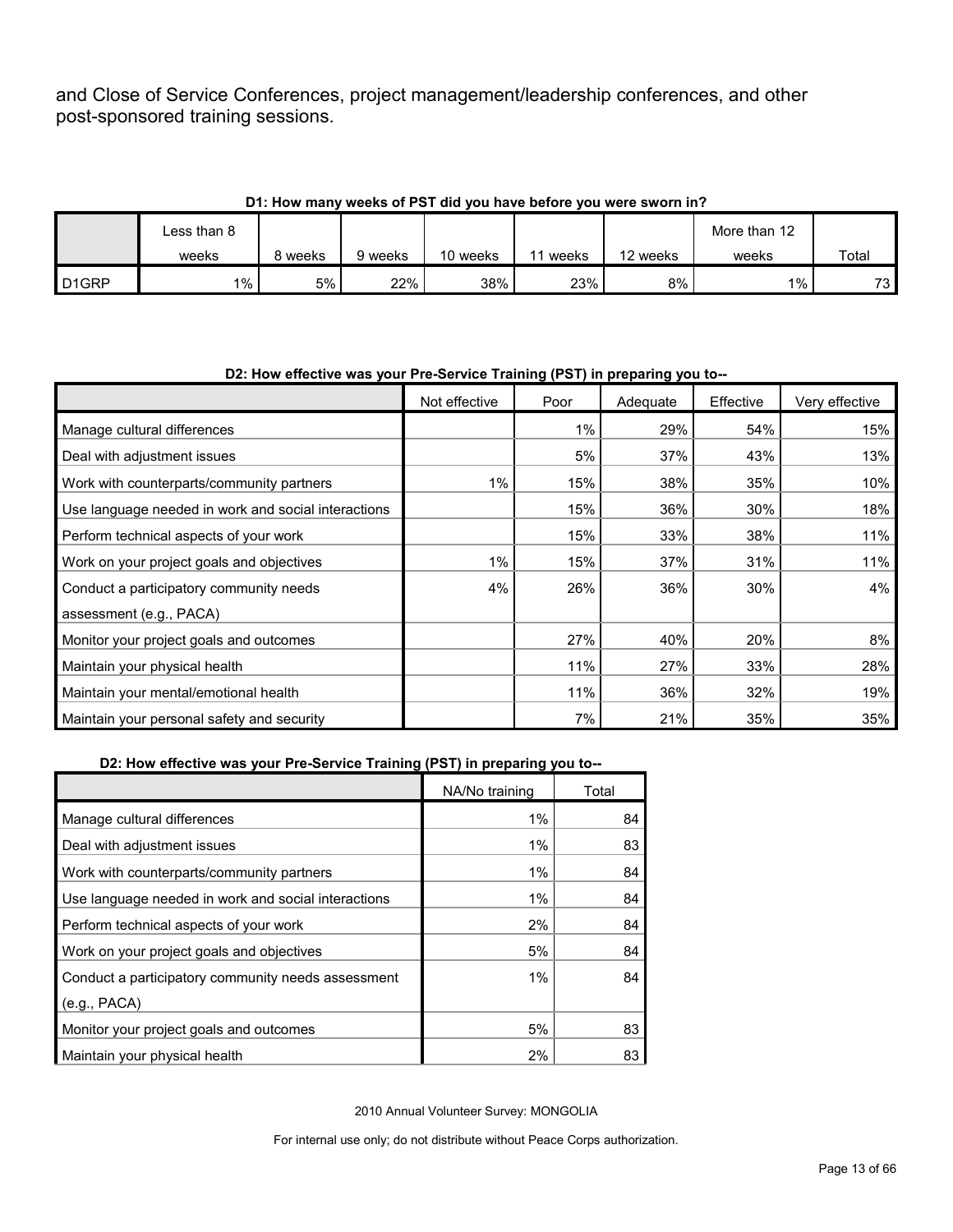| l Maintain vour mental/emotional health    | $2\%$ |  |
|--------------------------------------------|-------|--|
| Maintain your personal safety and security | $2\%$ |  |

## **D2: How effective was your Pre-Service Training (PST) in preparing you to-- (excluding "NA/No training" responses)**

|                                            | Not effective | Poor | Adequate | Effective | Very effective | Total |
|--------------------------------------------|---------------|------|----------|-----------|----------------|-------|
| Manage cultural differences                |               | 1%   | 29%      | 54%       | 16%            | 83    |
| Deal with adjustment issues                |               | 5%   | 38%      | 44%       | 13%            | 82    |
| Work with counterparts/community partners  | 1%            | 16%  | 39%      | 35%       | 10%            | 83    |
| Use language needed in work and social     |               | 16%  | 36%      | 30%       | 18%            | 83    |
| interactions                               |               |      |          |           |                |       |
| Perform technical aspects of your work     |               | 16%  | 34%      | 39%       | 11%            | 82    |
| Work on your project goals and objectives  | 1%            | 16%  | 39%      | 33%       | 11%            | 80    |
| Conduct a participatory community needs    | 4%            | 27%  | 36%      | 30%       | 4%             | 83    |
| assessment (e.g., PACA)                    |               |      |          |           |                |       |
| Monitor your project goals and outcomes    |               | 28%  | 42%      | 22%       | 9%             | 79    |
| Maintain your physical health              |               | 11%  | 27%      | 33%       | 28%            | 81    |
| Maintain your mental/emotional health      |               | 11%  | 37%      | 33%       | 20%            | 82    |
| Maintain your personal safety and security |               | 7%   | 22%      | 35%       | 35%            | 82    |

## **D3: How many days of PC-sponsored training have you had since you were sworn in?**

|                    | None | , davs | $6-10$ davs | 11-15 days | 16-20 days | 21-39 days | $40+$ days | Total |
|--------------------|------|--------|-------------|------------|------------|------------|------------|-------|
| D <sub>3</sub> GRP |      | $32\%$ | 40%         | $17\%$     | 4%         | 4%         | 4%         | 82    |

#### **D4: How effective was your In-Service Training (IST) in preparing you to--**

|                                                     | Not effective | Poor | Adequate | Effective | Verv effective |
|-----------------------------------------------------|---------------|------|----------|-----------|----------------|
| Manage cultural differences                         | $1\%$         | 5%   | 35%      | 40%       | 18%            |
| Deal with adjustment issues                         |               | 6%   | 36%      | 37%       | 16%            |
| Build and strengthen working relationships with     |               | 6%   | 24%      | 39%       | 30%            |
| counterparts/community partners                     |               |      |          |           |                |
| Use language needed in work and social interactions |               | 11%  | 43%      | 26%       | 19%            |
| Perform technical aspects of your work              |               | 12%  | 26%      | 39%       | 19%            |
| Work on your project goals and objectives           |               | 8%   | 36%      | 23%       | 31%            |

2010 Annual Volunteer Survey: MONGOLIA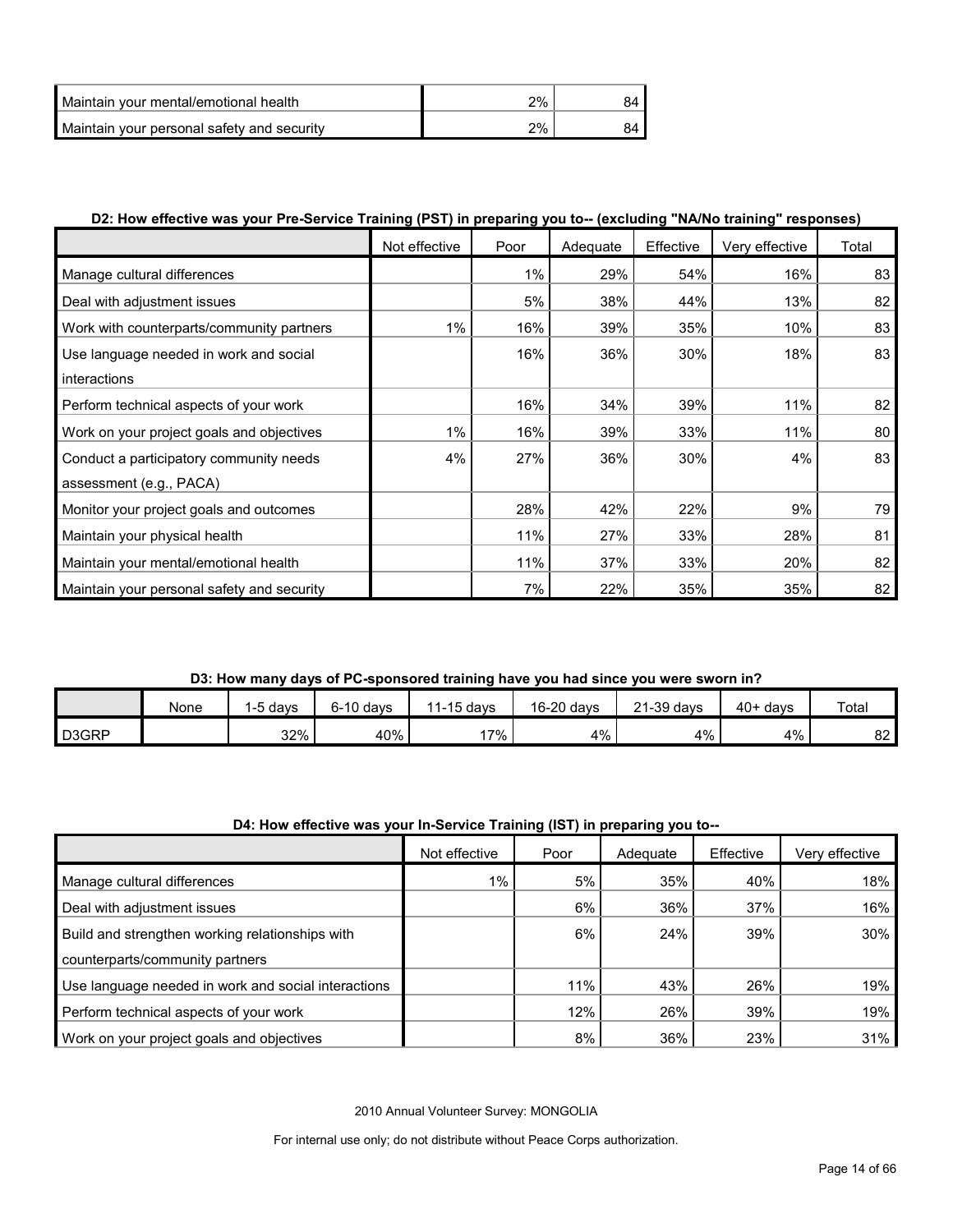| Conduct a participatory community needs    | 1% | 24% | 34% | 22% | 11% |
|--------------------------------------------|----|-----|-----|-----|-----|
| assessment (e.g., PACA)                    |    |     |     |     |     |
| Monitor project goals and outcomes         |    | 11% | 32% | 35% | 21% |
| Maintain your physical health              |    | 5%  | 38% | 31% | 20% |
| Maintain your mental/emotional health      |    | 6%  | 31% | 42% | 17% |
| Maintain your personal safety and security |    | 7%  | 24% | 36% | 29% |

**D4: How effective was your In-Service Training (IST) in preparing you to--**

|                                                     | NA/No training | Total |
|-----------------------------------------------------|----------------|-------|
| Manage cultural differences                         | 1%             | 84    |
| Deal with adjustment issues                         | 5%             | 83    |
| Build and strengthen working relationships with     | 1%             | 84    |
| counterparts/community partners                     |                |       |
| Use language needed in work and social interactions | 1%             | 84    |
| Perform technical aspects of your work              | 4%             | 84    |
| Work on your project goals and objectives           | 1%             | 83    |
| Conduct a participatory community needs assessment  | 8%             | 83    |
| (e.g., PACA)                                        |                |       |
| Monitor project goals and outcomes                  | 1%             | 84    |
| Maintain your physical health                       | 6%             | 84    |
| Maintain your mental/emotional health               | 5%             | 84    |
| Maintain your personal safety and security          | 5%             | 84    |

## **D4: How effective was your In-Service Training (IST) in preparing you to-- (excluding "NA/No training" responses)**

|                                                 | Not effective | Poor | Adequate | Effective | Very effective | Total |
|-------------------------------------------------|---------------|------|----------|-----------|----------------|-------|
| Manage cultural differences                     | 1%            | 5%   | 35%      | 41%       | 18%            | 83    |
| Deal with adjustment issues                     |               | 6%   | 38%      | 39%       | 16%            | 79    |
| Build and strengthen working relationships with |               | 6%   | 24%      | 40%       | 30%            | 83    |
| counterparts/community partners                 |               |      |          |           |                |       |
| Use language needed in work and social          |               | 11%  | 43%      | 27%       | 19%            | 83    |
| interactions                                    |               |      |          |           |                |       |
| Perform technical aspects of your work          |               | 12%  | 27%      | 41%       | 20%            | 81    |
| Work on your project goals and objectives       |               | 9%   | 37%      | 23%       | 32%            | 82    |
| Conduct a participatory community needs         | 1%            | 26%  | 37%      | 24%       | 12%            | 76    |
| assessment (e.g., PACA)                         |               |      |          |           |                |       |
| Monitor project goals and outcomes              |               | 11%  | 33%      | 35%       | 22%            | 83    |
| Maintain your physical health                   |               | 5%   | 41%      | 33%       | 22%            | 79    |

2010 Annual Volunteer Survey: MONGOLIA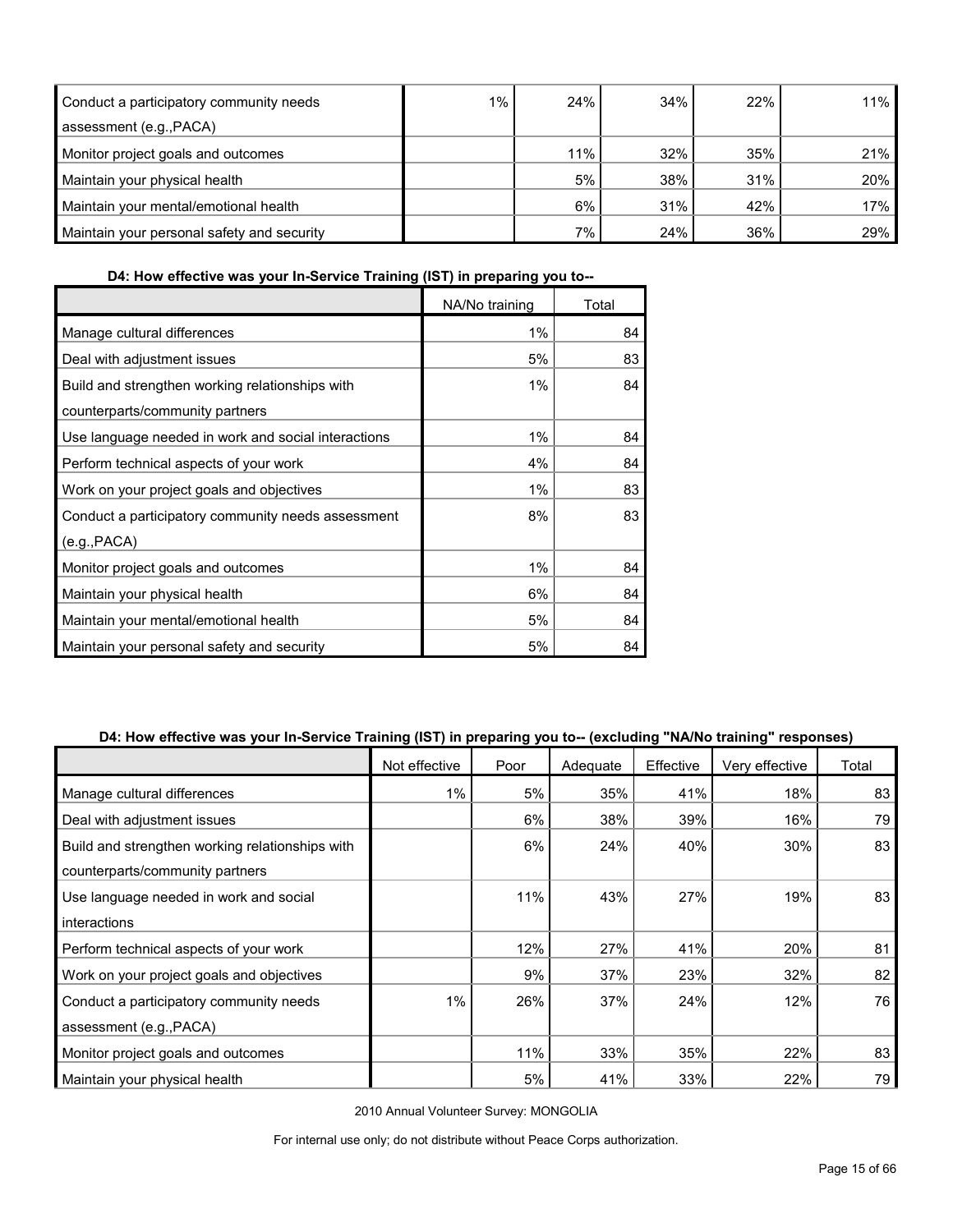| Maintain your mental/emotional health         | 6% | 33% | 44% | 18% | nn.<br>ου |
|-----------------------------------------------|----|-----|-----|-----|-----------|
| Maintain<br>wour personal safety and security | 8% | 25% | 38% | 30% | nn<br>ου  |

### **D5: Please list other types of training you have had that were sponsored by someone other than PC**

|                | Percent | Number |  |
|----------------|---------|--------|--|
| $\overline{a}$ |         |        |  |

Open-ended results. Not responsive to request.

| Total | $100\%$ | ` |
|-------|---------|---|

#### **D6: How well can you communicate in the language used by most local people in your**

**community?**

|      | Not at all | Poorly | Adequatelv | Well | Verv well | $\tau$ otal |
|------|------------|--------|------------|------|-----------|-------------|
| I D6 |            | 24%    | 40%        | 30%  | 6%        | 84          |

## **Local language proficiency (D6) by Time in Country (A2)**

|                  | Not at all | Poorly | Adequately | Well | Very well | Total |
|------------------|------------|--------|------------|------|-----------|-------|
| 6 months or less |            |        |            |      |           |       |
| ■ 7 to 12 months |            |        |            |      |           |       |

2010 Annual Volunteer Survey: MONGOLIA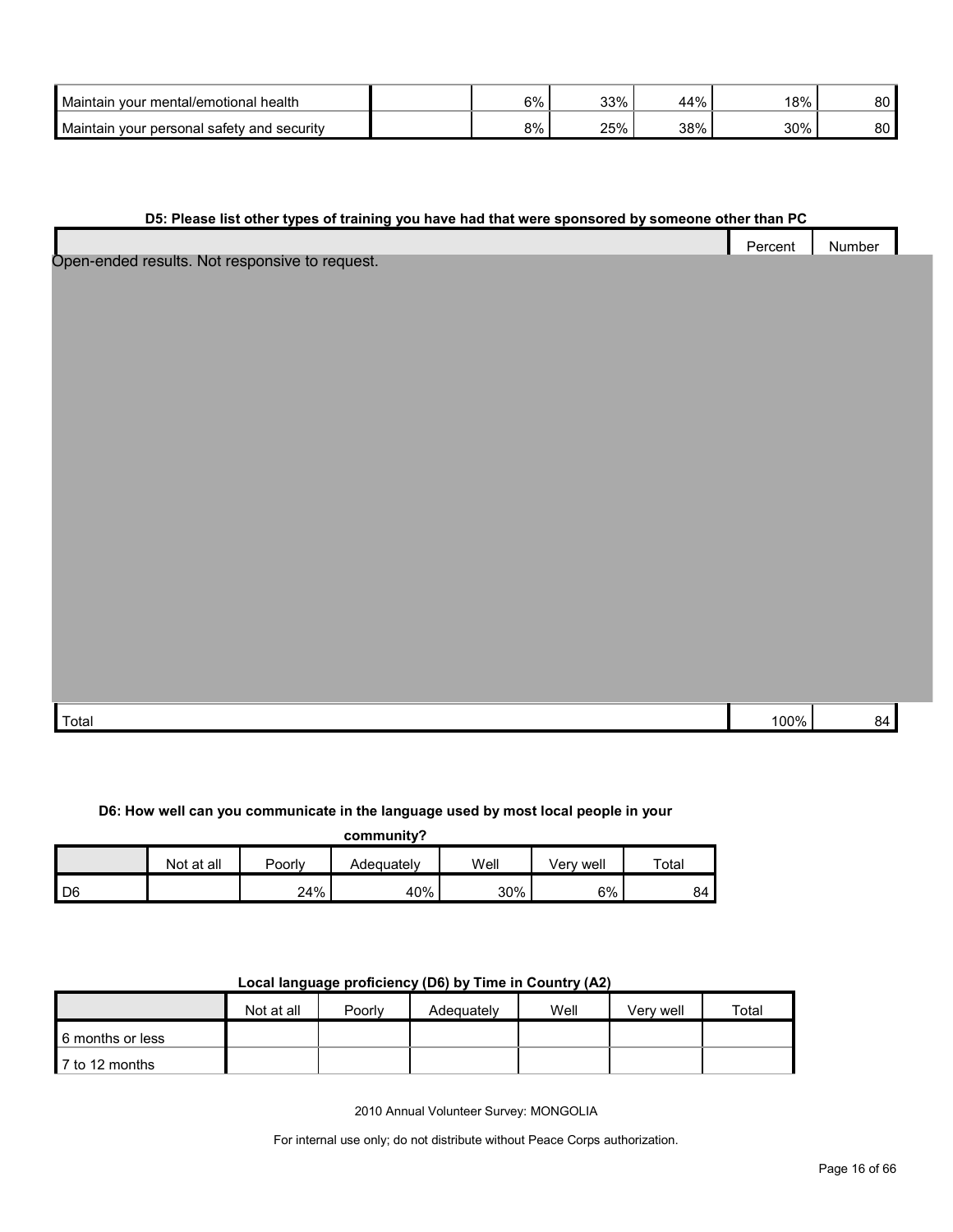| 13 to 20 months   | 38% | 46%  | 15% | 2%  | 48 |
|-------------------|-----|------|-----|-----|----|
| 21 to 27 months   | 6%  | 31%  | 51% | 11% | 35 |
| 28 months or more |     | 100% |     |     |    |
| Total             | 24% | 40%  | 30% | 6%  | 84 |

## <span id="page-16-0"></span>**E. Volunteer Assignment Goals and Impact**

This section reports Volunteers' self-assessments of their impact on the individuals and organizations in the communities in which they serve. The results address the extent to which Volunteers' work and other community interaction have achieved the following three goals:

Goal 1: To help the people of interested countries in meeting their need for trained men and women by transferring skills to, and building capacity of, host country partners

Goal 2: To help promote a better understanding of Americans on the part of the peoples served Goal 3: To help Americans understand the people and cultures of other countries

|                                                    | Not at all | Minimally | Adequately | Considerably | Exceptionally |
|----------------------------------------------------|------------|-----------|------------|--------------|---------------|
| Meets the objectives of the project plan           |            | 18%       | 31%        | 40%          | 6%            |
| Builds local capacity for sustainability (goal 1)  | 2%         | 18%       | 37%        | 29%          | 12%           |
| Involves local people in planning and implementing | 5%         | 14%       | 30%        | 36%          | 13%           |
| activities                                         |            |           |            |              |               |
| Complements other local development activities     | 10%        | 15%       | 32%        | 24%          | 15%           |
| Transfers skills to host country individuals and   | 4%         | 14%       | 28%        | 37%          | 16%           |
| organizations (goal 1)                             |            |           |            |              |               |
| Mobilizes host country individuals to volunteer    | 20%        | 30%       | 20%        | 19%          | 7%            |
| Helps promote a better understanding of Americans  |            | 8%        | 23%        | 41%          | 27%           |
| on the part of the peoples served (goal 2)         |            |           |            |              |               |
| Helps promote a better understanding of other      | 4%         | 13%       | 25%        | 32%          | 25%           |
| peoples on the part of Americans (goal 3)          |            |           |            |              |               |

## **E1: To what extent does your Volunteer work assignment address the following?**

#### **E1: To what extent does your Volunteer work assignment address the following?**

|                                                    | ΝA | Total |
|----------------------------------------------------|----|-------|
| Meets the objectives of the project plan           | 5% | 84    |
| Builds local capacity for sustainability (goal 1)  | 2% | 84    |
| Involves local people in planning and implementing | 2% | 84    |
| activities                                         |    |       |
| Complements other local development activities     | 4% |       |

2010 Annual Volunteer Survey: MONGOLIA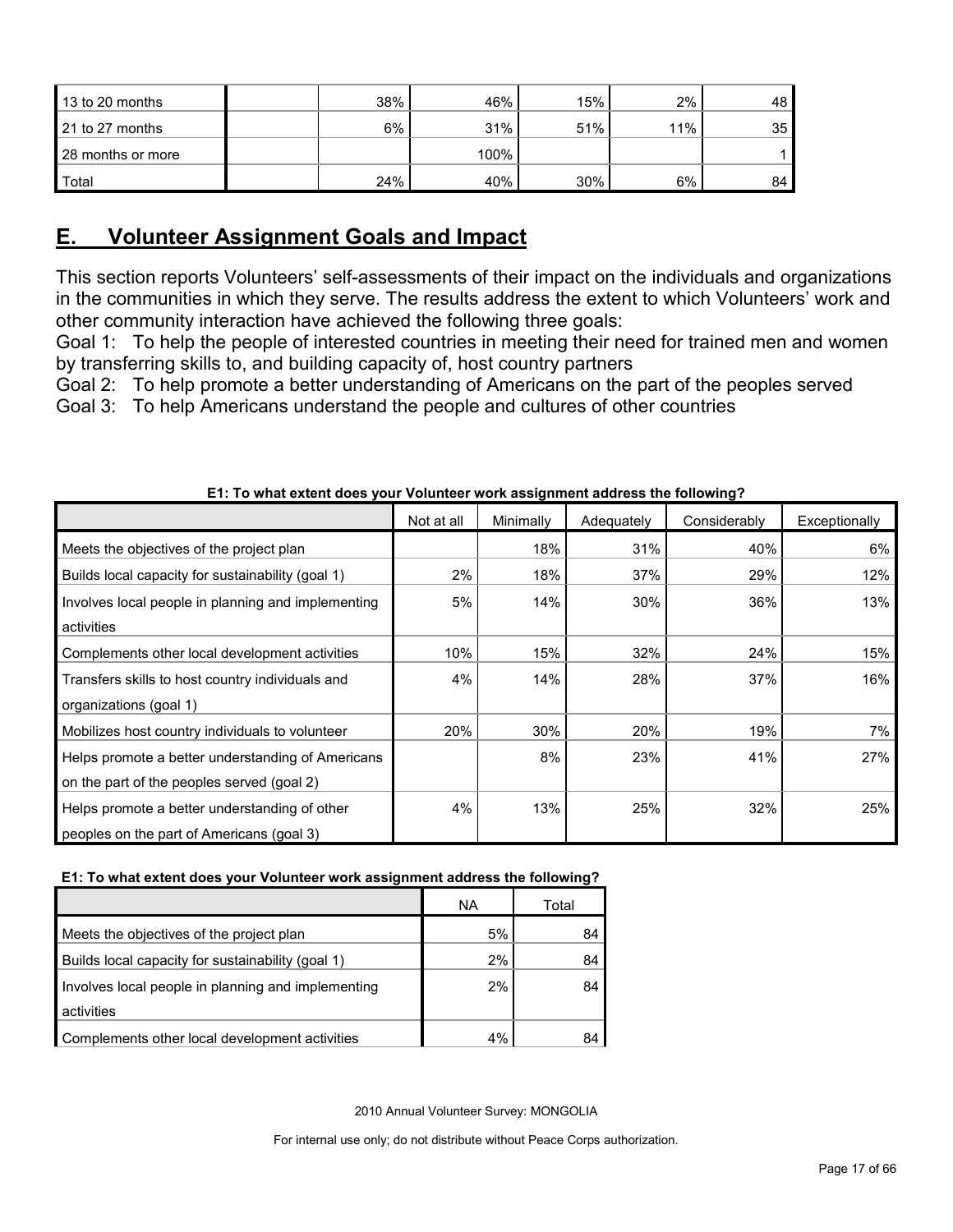| Transfers skills to host country individuals and      | $1\%$ | 83 |
|-------------------------------------------------------|-------|----|
| organizations (goal 1)                                |       |    |
| Mobilizes host country individuals to volunteer       | 4%    | 84 |
| Helps promote a better understanding of Americans on  | 1%    | 83 |
| the part of the peoples served (goal 2)               |       |    |
| Helps promote a better understanding of other peoples | $1\%$ | 84 |
| on the part of Americans (goal 3)                     |       |    |

## **E1: To what extent does your Volunteer work assignment address the following? (excluding "NA" responses)**

|                                                       | Not at all | Minimally | Adequately | Considerably |
|-------------------------------------------------------|------------|-----------|------------|--------------|
| Meets the objectives of the project plan              |            | 19%       | 33%        | 43%          |
| Builds local capacity for sustainability (goal 1)     | 2%         | 18%       | 38%        | 29%          |
| Involves local people in planning and implementing    | 5%         | 15%       | 30%        | 37%          |
| activities                                            |            |           |            |              |
| Complements other local development activities        | 10%        | 16%       | 33%        | 25%          |
| Transfers skills to host country individuals and      | 4%         | 15%       | 28%        | 38%          |
| organizations (goal 1)                                |            |           |            |              |
| Mobilizes host country individuals to volunteer       | 21%        | 31%       | 21%        | 20%          |
| Helps promote a better understanding of Americans on  |            | 9%        | 23%        | 41%          |
| the part of the peoples served (goal 2)               |            |           |            |              |
| Helps promote a better understanding of other peoples | 4%         | 13%       | 25%        | 33%          |
| on the part of Americans (goal 3)                     |            |           |            |              |

#### **E1: To what extent does your Volunteer work assignment address the following?**

| (excluding NA responses)                             |               |       |
|------------------------------------------------------|---------------|-------|
|                                                      | Exceptionally | Total |
| Meets the objectives of the project plan             | 6%            | 80    |
| Builds local capacity for sustainability (goal 1)    | 12%           | 82    |
| Involves local people in planning and implementing   | 13%           | 82    |
| activities                                           |               |       |
| Complements other local development activities       | 16%           | 81    |
| Transfers skills to host country individuals and     | 16%           | 82    |
| organizations (goal 1)                               |               |       |
| Mobilizes host country individuals to volunteer      | 7%            | 81    |
| Helps promote a better understanding of Americans on | 27%           | 82    |
| the part of the peoples served (goal 2)              |               |       |

**(excluding "NA" responses)**

2010 Annual Volunteer Survey: MONGOLIA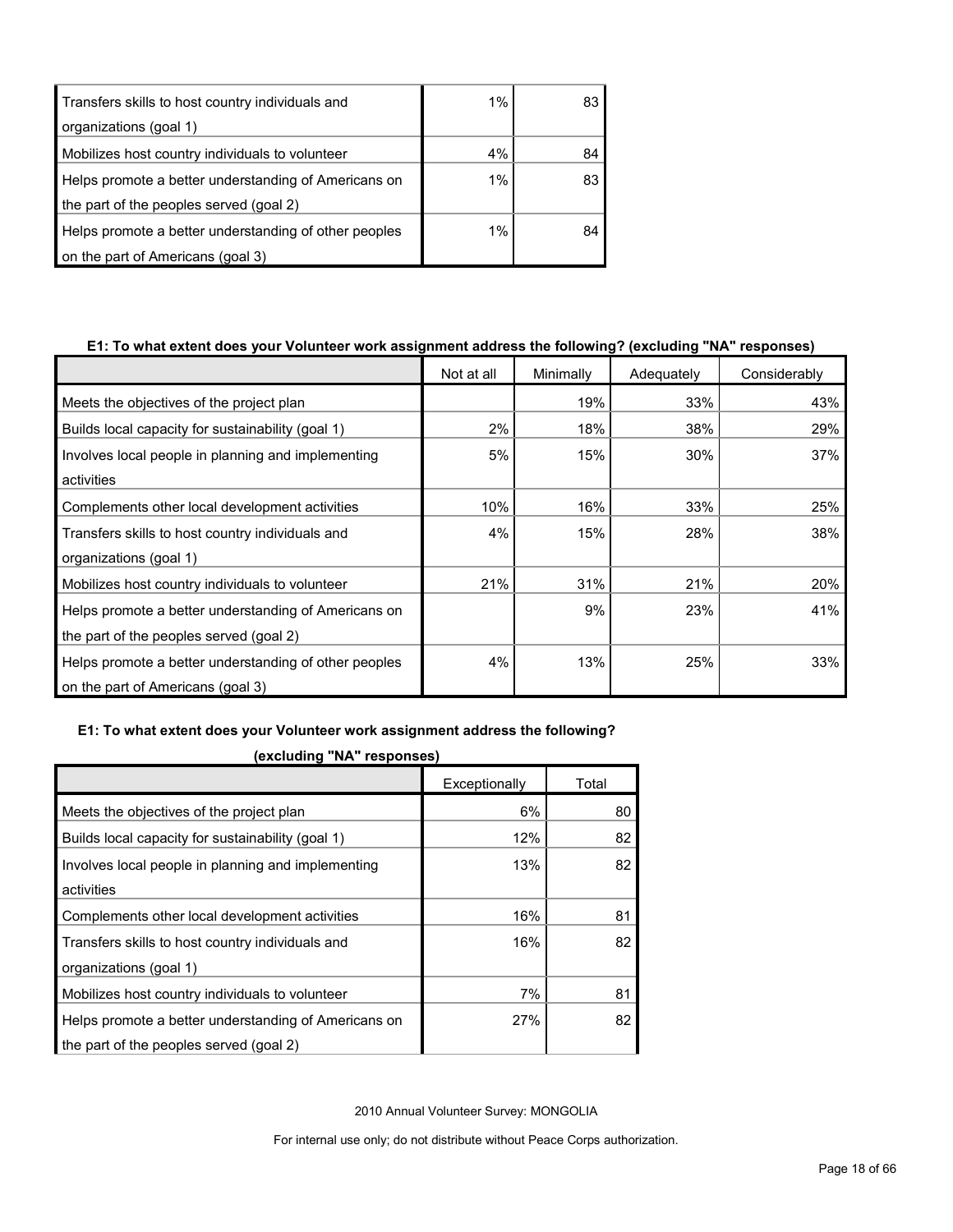#### **E1: To what extent does your Volunteer work assignment address the following?**

|                                                       | Exceptionally | Total |
|-------------------------------------------------------|---------------|-------|
| Meets the objectives of the project plan              | 6%            | 80    |
| Builds local capacity for sustainability (goal 1)     | 12%           | 82    |
| Involves local people in planning and implementing    | 13%           | 82    |
| activities                                            |               |       |
| Complements other local development activities        | 16%           | 81    |
| Transfers skills to host country individuals and      | 16%           | 82    |
| organizations (goal 1)                                |               |       |
| Mobilizes host country individuals to volunteer       | 7%            | 81    |
| Helps promote a better understanding of Americans on  | 27%           | 82    |
| the part of the peoples served (goal 2)               |               |       |
| Helps promote a better understanding of other peoples | 25%           | 83    |
| on the part of Americans (goal 3)                     |               |       |

**(excluding "NA" responses)**

### **E2: How effective have you been in transferring knowledge and skills to help the following persons or groups build their**

| capacities?                                      |            |           |            |              |               |  |  |  |
|--------------------------------------------------|------------|-----------|------------|--------------|---------------|--|--|--|
|                                                  | Not at all | Minimally | Adequately | Considerably | Exceptionally |  |  |  |
| Your counterpart/community partner               | 2%         | 12%       | 23%        | 45%          | 17%           |  |  |  |
| An organization other than your host institution | $7\%$      | 18%       | 34%        | 22%          | 14%           |  |  |  |
| Members of your host community                   | 4%         | 18%       | 42%        | 23%          | 11%           |  |  |  |
| <b>Other Peace Corps Volunteers</b>              | $2\%$      | 17%       | 33%        | 22%          | 22%           |  |  |  |

#### **E2: How effective have you been in transferring knowledge and skills to help the**

| following persons or groups build their capacities? |
|-----------------------------------------------------|
|-----------------------------------------------------|

|                                                  | ΝA | Total |
|--------------------------------------------------|----|-------|
| Your counterpart/community partner               | 1% | 83    |
| An organization other than your host institution | 5% | 83    |
| Members of your host community                   | 2% | 83    |
| <b>Other Peace Corps Volunteers</b>              | 5% |       |

#### **E2: How effective have you been in transferring knowledge and skills to help the following persons or groups build**

#### **their capacities? (excluding "NA" responses)**

|  | $\cdot$ .<br>at all<br>No | . .<br>. .<br>Minimally | Adequately | Considerably |
|--|---------------------------|-------------------------|------------|--------------|
|  |                           |                         |            |              |

2010 Annual Volunteer Survey: MONGOLIA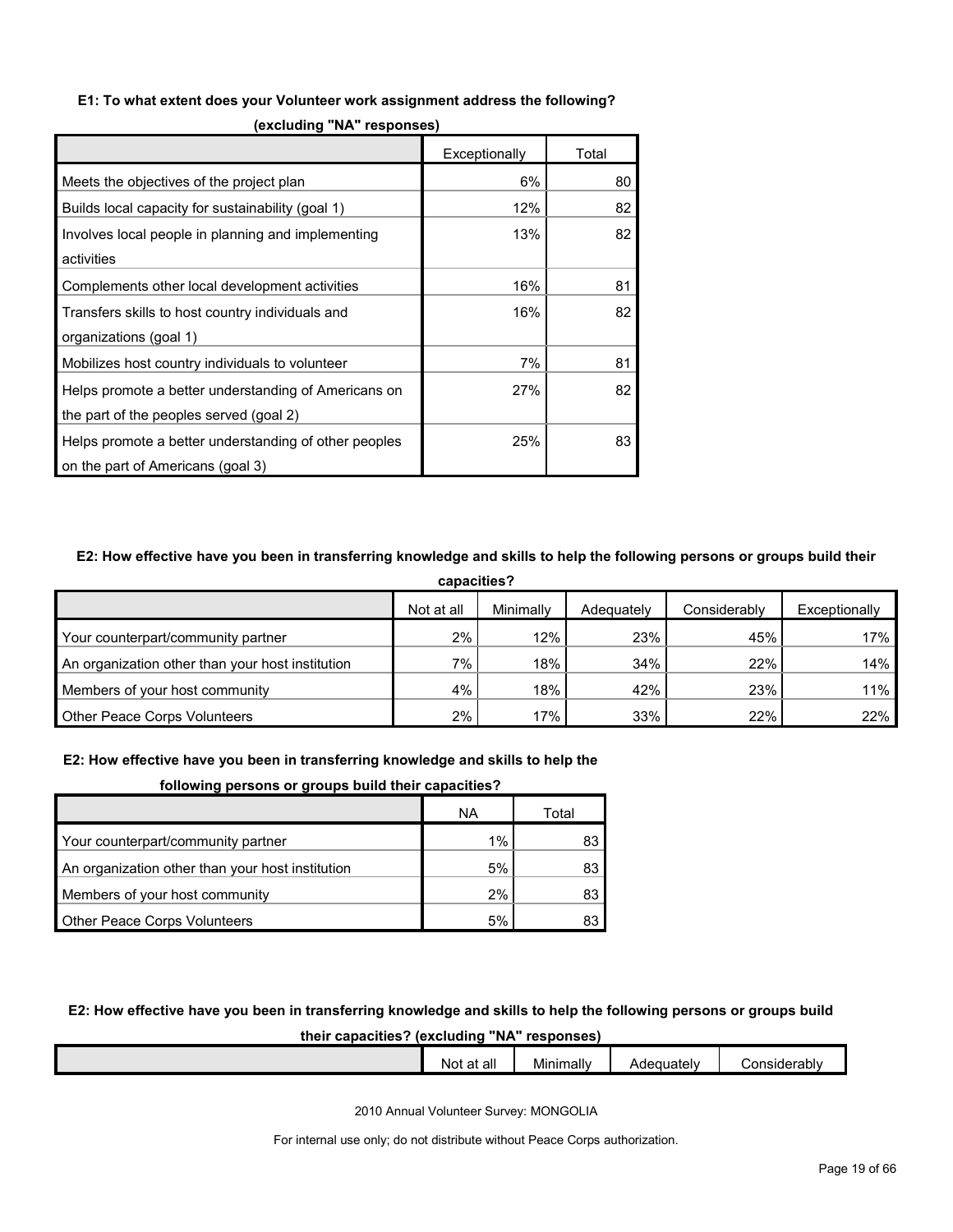| Your counterpart/community partner               | 2% | 12% | 23% | 45% |
|--------------------------------------------------|----|-----|-----|-----|
| An organization other than your host institution | 8% | 19% | 35% | 23% |
| Members of your host community                   | 4% | 19% | 43% | 23% |
| <b>Other Peace Corps Volunteers</b>              | 3% | 18% | 34% | 23% |

**E2: How effective have you been in transferring knowledge and skills to help the** 

#### **following persons or groups build their capacities? (excluding "NA" responses)**

|                                                  | Exceptionally | Total |
|--------------------------------------------------|---------------|-------|
| Your counterpart/community partner               | 17%           |       |
| An organization other than your host institution | 15%           | 79.   |
| Members of your host community                   | 11%           |       |
| <b>Other Peace Corps Volunteers</b>              | 23%           | 79.   |

## **E2.TEXT: Description of others to whom you**

## **are transferring skills to help build their**

|       | capacities                                     |       |  |
|-------|------------------------------------------------|-------|--|
|       | Column N %                                     | Count |  |
|       | 98%                                            | 82.   |  |
|       | Open-ended results. Non-responsive to request. |       |  |
|       |                                                |       |  |
|       |                                                |       |  |
| ⊺otal | 100%                                           |       |  |

#### **E3: Based on your contact with host country nationals, to what extent have they gained a better understanding of**

| Americans? |            |           |            |              |               |                   |       |  |  |
|------------|------------|-----------|------------|--------------|---------------|-------------------|-------|--|--|
|            | Not at all | Minimallv | Adequately | Considerablv | Exceptionally | Too early to tell | Total |  |  |
| EЗ         |            | 5%        | 23%        | 48%          | 24%           |                   | 82    |  |  |

## **E3: Based on your contact with host country nationals, to what extent have they gained a better**

#### **understanding of Americans? (excluding "Too early to tell" responses)**

|      | Not at all | Minimally | Adequatelv | Considerabl∨ | Exceptionally | ⊤otaı    |
|------|------------|-----------|------------|--------------|---------------|----------|
| l E3 |            | 5%        | 23%        | 48%          | 24%           | nn.<br>ັ |

2010 Annual Volunteer Survey: MONGOLIA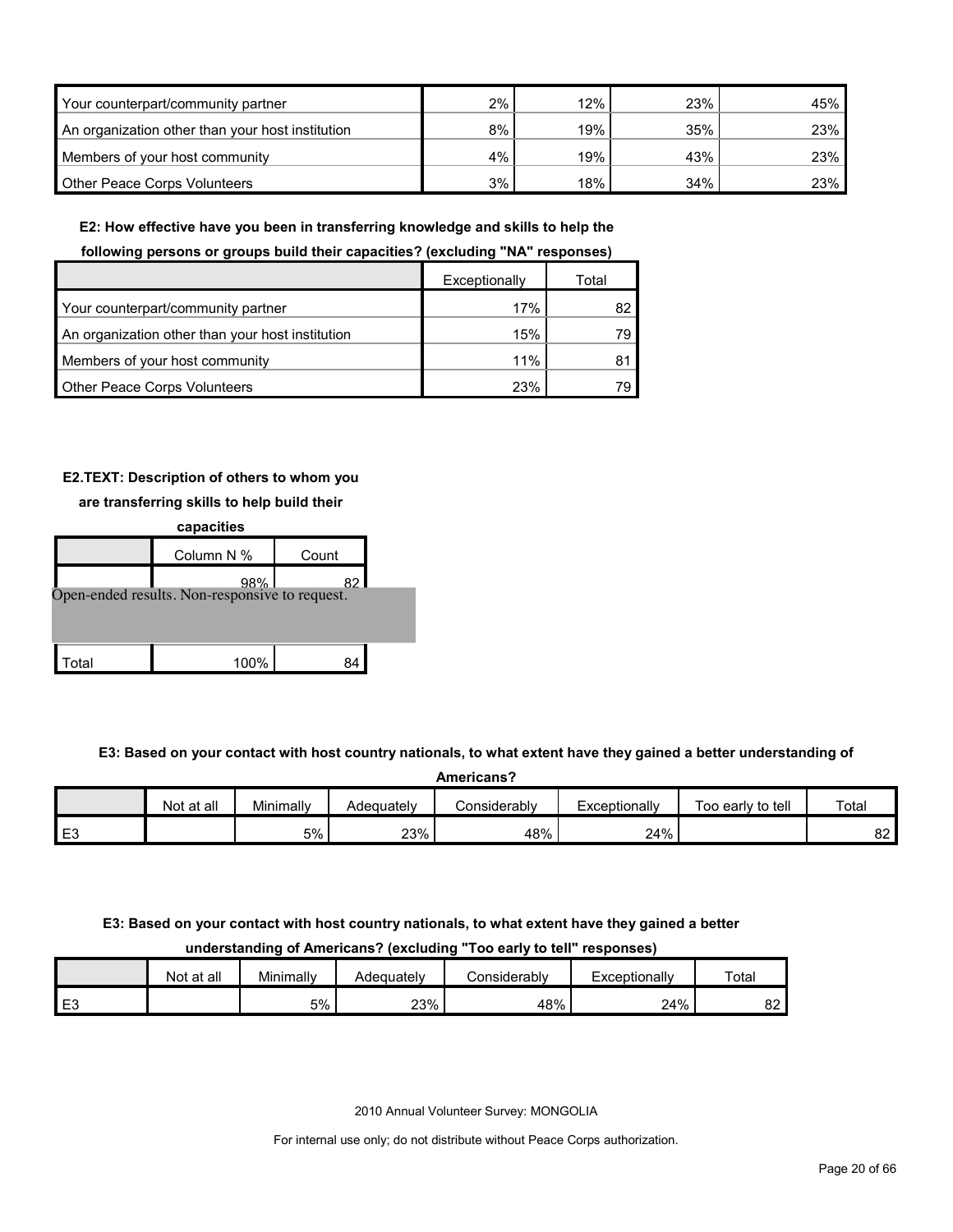**E4: In which of the following third goal activities have you participated during your PC service? Mark all that** 

|                                                       | apply.               |              |                                 |
|-------------------------------------------------------|----------------------|--------------|---------------------------------|
|                                                       | <b>PCV Responses</b> | % Doing This | <b>Total PCVs</b><br>Responding |
|                                                       |                      |              |                                 |
| Electronic updates                                    | 70                   | 88%          |                                 |
| Personal website or blog                              | 44                   | 55%          |                                 |
| Hosting American visitors                             | 43                   | 54%          |                                 |
| Hard copy/paper update                                | 27                   | 34%          |                                 |
| Enrollment in the CWWS/CMS program                    | 21                   | 26%          |                                 |
| While on home leave, spoke at a school or community   | 15                   | 19%          |                                 |
| group                                                 |                      |              |                                 |
| Pen pal program/letter exchange                       | 13                   | 16%          |                                 |
| Podcasted/created a slide show or video posted online | 8                    | 10%          |                                 |
| Peace Corps Week activities                           | 5                    | 6%           |                                 |
| Other please specify                                  | 3                    | 4%           |                                 |
| Posted to PC Digital Library                          | 2                    | 3%           |                                 |
| Total                                                 |                      |              | 80                              |

Percents may total to more than 100% since Volunteers were asked to "Mark all that apply."

### **E4.TEXT: Description of "others" third goal activities**

|                                                | Column N % | Count |  |
|------------------------------------------------|------------|-------|--|
|                                                | 96%        | 81    |  |
| Open-ended results. Non-responsive to request. |            |       |  |
|                                                |            |       |  |
|                                                |            |       |  |
| Total                                          | 100%       | 84    |  |

### **E4: When asked about third goal activities, Volunteer answered "No**

**involvement in third goal activities."** 

|                      |     | No third goal |       |
|----------------------|-----|---------------|-------|
|                      | NA  | activities    | ⊺otal |
| No Goal 3 activities | 98% | 2%            | 84    |

2010 Annual Volunteer Survey: MONGOLIA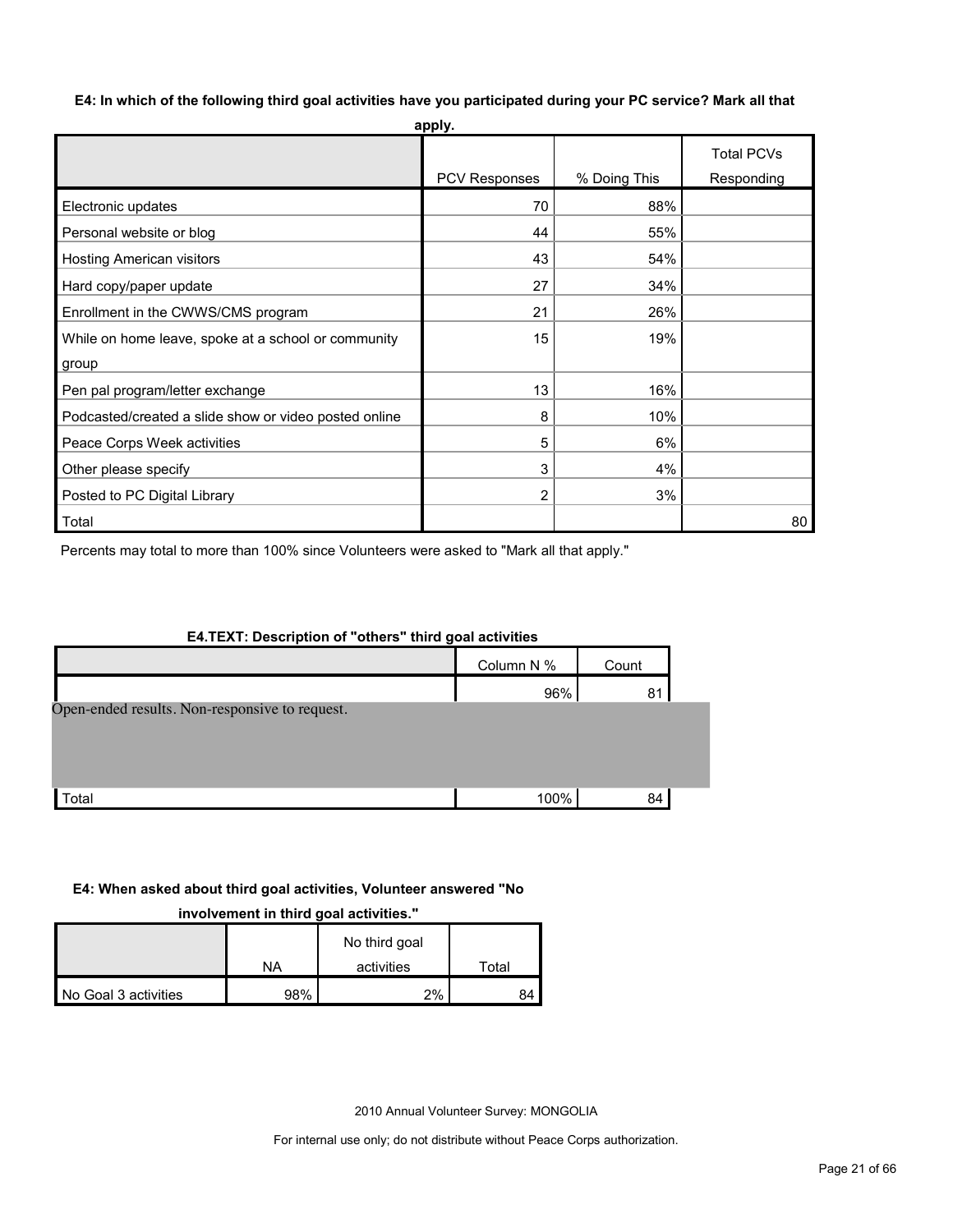#### **E5: Based on your contact with Americans, to what extent have they gained a better understanding of host country**

| nationals? |  |
|------------|--|
|------------|--|

|                  | Not at all | Minimally | Adequately | onsiderablvٽ | Exceptionally | Too early to tell | Total |
|------------------|------------|-----------|------------|--------------|---------------|-------------------|-------|
| $ -$<br>--<br>∟∪ | $1\%$      | l4%       | 20%        | 43%          | 20%           | 1%                | 84    |

## **E5: Based on your contact with Americans, to what extent have they gained a better understanding of host**

**country nationals? (excluding "Too early to tell" responses)**

|                | Not at all | Minimally | Adequately | Considerabl∨ | Exceptionally | Total    |
|----------------|------------|-----------|------------|--------------|---------------|----------|
| E <sub>5</sub> | $1\%$      | 14%       | 20%        | 43%          | 20%           | o٥<br>ບບ |

## <span id="page-21-0"></span>**F. Peace Corps Support**

This section reports Volunteers' satisfaction with in-country Peace Corps staff support and how the Volunteers communicate with the post.

## **F1: How prepared for your arrival were the host people with whom you would be working?**

|      | Not at all | Minimally | Adequatelv | onsiderablyٽ | Exceptionally | Total |
|------|------------|-----------|------------|--------------|---------------|-------|
| l F1 | 4%         | 19%       | 36%        | 26%          | 15%           | ⊀4    |

## **F2: To what extent is your CD aware of Volunteer issues and concerns through interactions with PCVs?**

|           | Not at all | Minimally | Adequately | ∴onsiderablv | Exceptionally | Total |
|-----------|------------|-----------|------------|--------------|---------------|-------|
| ∡ E∩<br>▵ | 5%         | $7\%$     | 26%        | $30\%$       | 23%           | 84    |

#### **F3: How satisfied are you with the health care you received from your PCMO(s)?**

|               | Not at all | Minimally | Adequatelv | onsiderablyٽ | Exceptionally | Not Used | Total |
|---------------|------------|-----------|------------|--------------|---------------|----------|-------|
| $\mathsf{F}3$ |            | 6%        | 26%        | 25%          | 43%           |          | 84    |

**F3: How satisfied are you with the health care you received from your PCMO(s)?(excluding "Not used"** 

**responses)**

|                | Not at all | Minimally | Adequately | Considerabl∨ | *xceptionally | Tota <sub>1</sub> |
|----------------|------------|-----------|------------|--------------|---------------|-------------------|
| r <sub>o</sub> |            | 6%        | 26%        | 25%          | 43%           | 84                |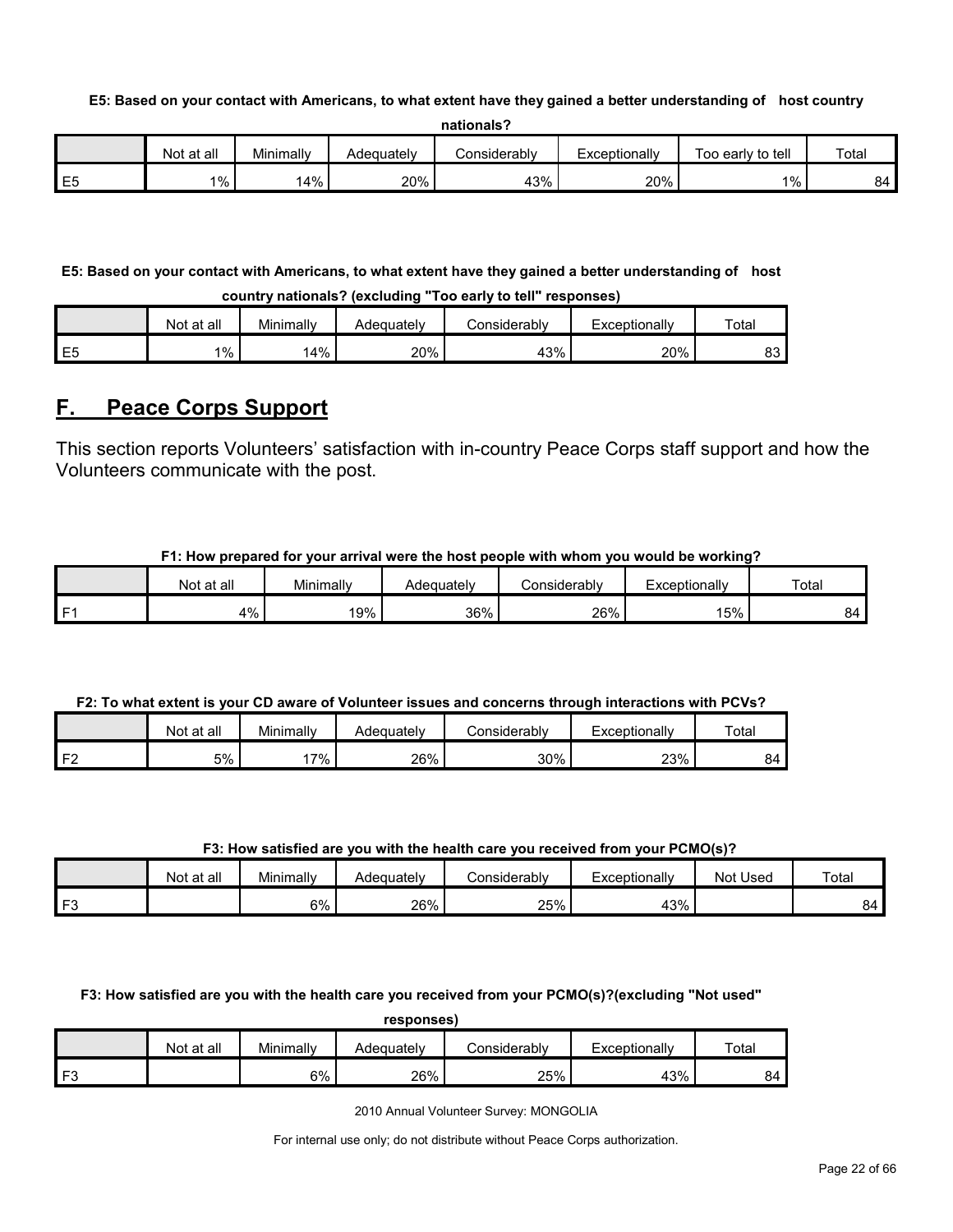|                             | Not at all | Minimally | Adequately | Considerably | Exceptionally | <b>NA</b> | Total |
|-----------------------------|------------|-----------|------------|--------------|---------------|-----------|-------|
| Administrative/logistical   | 2%         | 12%       | 40%        | 31%          | 13%           | 1%        | 84    |
| Cross-cultural              | 2%         | 10%       | 40%        | 29%          | 17%           | 2%        | 84    |
| Emotional                   | 4%         | 21%       | 29%        | 25%          | 12%           | 10%       | 84    |
| Feedback on my work reports | 5%         | 37%       | 26%        | 17%          | 8%            | 7%        | 84    |
| Job assignment              | 6%         | 20%       | 27%        | 31%          | 14%           | 1%        | 84    |
| Language learning           | 4%         | 11%       | 36%        | 30%          | 18%           | 2%        | 84    |
| Medical                     | 2%         | 5%        | 24%        | 32%          | 36%           | 1%        | 84    |
| Safety and security         | $1\%$      | 1%        | 15%        | 30%          | 51%           | 1%        | 84    |
| Site selection/preparation  | 7%         | 12%       | 29%        | 29%          | 23%           | $1\%$     | 84    |
| <b>Technical skills</b>     | $4\%$      | 11%       | 40%        | 26%          | 14%           | 5%        | 84    |

**F4: How satisfied are you with the following support provided by in-country PC staff?**

#### **F4: How satisfied are you with the following support provided by in-country PC staff? (excluding "NA" responses)**

|                             | Not at all | Minimally | Adequately | Considerably | Exceptionally | Total |
|-----------------------------|------------|-----------|------------|--------------|---------------|-------|
| Administrative/logistical   | 2%         | 12%       | 41%        | 31%          | 13%           | 83    |
| Cross-cultural              | 2%         | 10%       | 41%        | 29%          | 17%           | 82    |
| Emotional                   | 4%         | 24%       | 32%        | 28%          | 13%           | 76    |
| Feedback on my work reports | 5%         | 40%       | 28%        | 18%          | 9%            | 78    |
| Job assignment              | 6%         | 20%       | 28%        | 31%          | 14%           | 83    |
| Language learning           | 4%         | 11%       | 37%        | 30%          | 18%           | 82    |
| Medical                     | 2%         | 5%        | 24%        | 33%          | 36%           | 83    |
| Safety and security         | $1\%$      | 1%        | 16%        | 30%          | 52%           | 83    |
| Site selection/preparation  | 7%         | 12%       | 29%        | 29%          | 23%           | 83    |
| <b>Technical skills</b>     | 4%         | 11%       | 43%        | 28%          | 15%           | 80    |

## **F5: What level of PC support have you received to help cope with stress from issues such as HIV/AIDS, food insecurity, etc. in your community? (Including PCVs w/no need for support)**

|                |            |                 | Adequate | Considerable | Exceptional | NA/I have no     |       |
|----------------|------------|-----------------|----------|--------------|-------------|------------------|-------|
|                | No support | Minimal support | support  | support      | support     | need for support | Total |
| F <sub>5</sub> | 2%         | 13%             | $18\%$   | 18%          | 7%          | 41%              | 83    |

2010 Annual Volunteer Survey: MONGOLIA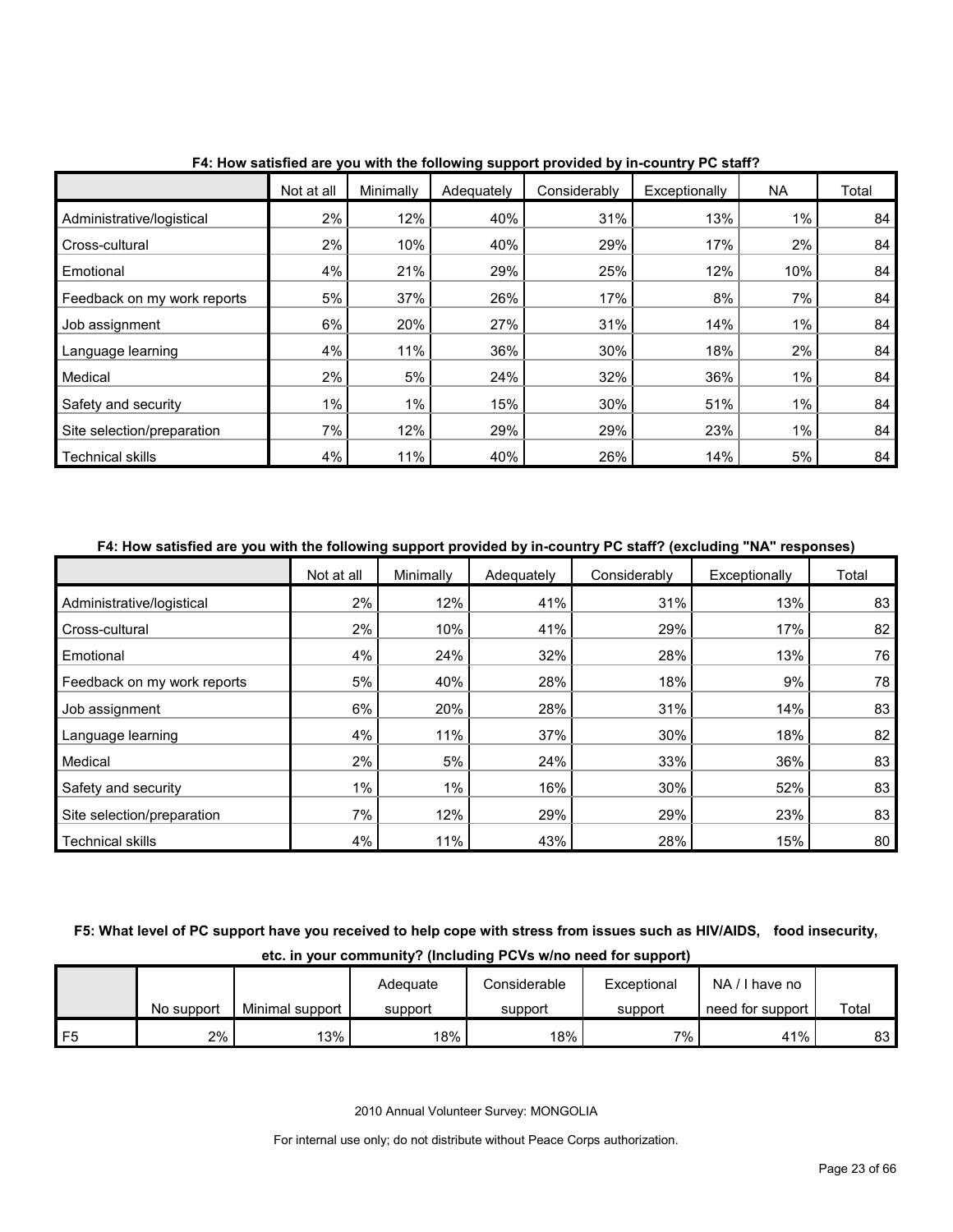## **F5: What level of PC support have you received to help cope with stress from issues such as HIV/AIDS, food insecurity,**

|         |            |                 |                  | Considerable | Exceptional |       |
|---------|------------|-----------------|------------------|--------------|-------------|-------|
|         | No support | Minimal support | Adequate support | support      | support     | Total |
| ᄄ<br>نٽ | 4%         | 22%             | 31%              | 31%          | 12%         | 49 F  |

### **etc. in your community? (excluding "NA/No need for support" responses)**

## **F6a: How would you rate your interaction with the Country Director (CD)**

| in terms of the following? |            |          |       |  |  |
|----------------------------|------------|----------|-------|--|--|
|                            | Inadequate | Adequate | Total |  |  |
| <b>CD Responsiveness</b>   | 2%         | 98%      | 81    |  |  |
| CD Informative content     | 4%         | 96%      | 82    |  |  |
| CD Comfort level           | 5%         | 95%      | 82    |  |  |
| <b>CD Site visits</b>      | 17%        | 83%      | 82    |  |  |

## **F6b: How would you rate your interaction with the PTO in terms of --?**

|                                | Inadequate | Adequate | Total |
|--------------------------------|------------|----------|-------|
| <b>PTO Responsiveness</b>      | 10%        | 90%      | 81    |
| <b>PTO</b> Informative content | 9%         | 91%      | 79    |
| <b>PTO Comfort level</b>       | 14%        | 86%      | 78    |
| <b>PTO Site visits</b>         | 14%        | 86%      | 79    |

#### **F6c: How would you rate your interaction with the APCD/Program Manager in**

| terms of $-2$                 |            |          |       |  |  |
|-------------------------------|------------|----------|-------|--|--|
|                               | Inadequate | Adequate | Total |  |  |
| <b>APCD/PM Responsiveness</b> | 21%        | 79%      | 81    |  |  |
| APCD/PM Informative content   | 22%        | 78%      | 79    |  |  |
| <b>APCD/PM Comfort level</b>  | 20%        | 80%      | 79    |  |  |
| APCD/PM Site visits           | 18%        | 83%      | 80    |  |  |

## **F6d: How would you rate your interaction with the PCMO in terms of --?**

2010 Annual Volunteer Survey: MONGOLIA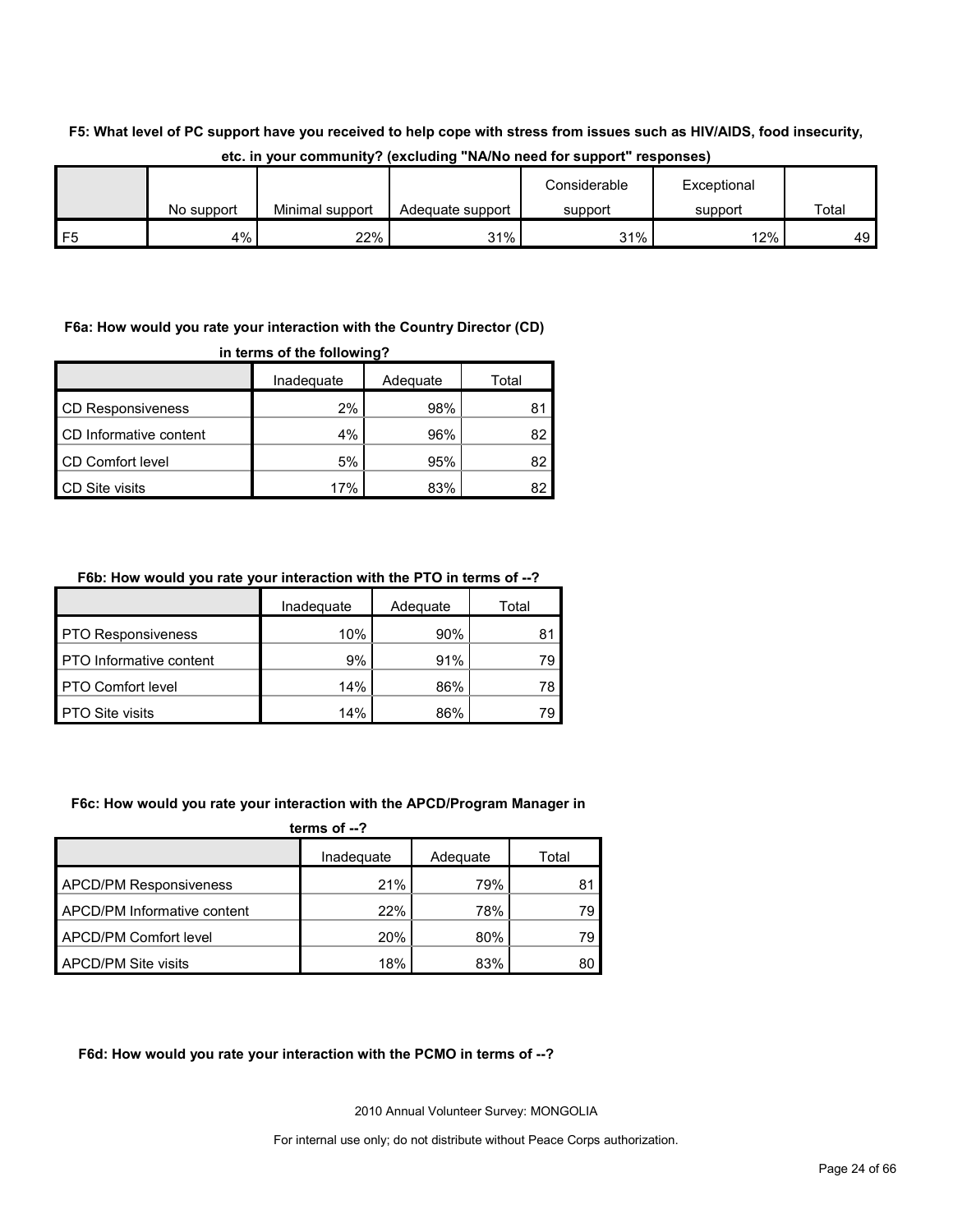|                                 | Inadequate | Adequate | Total |
|---------------------------------|------------|----------|-------|
| <b>PCMO Responsiveness</b>      | 7%         | 93%      | 82    |
| <b>PCMO</b> Informative content | $4\%$      | 96%      | 80    |
| <b>PCMO Comfort level</b>       | 15%        | 85%      | 80    |
| <b>PCMO Site visits</b>         | 12%        | 88%      |       |

## **F6e: How would you rate your interaction with the Safety and Security**

| Coordinator (SSC) in terms of --? |            |          |       |  |  |
|-----------------------------------|------------|----------|-------|--|--|
|                                   | Inadequate | Adequate | Total |  |  |
| <b>SSC Responsiveness</b>         | $1\%$      | 99%      | 83    |  |  |
| SSC Informative content           | 4%         | 96%      | 83    |  |  |
| <b>SSC Comfort level</b>          | 7%         | 93%      | 82    |  |  |
| <b>SSC Site visits</b>            | 13%        | 87%      |       |  |  |

### **F6f: How would you rate your interaction with the Training Manager in terms**

| of $-2$                      |            |          |       |  |  |
|------------------------------|------------|----------|-------|--|--|
|                              | Inadequate | Adequate | Total |  |  |
| <b>TrMngr Responsiveness</b> | 14%        | 86%      | 80    |  |  |
| TrMngr Informative content   | 9%         | 91%      | 79    |  |  |
| <b>TrMngr Comfort level</b>  | 18%        | 82%      |       |  |  |
| TrMngr Site visits           | 19%        | 81%      |       |  |  |

#### **F6g: How would you rate your interaction with administrative staff in terms**

| of $-2$                     |            |          |       |  |  |
|-----------------------------|------------|----------|-------|--|--|
|                             | Inadequate | Adequate | Total |  |  |
| <b>Admin Responsiveness</b> | 15%        | 85%      | 81    |  |  |
| Admin Informative content   | 13%        | 88%      | 80    |  |  |
| Admin Comfort level         | 18%        | 82%      | 78    |  |  |
| Admin Site visits           | 24%        | 76%      |       |  |  |

### **F7: What is the best method for you to communicate with your Peace**

**Corps office?**

2010 Annual Volunteer Survey: MONGOLIA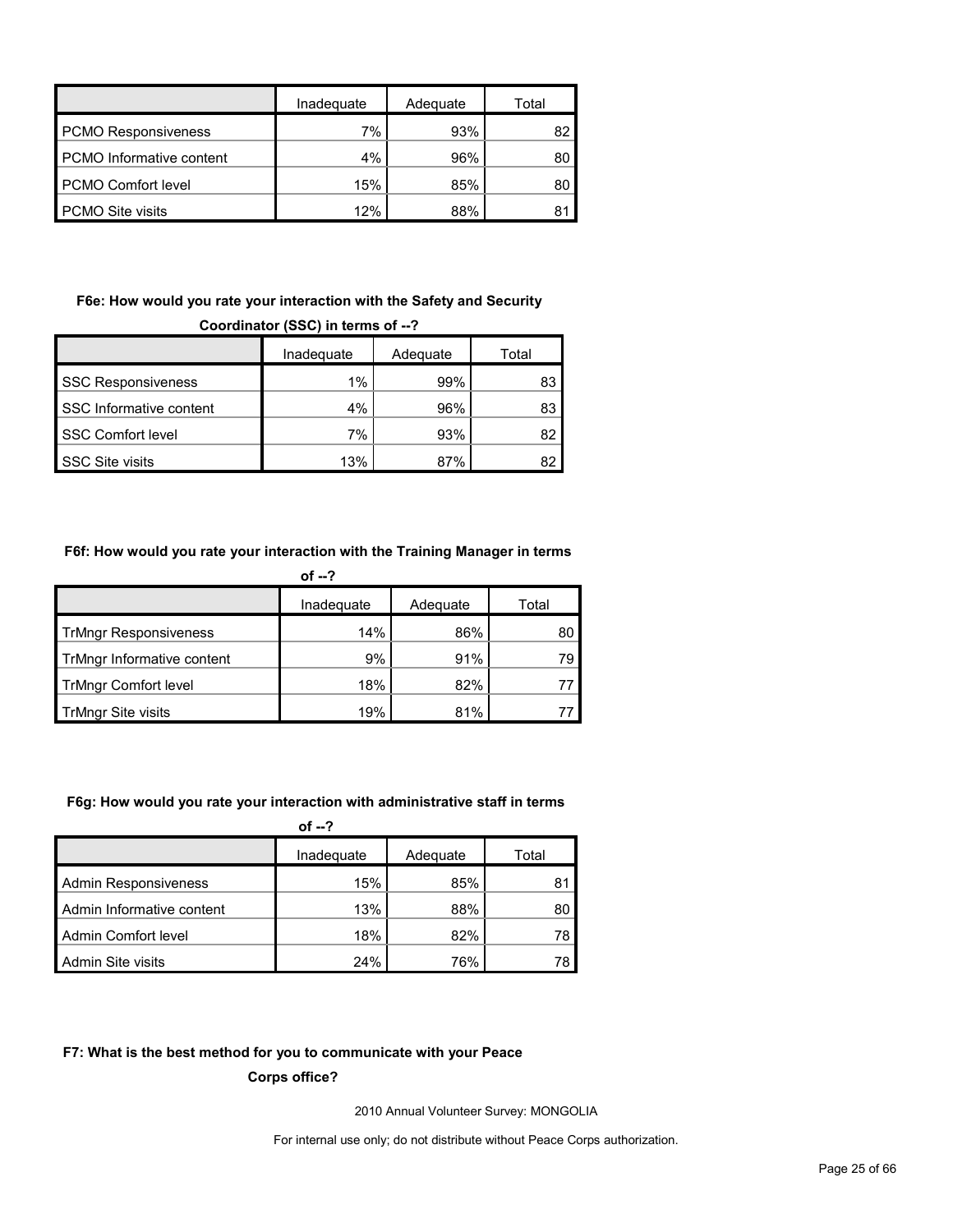|                                    | Percent | Number |
|------------------------------------|---------|--------|
| Cell phone                         | 76%     | 64     |
| Email                              | 19%     | 16     |
| In-person visits                   | 4%      | 3      |
| Text messaging (SMS)               | 1%      |        |
| Other: Please specify below        |         |        |
| Telephone not at residence or work |         |        |
| Telephone at residence or work     |         |        |
| Letters/postal service             |         |        |
| Fax                                |         |        |
| Total                              | 100%    | 84     |

## **F7.OTHER: Description of "other" best**

**method to communicate with post**

|       | <b>PERCENT</b> | <b>NUMBER</b> |
|-------|----------------|---------------|
|       | 100%           | 84            |
| Total | 100%           | 84            |

**F8: In general, how do you rate the effectiveness of your communication resources for contacting your** 

**PC staff in-country?**

|                | effective<br>Not. | Poor | Adequate | Effective | Verv effective | Total |
|----------------|-------------------|------|----------|-----------|----------------|-------|
| F <sub>8</sub> |                   | 6%   | 37%      | 35%       | 23%            | 84    |

## <span id="page-25-0"></span>**G. Your Safety and Security**

This section reports on how safe Volunteers feel. Volunteers' experiences with various types of insensitive remarks or behaviors, harassment or discrimination, and crime are summarized, as well as whether harassment and crime events were reported to Peace Corps.

|  |  | G1: How safe do you feel? |  |
|--|--|---------------------------|--|
|  |  |                           |  |

|                | Not at All Safe | Often Unsafe | Adequately Safe I | Usually Safe | Verv Safe | Total |
|----------------|-----------------|--------------|-------------------|--------------|-----------|-------|
| Where you live | 2%              | 4%           | 13%               | 36%          | 45%       | 84    |
| Where you work |                 | 2%           | 11%               | 13%          | 74%       | 84    |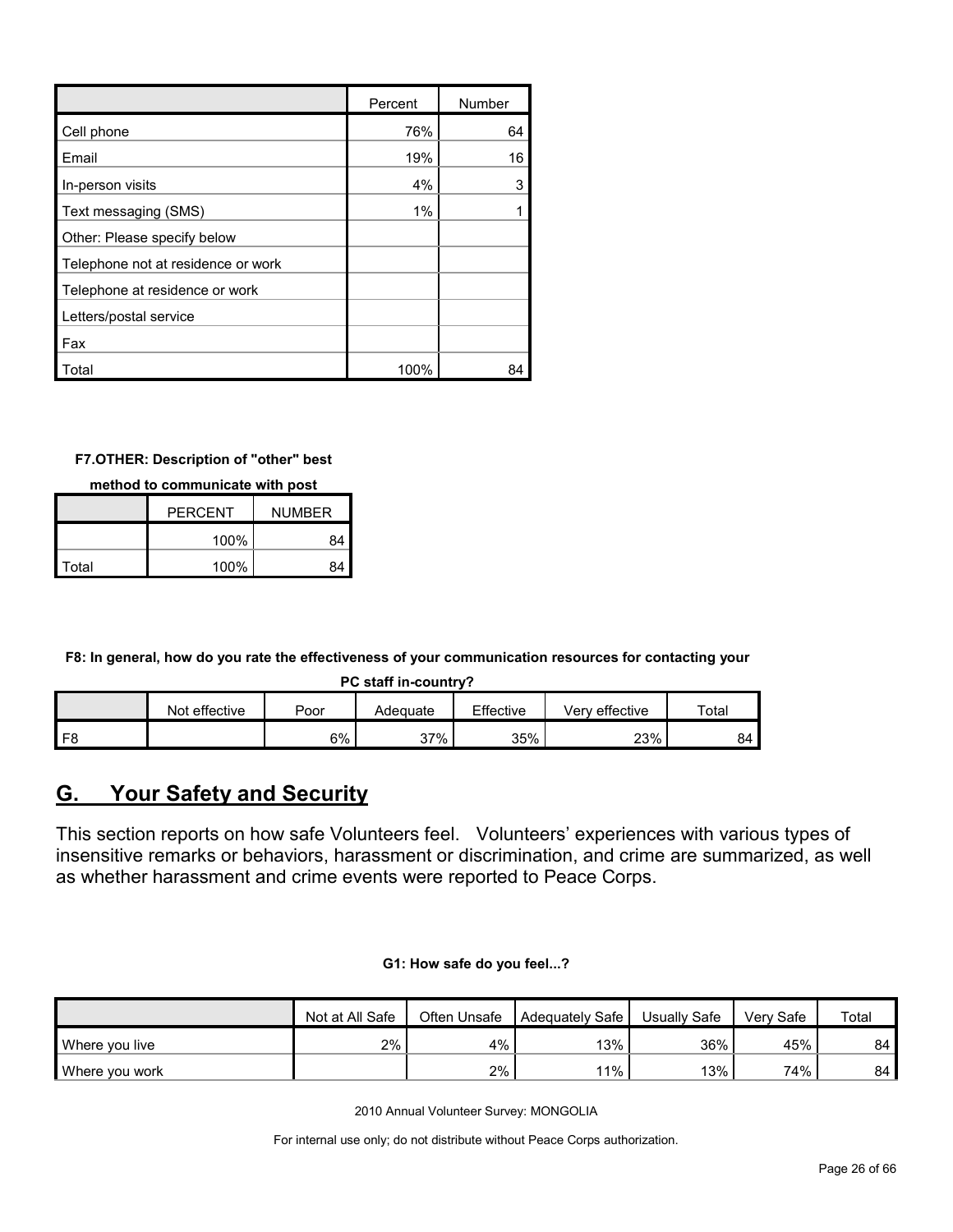| When you travel in-country         | 2% | $10\%$ | 44% | 38% | 6% | 84 |
|------------------------------------|----|--------|-----|-----|----|----|
| City where main Peace Corps office | 6% | 27%    | 39% | 25% | 2% | 84 |
| is located                         |    |        |     |     |    |    |

## **G2: Have you encountered insensitive comments or behavior toward you based on your race, ethnicity, age, gender, or sexual orientation from any of the following sources?**

| Host/home stay family   | (b) $(5)$ |     |     | 84 |
|-------------------------|-----------|-----|-----|----|
| Community members       |           |     |     | 84 |
| <b>Other Volunteers</b> | 12%       | 86% | 2%  | 84 |
| PC in-country staff     | 2%        | 95% | 2%  | 84 |
| Other                   | 26%       | 26% | 48% | 42 |

**G2: Have you encountered insensitive comments or behavior toward you based on your race, ethnicity, age, gender, or sexual orientation from any of** 

| the following sources? (excluding "NA" responses) |           |     |       |  |  |  |  |  |
|---------------------------------------------------|-----------|-----|-------|--|--|--|--|--|
|                                                   | Yes<br>No |     | Total |  |  |  |  |  |
| Host/home stay family                             | (b) (5)   |     | 82    |  |  |  |  |  |
| Community members                                 |           |     | 83    |  |  |  |  |  |
| <b>Other Volunteers</b>                           | 12%       | 88% | 82    |  |  |  |  |  |
| PC in-country staff                               | 2%        | 98% | 82    |  |  |  |  |  |
| Other                                             | 50%       | 50% | 22    |  |  |  |  |  |

## **G2.OTHER: Description of "other" sources of insensitive comments/behavior**

|                                                | <b>PERCENT</b> | <b>NUMBER</b> |
|------------------------------------------------|----------------|---------------|
| Open-ended results. Not responsive to request. |                |               |

2010 Annual Volunteer Survey: MONGOLIA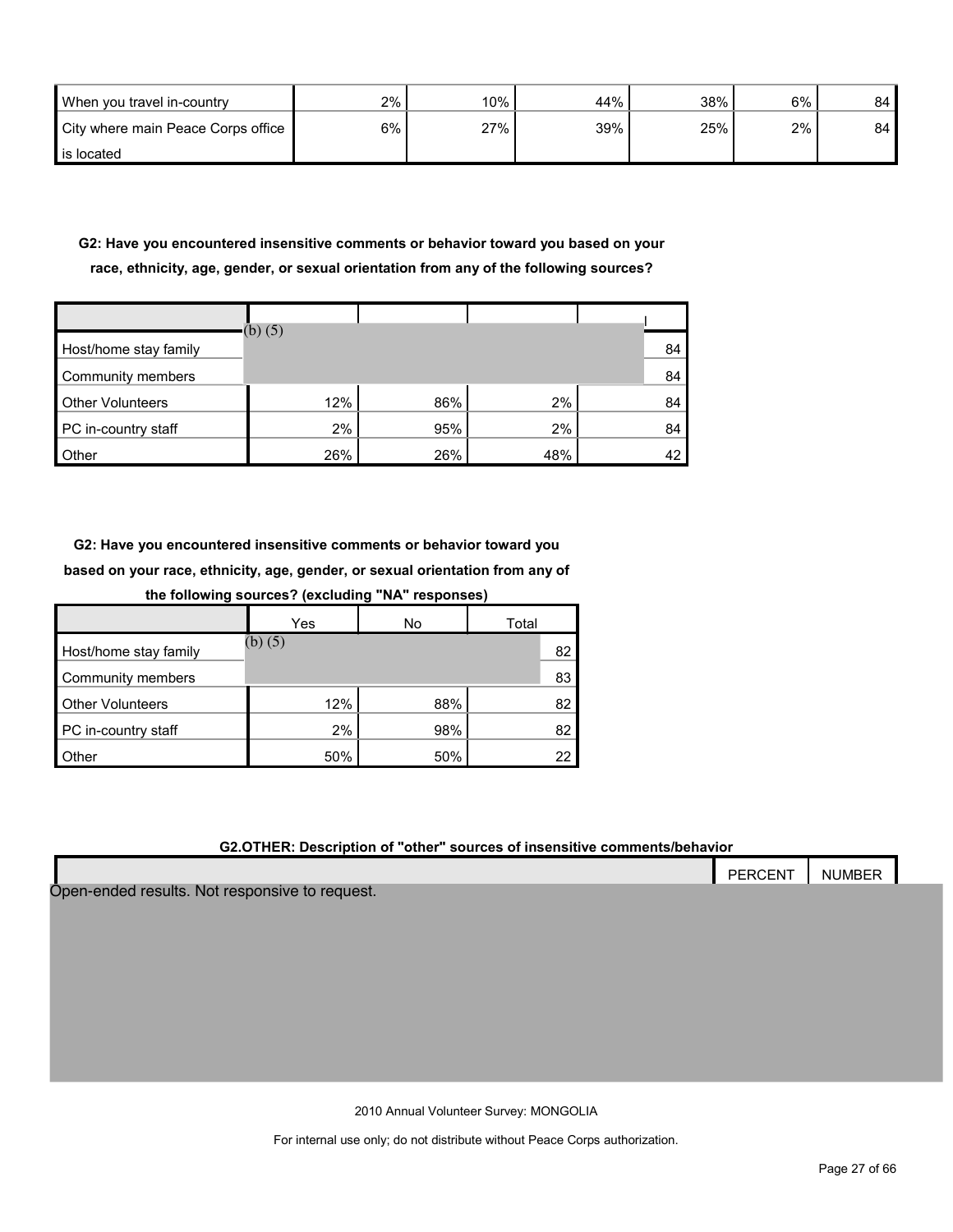#### Open-ended results. Not responsive to request.

| . –                               | ነበበ% |  |
|-----------------------------------|------|--|
| ™otal<br>$\overline{\phantom{0}}$ |      |  |

NOTE: See Open-Ended Responses Report for comments Volunteers wrote in response to Question G3 to explain their harassment/discrimination answers.

|                              | None | Once  | 2-5 times | 6-10 times | 11-25 times | 26+ times | Total |
|------------------------------|------|-------|-----------|------------|-------------|-----------|-------|
| Age H/D                      | 86%  | 4%    | 5%        | 5%         |             |           | 56    |
| Anti-American H/D            | 53%  | 7%    | 24%       | 12%        |             | 3%        | 58    |
| Disability H/D               | 98%  | $2\%$ |           |            |             |           | 54    |
| Gender H/D                   | 89%  |       | 6%        | 2%         | 4%          |           | 54    |
| Racial/color H/D             | 69%  | 2%    | 11%       | 4%         | 7%          | 7%        | 54    |
| Religious H/D                | 91%  | 2%    | 7%        |            |             |           | 55    |
| Sexual orientation H/D       | 89%  |       | 7%        | 2%         | 2%          |           | 55    |
| Sexual harassment (physical) | 66%  | 15%   | 12%       | 3%         | 3%          |           | 59    |
| Sexual harassment (verbal)   | 67%  | 2%    | 17%       | 7%         | 6%          | 2%        | 54    |

#### **G3: Please indicate the number of times you experienced the following types of discrimination/harassment: PERCENTAGES**

#### **G3: Please indicate the number of times you experienced the following types of discrimination/harassment: NUMBERS**

|                   | None    | Once | 2-5 times | 6-10 times | 11-25 times | $26+$ times | Total |
|-------------------|---------|------|-----------|------------|-------------|-------------|-------|
| Age H/D           | 48      |      |           |            |             |             | 56    |
| Anti-American H/D | 21<br>ີ |      | 14        |            |             |             | 58    |
| Disability H/D    | 53      |      |           |            |             |             | 54    |

2010 Annual Volunteer Survey: MONGOLIA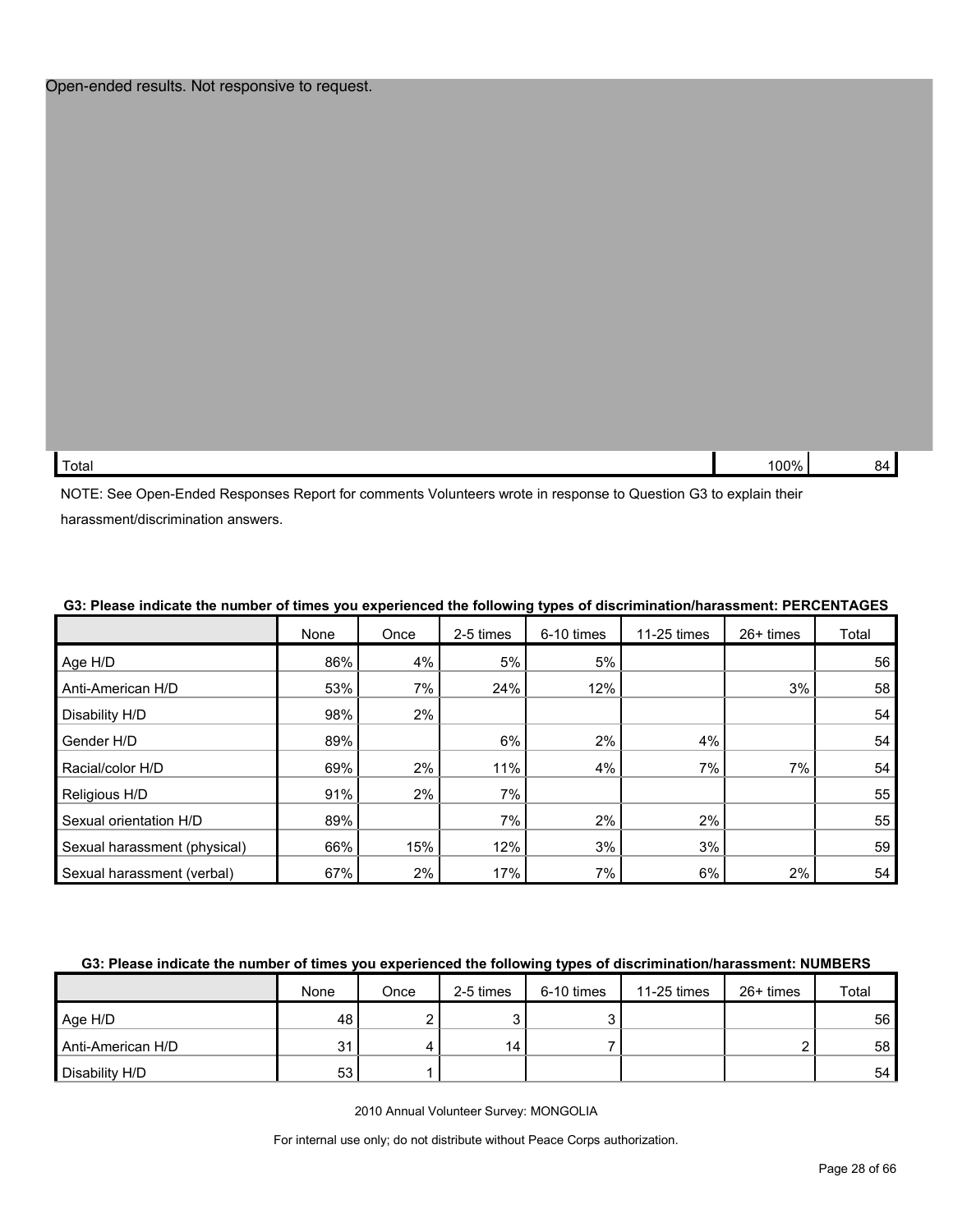| Gender H/D                   | 48              |  |  | 54 |
|------------------------------|-----------------|--|--|----|
| Racial/color H/D             | 37              |  |  | 54 |
| Religious H/D                | 50 <sub>1</sub> |  |  | 55 |
| Sexual orientation H/D       | 49              |  |  | 55 |
| Sexual harassment (physical) | 39              |  |  | 59 |
| Sexual harassment (verbal)   | 36              |  |  | 54 |

#### **G3: Volunteers experiencing AGE discrimination/harassment: Events by Number of Reports to PC**

|         |             |        | Reported Age H/D |           |            |             |           |                |  |  |  |
|---------|-------------|--------|------------------|-----------|------------|-------------|-----------|----------------|--|--|--|
|         |             | Never  | Once             | 2-5 times | 6-10 times | 11-25 times | 26+ times | Total          |  |  |  |
| Age H/D | Once        | ◠<br>ے |                  |           |            |             |           | 2 <sub>1</sub> |  |  |  |
|         | 2-5 times   | 3      |                  |           |            |             |           | 3              |  |  |  |
|         | 6-10 times  | 3      |                  |           |            |             |           | 3              |  |  |  |
|         | 11-25 times |        |                  |           |            |             |           |                |  |  |  |
|         | 26+ times   |        |                  |           |            |             |           |                |  |  |  |
|         | Total       | 8      |                  |           |            |             |           | 8              |  |  |  |

NOTE: Some PCVs provided the number of events without answering how many times they reported the event/s.

|  | G3: Volunteers experiencing AGE discrimination/harassment: Events by Person Responsible |  |
|--|-----------------------------------------------------------------------------------------|--|
|  |                                                                                         |  |

|         |                   |             |             | Counterpart, |             |                   |
|---------|-------------------|-------------|-------------|--------------|-------------|-------------------|
|         |                   |             | Someone you | supervisor,  | Peace Corps |                   |
|         |                   | Stranger    | know        | co-worker    | Volunteer   | Peace Corps staff |
|         |                   | Responsible | Responsible | Responsible  | Responsible | Responsible       |
| Age H/D | Once              |             |             |              |             |                   |
|         | 2-5 times         |             |             |              |             |                   |
|         | 6-10 times        |             |             |              |             |                   |
|         | 11-25 times       |             |             |              |             |                   |
|         | 26+ times         |             |             |              |             |                   |
|         | <b>Total PCVs</b> | 3           |             |              |             |                   |

NOTE: Some PCVs provided the number of events without answering who was responsible.

#### **G3: Volunteers experiencing AGE discrimination/harassment:**

#### **Events by Person Responsible**

2010 Annual Volunteer Survey: MONGOLIA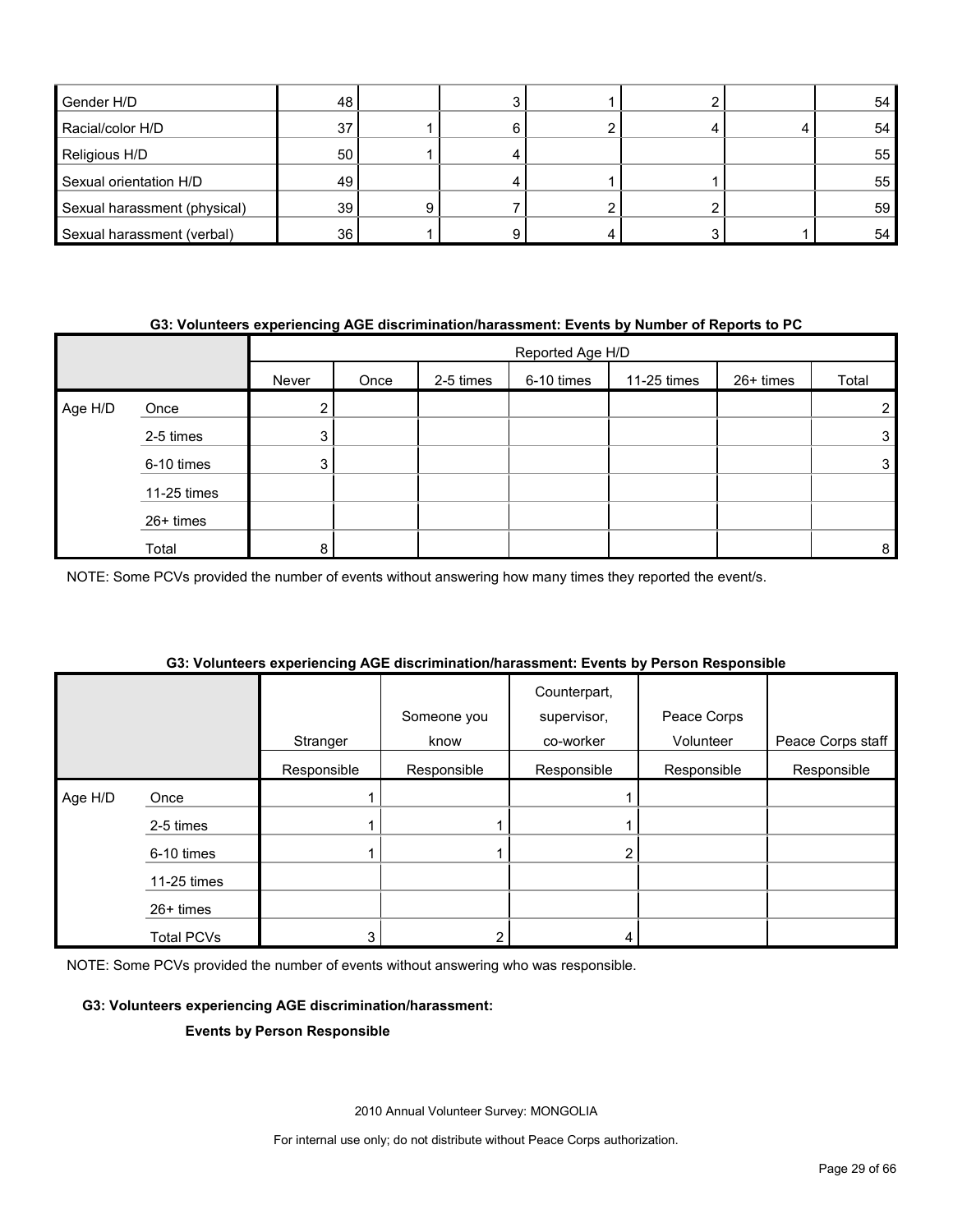|         |                   | Host country family<br>member | Other       |
|---------|-------------------|-------------------------------|-------------|
|         |                   | Responsible                   | Responsible |
| Age H/D | Once              |                               |             |
|         | 2-5 times         |                               |             |
|         | 6-10 times        |                               |             |
|         | 11-25 times       |                               |             |
|         | $26+$ times       |                               |             |
|         | <b>Total PCVs</b> |                               |             |

|                   |             | Reported Anti-American H/D |      |           |            |             |           |       |  |
|-------------------|-------------|----------------------------|------|-----------|------------|-------------|-----------|-------|--|
|                   |             | Never                      | Once | 2-5 times | 6-10 times | 11-25 times | 26+ times | Total |  |
| Anti-American H/D | Once        | 4                          |      |           |            |             |           | 4     |  |
|                   | 2-5 times   | 9                          |      |           |            |             |           | 11    |  |
|                   | 6-10 times  | 5                          |      |           |            |             |           | 6     |  |
|                   | 11-25 times |                            |      |           |            |             |           |       |  |
|                   | 26+ times   | ົ                          |      |           |            |             |           | 2     |  |
|                   | Total       | 20                         | ◠    |           |            |             |           | 23    |  |

### **G3: Volunteers experiencing ANTI-AMERICAN discrimination/harassment: Events by Number of Reports to PC**

NOTE: Some PCVs provided the number of events without answering how many times they reported the event/s .

### **G3: Volunteers experiencing ANTI-AMERICAN discrimination/harassment: Events by Person Responsible**

|                   |             |             |             | Counterpart, |             |             |
|-------------------|-------------|-------------|-------------|--------------|-------------|-------------|
|                   |             |             | Someone you | supervisor,  | Peace Corps | Peace Corps |
|                   |             | Stranger    | know        | co-worker    | Volunteer   | staff       |
|                   |             | Responsible | Responsible | Responsible  | Responsible | Responsible |
| Anti-American H/D | Once        |             |             |              |             |             |
|                   | 2-5 times   | 6           |             |              |             |             |
|                   | 6-10 times  | 3           |             |              |             |             |
|                   | 11-25 times |             |             |              |             |             |
|                   | 26+ times   |             |             |              |             |             |
|                   | Total PCVs  |             |             |              |             |             |

2010 Annual Volunteer Survey: MONGOLIA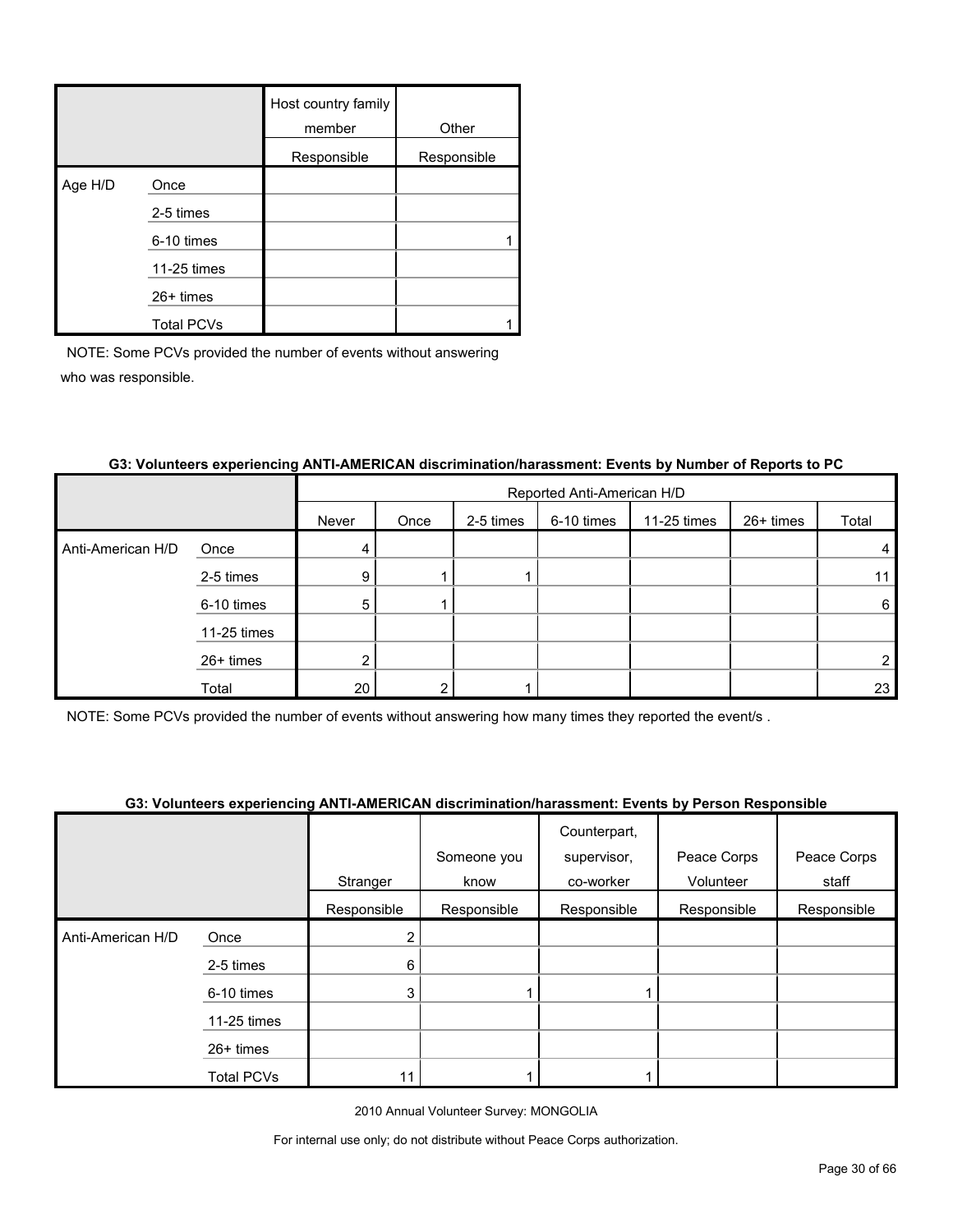#### **G3: Volunteers experiencing ANTI-AMERICAN discrimination/harassment: Events by Person Responsible**

|                   |                   | Stranger    | Someone you<br>know | Counterpart,<br>supervisor,<br>co-worker | Peace Corps<br>Volunteer | Peace Corps<br>staff |
|-------------------|-------------------|-------------|---------------------|------------------------------------------|--------------------------|----------------------|
|                   |                   | Responsible | Responsible         | Responsible                              | Responsible              | Responsible          |
| Anti-American H/D | Once              | 2           |                     |                                          |                          |                      |
|                   | 2-5 times         | 6           |                     |                                          |                          |                      |
|                   | 6-10 times        | 3           |                     |                                          |                          |                      |
|                   | 11-25 times       |             |                     |                                          |                          |                      |
|                   | $26+$ times       |             |                     |                                          |                          |                      |
|                   | <b>Total PCVs</b> | 11          |                     |                                          |                          |                      |

NOTE: Some PCVs provided the number of events without answering who was responsible.

#### **G3: Volunteers experiencing ANTI-AMERICAN discrimination/harassment:**

|                   |                                                | Host country family<br>member<br>Responsible | Other<br>Responsible |
|-------------------|------------------------------------------------|----------------------------------------------|----------------------|
| Anti-American H/D | Once<br>2-5 times<br>6-10 times<br>11-25 times |                                              |                      |
|                   | 26+ times<br><b>Total PCVs</b>                 |                                              |                      |

#### **Events by Person Responsible**

NOTE: Some PCVs provided the number of events without answering who was responsible.

#### **G3: Volunteers experiencing DISABILITY discrimination/harassment: Events by Number of Reports to PC**

|                |             |       | Reported Disability H/D |           |            |             |           |       |  |  |
|----------------|-------------|-------|-------------------------|-----------|------------|-------------|-----------|-------|--|--|
|                |             | Never | Once                    | 2-5 times | 6-10 times | 11-25 times | 26+ times | Total |  |  |
| Disability H/D | Once        |       |                         |           |            |             |           |       |  |  |
|                | 2-5 times   |       |                         |           |            |             |           |       |  |  |
|                | 6-10 times  |       |                         |           |            |             |           |       |  |  |
|                | 11-25 times |       |                         |           |            |             |           |       |  |  |
|                | 26+ times   |       |                         |           |            |             |           |       |  |  |

2010 Annual Volunteer Survey: MONGOLIA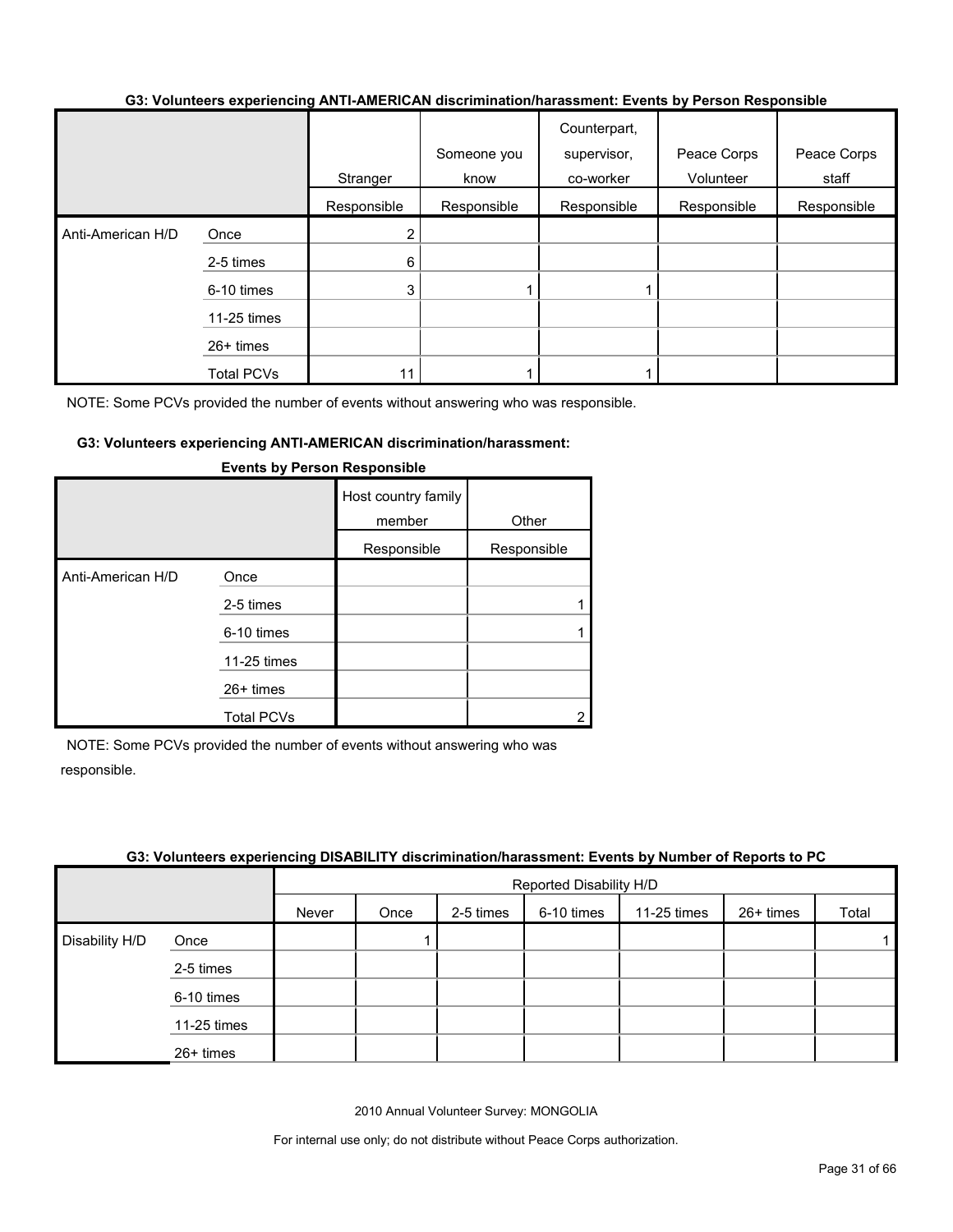| otal |  |  |  |  |
|------|--|--|--|--|
|      |  |  |  |  |

NOTE: Some PCVs provided the number of events without answering how many times they reported the event/s.

| G3: Volunteers experiencing DISABILITY discrimination/harassment: Events by Person Responsible |                   |             |             |              |             |                   |  |  |  |  |
|------------------------------------------------------------------------------------------------|-------------------|-------------|-------------|--------------|-------------|-------------------|--|--|--|--|
|                                                                                                |                   |             |             | Counterpart, |             |                   |  |  |  |  |
|                                                                                                |                   |             | Someone you | supervisor,  | Peace Corps |                   |  |  |  |  |
|                                                                                                |                   | Stranger    | know        | co-worker    | Volunteer   | Peace Corps staff |  |  |  |  |
|                                                                                                |                   | Responsible | Responsible | Responsible  | Responsible | Responsible       |  |  |  |  |
| Disability H/D                                                                                 | Once              |             |             |              |             |                   |  |  |  |  |
|                                                                                                | 2-5 times         |             |             |              |             |                   |  |  |  |  |
|                                                                                                | 6-10 times        |             |             |              |             |                   |  |  |  |  |
|                                                                                                | 11-25 times       |             |             |              |             |                   |  |  |  |  |
|                                                                                                | $26+$ times       |             |             |              |             |                   |  |  |  |  |
|                                                                                                | <b>Total PCVs</b> |             |             |              |             |                   |  |  |  |  |

#### **G3: Volunteers experiencing DISABILITY discrimination/harassment: Events by Person Responsible**

NOTE: Some PCVs provided the number of events without answering who was responsible.

#### **G3: Volunteers experiencing DISABILITY discrimination/harassment:**

## **Events by Person Responsible** Host country family member Other Responsible Responsible Disability H/D Once 2-5 times 6-10 times 11-25 times 26+ times Total PCVs

NOTE: Some PCVs provided the number of events without answering who was responsible.

#### **G3: Volunteers experiencing GENDER discrimination/harassment: Events by Number of Reports to PC**

|            |      | Reported Gender H/D |      |           |            |             |           |       |
|------------|------|---------------------|------|-----------|------------|-------------|-----------|-------|
|            |      | Never               | Once | 2-5 times | 6-10 times | 11-25 times | 26+ times | Total |
| Gender H/D | Once |                     |      |           |            |             |           |       |

2010 Annual Volunteer Survey: MONGOLIA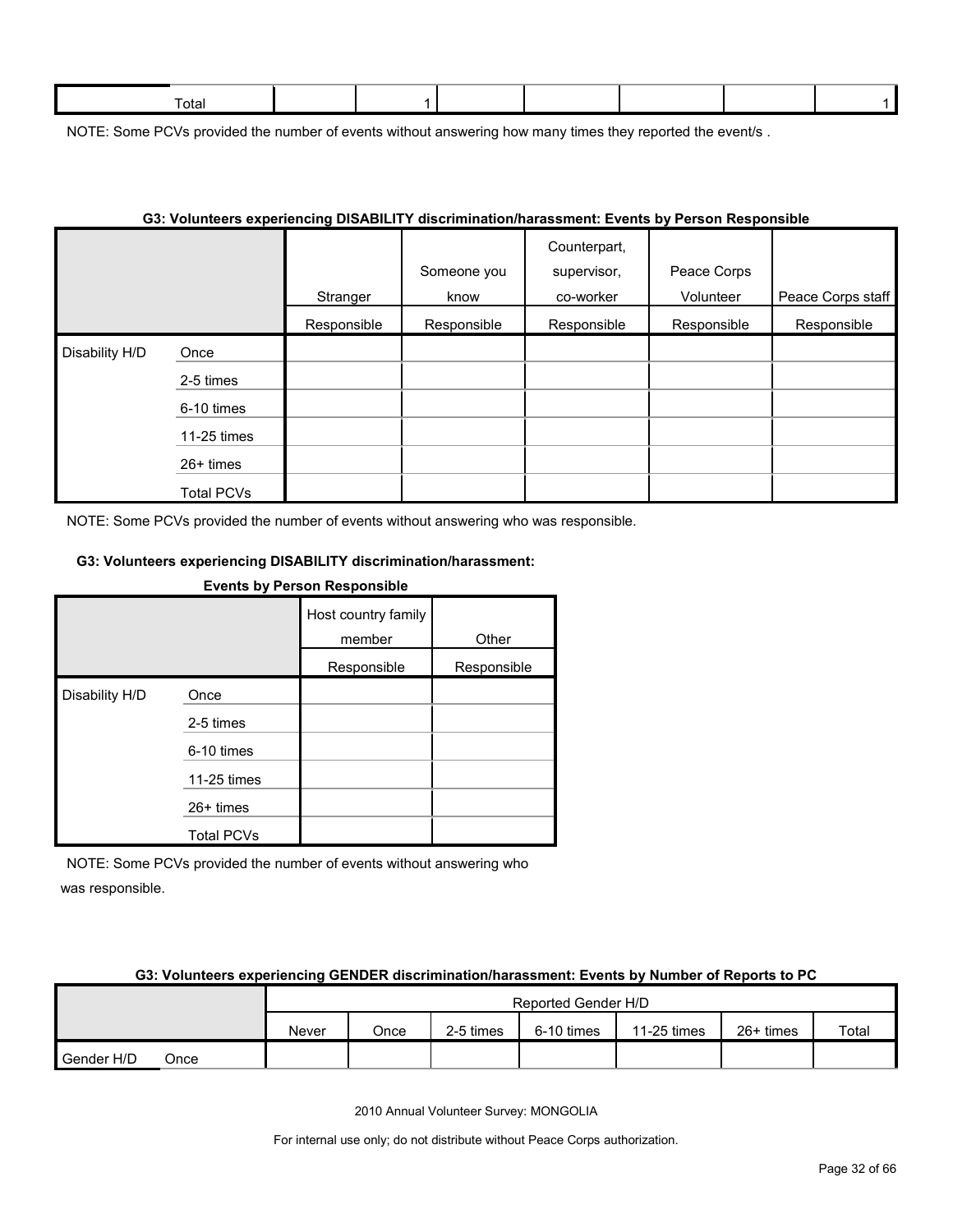| 2-5 times   |  |  |  | ົ |
|-------------|--|--|--|---|
| 6-10 times  |  |  |  |   |
| 11-25 times |  |  |  |   |
| 26+ times   |  |  |  |   |
| Total       |  |  |  |   |

NOTE: Some PCVs provided the number of events without answering how many times they reported the event/s.

#### **G3: Volunteers experiencing GENDER discrimination/harassment: Events by Person Responsible**

|            |             |             | Someone you | Counterpart,<br>supervisor, | Peace Corps |                   |
|------------|-------------|-------------|-------------|-----------------------------|-------------|-------------------|
|            |             |             |             |                             |             |                   |
|            |             | Stranger    | know        | co-worker                   | Volunteer   | Peace Corps staff |
|            |             | Responsible | Responsible | Responsible                 | Responsible | Responsible       |
| Gender H/D | Once        |             |             |                             |             |                   |
|            | 2-5 times   |             |             |                             |             |                   |
|            | 6-10 times  |             |             |                             |             |                   |
|            | 11-25 times |             |             |                             |             |                   |
|            | 26+ times   |             |             |                             |             |                   |
|            | Total PCVs  |             |             |                             |             |                   |

NOTE: Some PCVs provided the number of events without answering who was responsible.

### **G3: Volunteers experiencing GENDER discrimination/harassment:**

### **Events by Person Responsible**

|            |                   | --- <b>--</b> -----           |             |
|------------|-------------------|-------------------------------|-------------|
|            |                   | Host country family<br>member | Other       |
|            |                   | Responsible                   | Responsible |
| Gender H/D | Once              |                               |             |
|            | 2-5 times         |                               |             |
|            | 6-10 times        |                               |             |
|            | 11-25 times       |                               |             |
|            | $26+$ times       |                               |             |
|            | <b>Total PCVs</b> |                               |             |

NOTE: Some PCVs provided the number of events without answering who was responsible.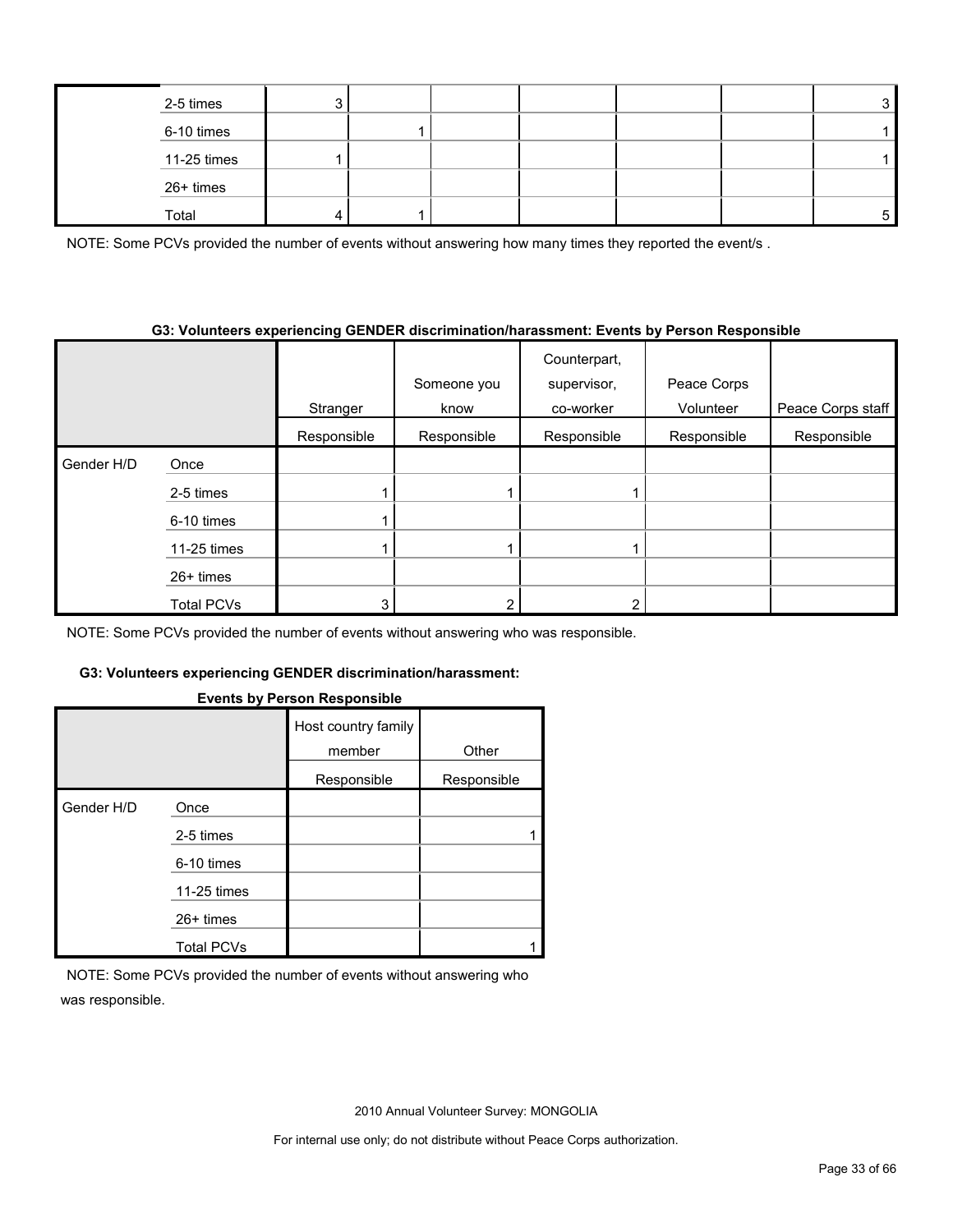|                  | OU. TURNINGI U INGLUI INDIALI UULUI MUUTI IIIIIKUUMIKI KUUNI LYGIIL LYGIILU NY ITUMINGI UI INGLUI U LU LU |       |      |                           |            |             |           |       |
|------------------|-----------------------------------------------------------------------------------------------------------|-------|------|---------------------------|------------|-------------|-----------|-------|
|                  |                                                                                                           |       |      | Reported Racial/color H/D |            |             |           |       |
|                  |                                                                                                           | Never | Once | 2-5 times                 | 6-10 times | 11-25 times | 26+ times | Total |
| Racial/color H/D | Once                                                                                                      |       |      |                           |            |             |           |       |
|                  | 2-5 times                                                                                                 | 4     |      |                           |            |             |           | 5     |
|                  | 6-10 times                                                                                                |       |      |                           |            |             |           | 2     |
|                  | 11-25 times                                                                                               | 3     |      |                           |            |             |           | 4     |
|                  | 26+ times                                                                                                 |       |      |                           |            |             |           | 2     |
|                  | Total                                                                                                     | 10    | 3    |                           |            |             |           | 14    |

#### **G3: Volunteers experiencing RACIAL/COLOR discrimination/harassment: Events by Number of Reports to PC**

NOTE: Some PCVs provided the number of events without answering how many times they reported the event/s.

#### **G3: Volunteers experiencing RACIAL/COLOR discrimination/harassment: Events by Person Responsible**

|                  |                   | Stranger    | Someone you<br>know | Counterpart,<br>supervisor,<br>co-worker | Peace Corps<br>Volunteer | Peace Corps<br>staff |
|------------------|-------------------|-------------|---------------------|------------------------------------------|--------------------------|----------------------|
|                  |                   | Responsible | Responsible         | Responsible                              | Responsible              | Responsible          |
| Racial/color H/D | Once              |             |                     |                                          |                          |                      |
|                  | 2-5 times         | 5           |                     |                                          |                          |                      |
|                  | 6-10 times        |             |                     |                                          |                          |                      |
|                  | 11-25 times       | ╭           |                     |                                          |                          |                      |
|                  | $26+$ times       | ົ           |                     |                                          |                          |                      |
|                  | <b>Total PCVs</b> | 10          |                     |                                          |                          |                      |

NOTE: Some PCVs provided the number of events without answering who was responsible.

#### **G3: Volunteers experiencing RACIAL/COLOR discrimination/harassment:**

#### **Events by Person Responsible**

|                  |                   | Host country family<br>member | Other       |
|------------------|-------------------|-------------------------------|-------------|
|                  |                   | Responsible                   | Responsible |
| Racial/color H/D | Once              |                               |             |
|                  | 2-5 times         |                               |             |
|                  | 6-10 times        |                               |             |
|                  | 11-25 times       |                               |             |
|                  | $26+$ times       |                               |             |
|                  | <b>Total PCVs</b> |                               |             |

2010 Annual Volunteer Survey: MONGOLIA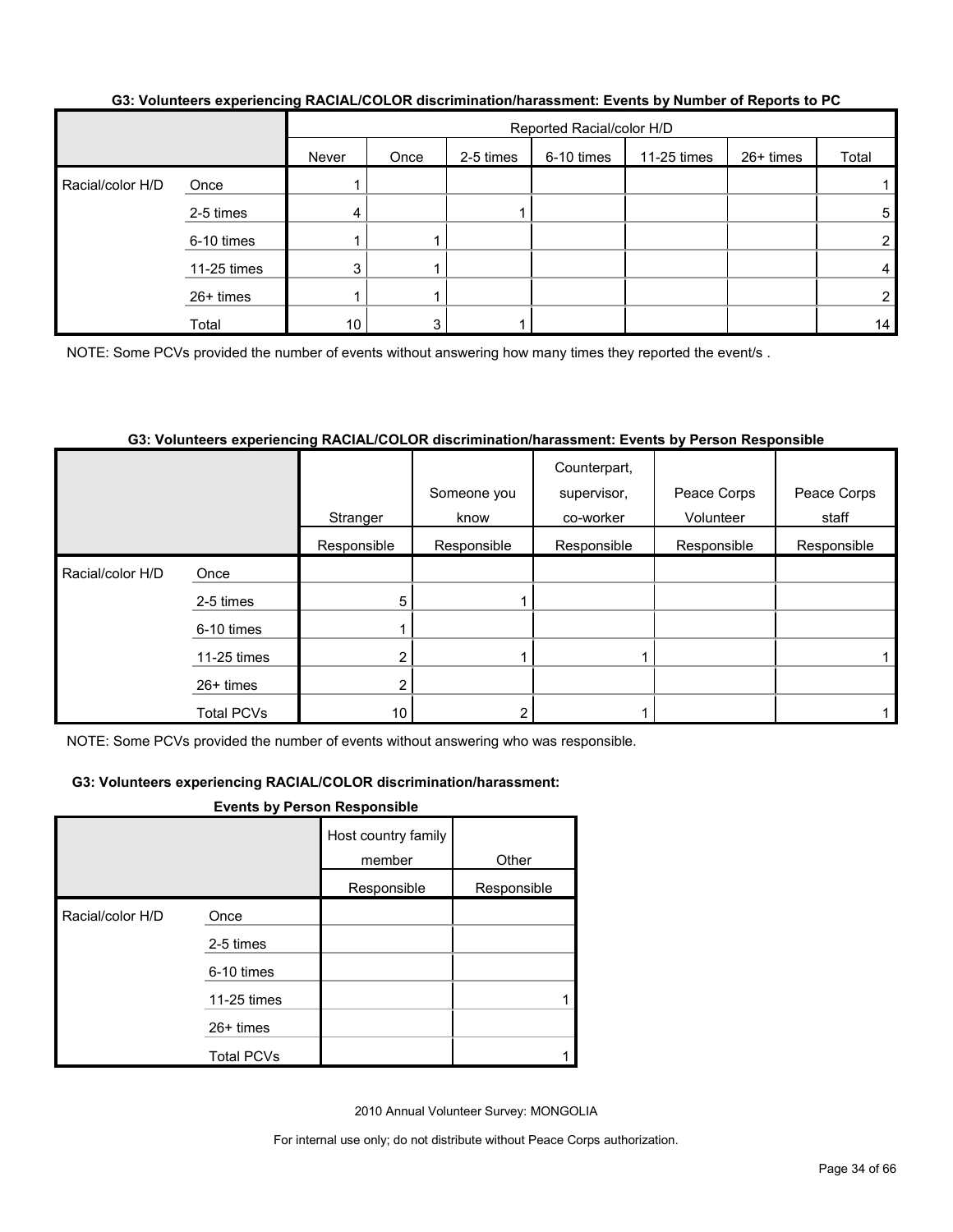#### **G3: Volunteers experiencing RACIAL/COLOR discrimination/harassment:**

|                  |                   | Host country family<br>member | Other       |
|------------------|-------------------|-------------------------------|-------------|
|                  |                   | Responsible                   | Responsible |
| Racial/color H/D | Once              |                               |             |
|                  | 2-5 times         |                               |             |
|                  | 6-10 times        |                               |             |
|                  | 11-25 times       |                               |             |
|                  | $26+$ times       |                               |             |
|                  | <b>Total PCVs</b> |                               |             |

#### **Events by Person Responsible**

NOTE: Some PCVs provided the number of events without answering who was responsible.

#### **G3: Volunteers experiencing RELIGIOUS discrimination/harassment: Events by Number of Reports to PC**

|               |             |       | Reported Religious H/D |           |            |             |           |       |
|---------------|-------------|-------|------------------------|-----------|------------|-------------|-----------|-------|
|               |             | Never | Once                   | 2-5 times | 6-10 times | 11-25 times | 26+ times | Total |
| Religious H/D | Once        |       |                        |           |            |             |           |       |
|               | 2-5 times   |       |                        |           |            |             |           | 3     |
|               | 6-10 times  |       |                        |           |            |             |           |       |
|               | 11-25 times |       |                        |           |            |             |           |       |
|               | 26+ times   |       |                        |           |            |             |           |       |
|               | Total       | 3.    |                        |           |            |             |           | 4     |

NOTE: Some PCVs provided the number of events without answering how many times they reported the event/s .

#### **G3: Volunteers experiencing RELIGIOUS discrimination/harassment: Events by Person Responsible**

|                    |             |             | <u>aal taluusala suballallalla laineetaa alaaluulluustalluu usallialla myössä alaallisaaballalla</u> |              |             |                   |
|--------------------|-------------|-------------|------------------------------------------------------------------------------------------------------|--------------|-------------|-------------------|
|                    |             |             |                                                                                                      | Counterpart, | Peace Corps |                   |
|                    |             |             | Someone you                                                                                          | supervisor,  |             |                   |
|                    |             | Stranger    | know                                                                                                 | co-worker    | Volunteer   | Peace Corps staff |
|                    |             | Responsible | Responsible                                                                                          | Responsible  | Responsible | Responsible       |
| Religious H/D<br>I | Once        |             |                                                                                                      |              |             |                   |
|                    | 2-5 times   |             |                                                                                                      |              |             |                   |
|                    | 6-10 times  |             |                                                                                                      |              |             |                   |
|                    | 11-25 times |             |                                                                                                      |              |             |                   |

2010 Annual Volunteer Survey: MONGOLIA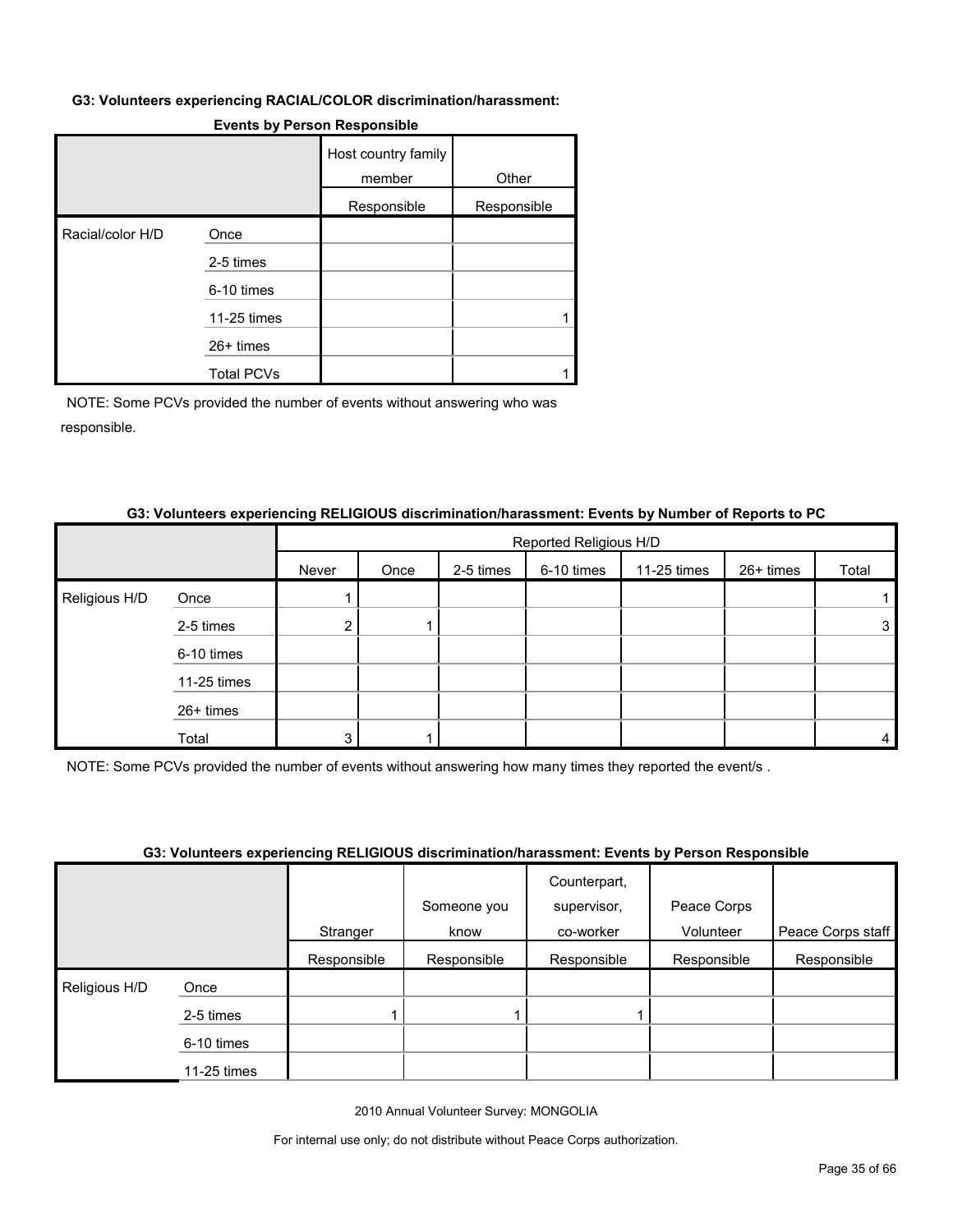| 26+ times  |  |  |  |
|------------|--|--|--|
| Total PCVs |  |  |  |

### **G3: Volunteers experiencing RELIGIOUS discrimination/harassment:**

|               | <b>Events by Person Responsible</b> |                               |             |  |  |  |  |  |  |
|---------------|-------------------------------------|-------------------------------|-------------|--|--|--|--|--|--|
|               |                                     | Host country family<br>member | Other       |  |  |  |  |  |  |
|               |                                     | Responsible                   | Responsible |  |  |  |  |  |  |
| Religious H/D | Once                                |                               |             |  |  |  |  |  |  |
|               | 2-5 times                           |                               |             |  |  |  |  |  |  |
|               | 6-10 times                          |                               |             |  |  |  |  |  |  |
|               | 11-25 times                         |                               |             |  |  |  |  |  |  |
|               | 26+ times                           |                               |             |  |  |  |  |  |  |
|               | <b>Total PCVs</b>                   |                               |             |  |  |  |  |  |  |

NOTE: Some PCVs provided the number of events without answering who was responsible.

#### **G3: Volunteers experiencing SEXUAL ORIENTATION discrimination/harassment: Events by Number of Reports to PC**

|                        |             | Reported Sexual orientation H/D |      |           |            |             |  |
|------------------------|-------------|---------------------------------|------|-----------|------------|-------------|--|
|                        |             | Never                           | Once | 2-5 times | 6-10 times | 11-25 times |  |
| Sexual orientation H/D | Once        |                                 |      |           |            |             |  |
|                        | 2-5 times   | 3                               |      |           |            |             |  |
|                        | 6-10 times  |                                 |      |           |            |             |  |
|                        | 11-25 times |                                 |      |           |            |             |  |
|                        | 26+ times   |                                 |      |           |            |             |  |
|                        | Total       |                                 |      |           |            |             |  |

NOTE: Some PCVs provided the number of events without answering how many times they reported the event/s.

#### **G3: Volunteers experiencing SEXUAL ORIENTATION discrimination/harassment:**

#### **Events by Number of Reports to PC**

|                        |            | Reported Sexual orientation H/D |       |  |  |
|------------------------|------------|---------------------------------|-------|--|--|
|                        |            | $26+$ times                     | Total |  |  |
| Sexual orientation H/D | Once       |                                 |       |  |  |
|                        | 2-5 times  |                                 |       |  |  |
|                        | 6-10 times |                                 |       |  |  |

2010 Annual Volunteer Survey: MONGOLIA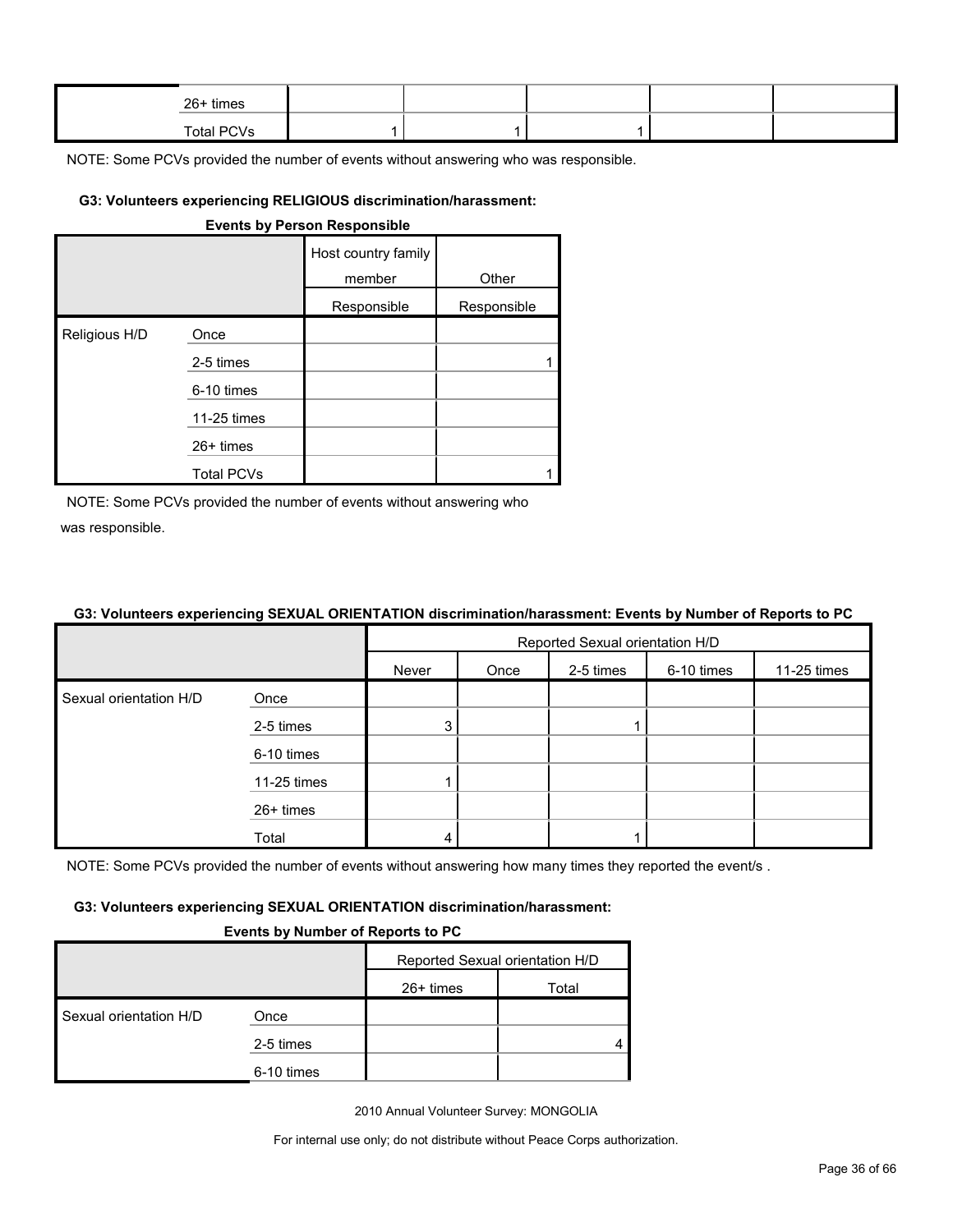| 11-25 times |  |
|-------------|--|
| 26+ times   |  |
| Total       |  |

NOTE: Some PCVs provided the number of events without answering how many times they reported the event/s .

#### **G3: Volunteers experiencing SEXUAL ORIENTATION discrimination/harassment: Events by Person Responsible**

|                        |                   |             |             | Counterpart, |             |             |
|------------------------|-------------------|-------------|-------------|--------------|-------------|-------------|
|                        |                   |             | Someone you | supervisor,  | Peace Corps | Peace Corps |
|                        |                   | Stranger    | know        | co-worker    | Volunteer   | staff       |
|                        |                   | Responsible | Responsible | Responsible  | Responsible | Responsible |
| Sexual orientation H/D | Once              |             |             |              |             |             |
|                        | 2-5 times         |             |             |              |             |             |
|                        | 6-10 times        |             |             |              |             |             |
|                        | 11-25 times       |             |             |              |             |             |
|                        | $26+$ times       |             |             |              |             |             |
|                        | <b>Total PCVs</b> |             |             |              |             |             |

NOTE: Some PCVs provided the number of events without answering who was responsible.

#### **G3: Volunteers experiencing SEXUAL ORIENTATION discrimination/harassment:**

#### **Events by Person Responsible**

|                        |                   | Host country family<br>member | Other       |
|------------------------|-------------------|-------------------------------|-------------|
|                        |                   | Responsible                   | Responsible |
| Sexual orientation H/D | Once              |                               |             |
|                        | 2-5 times         |                               |             |
|                        | 6-10 times        |                               |             |
|                        | 11-25 times       |                               |             |
|                        | $26+$ times       |                               |             |
|                        | <b>Total PCVs</b> |                               |             |

NOTE: Some PCVs provided the number of events without answering who was responsible.

#### **G3: Volunteers experiencing PHYSICAL SEXUAL harassment: Events by Number of Reports to PC**

2010 Annual Volunteer Survey: MONGOLIA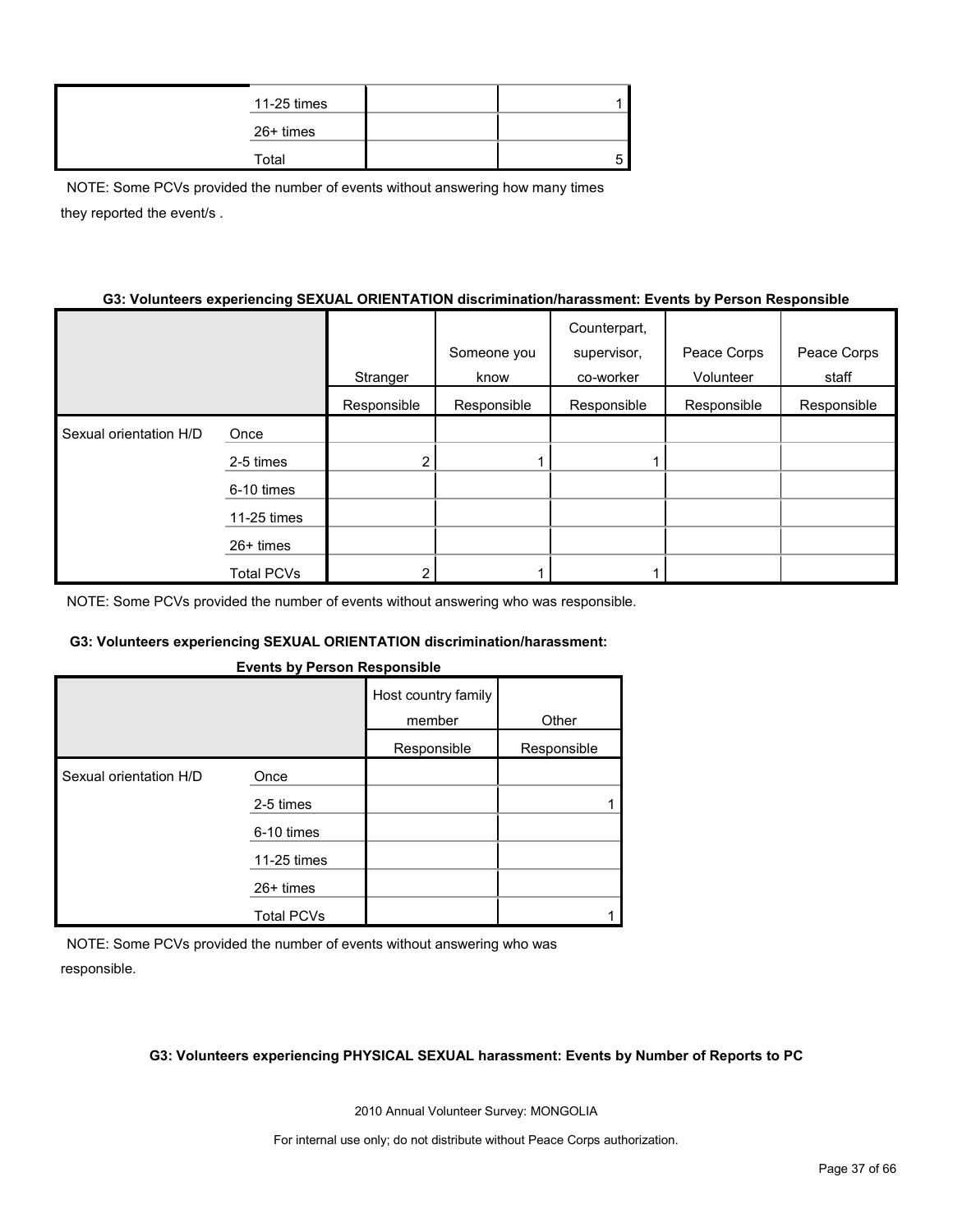|                              |             | Reported Sexual harassment (physical) |      |           |            |             |
|------------------------------|-------------|---------------------------------------|------|-----------|------------|-------------|
|                              |             | Never                                 | Once | 2-5 times | 6-10 times | 11-25 times |
| Sexual harassment (physical) | Once        | 4                                     | Ω    |           |            |             |
|                              | 2-5 times   | 4                                     | 2    |           |            |             |
|                              | 6-10 times  |                                       | 2    |           |            |             |
|                              | 11-25 times |                                       |      |           |            |             |
|                              | 26+ times   |                                       |      |           |            |             |
|                              | Total       | 9                                     |      |           |            |             |

NOTE: Some PCVs provided the number of events without answering how many times they reported the event/s.

#### **G3: Volunteers experiencing PHYSICAL SEXUAL harassment: Events by Number of Reports**

|                              | to PC       |             |                                       |
|------------------------------|-------------|-------------|---------------------------------------|
|                              |             |             | Reported Sexual harassment (physical) |
|                              |             | $26+$ times | Total                                 |
| Sexual harassment (physical) | Once        |             | 6                                     |
|                              | 2-5 times   |             |                                       |
|                              | 6-10 times  |             | າ                                     |
|                              | 11-25 times |             | 2                                     |
|                              | 26+ times   |             |                                       |
|                              | Total       |             |                                       |

NOTE: Some PCVs provided the number of events without answering how many times they reported the event/s .

#### **G3: Volunteers experiencing PHYSICAL SEXUAL harassment: Events by Person Responsible**

|                              |                   | Stranger    | Someone you<br>know | Counterpart,<br>supervisor,<br>co-worker | Peace Corps<br>Volunteer |
|------------------------------|-------------------|-------------|---------------------|------------------------------------------|--------------------------|
|                              |                   | Responsible | Responsible         | Responsible                              | Responsible              |
| Sexual harassment (physical) | Once              | 5           |                     |                                          |                          |
|                              | 2-5 times         | 3           |                     |                                          |                          |
|                              | 6-10 times        |             |                     |                                          |                          |
|                              | 11-25 times       |             |                     |                                          |                          |
|                              | 26+ times         |             |                     |                                          |                          |
|                              | <b>Total PCVs</b> | 10          |                     |                                          |                          |

NOTE: Some PCVs provided the number of events without answering who was responsible.

2010 Annual Volunteer Survey: MONGOLIA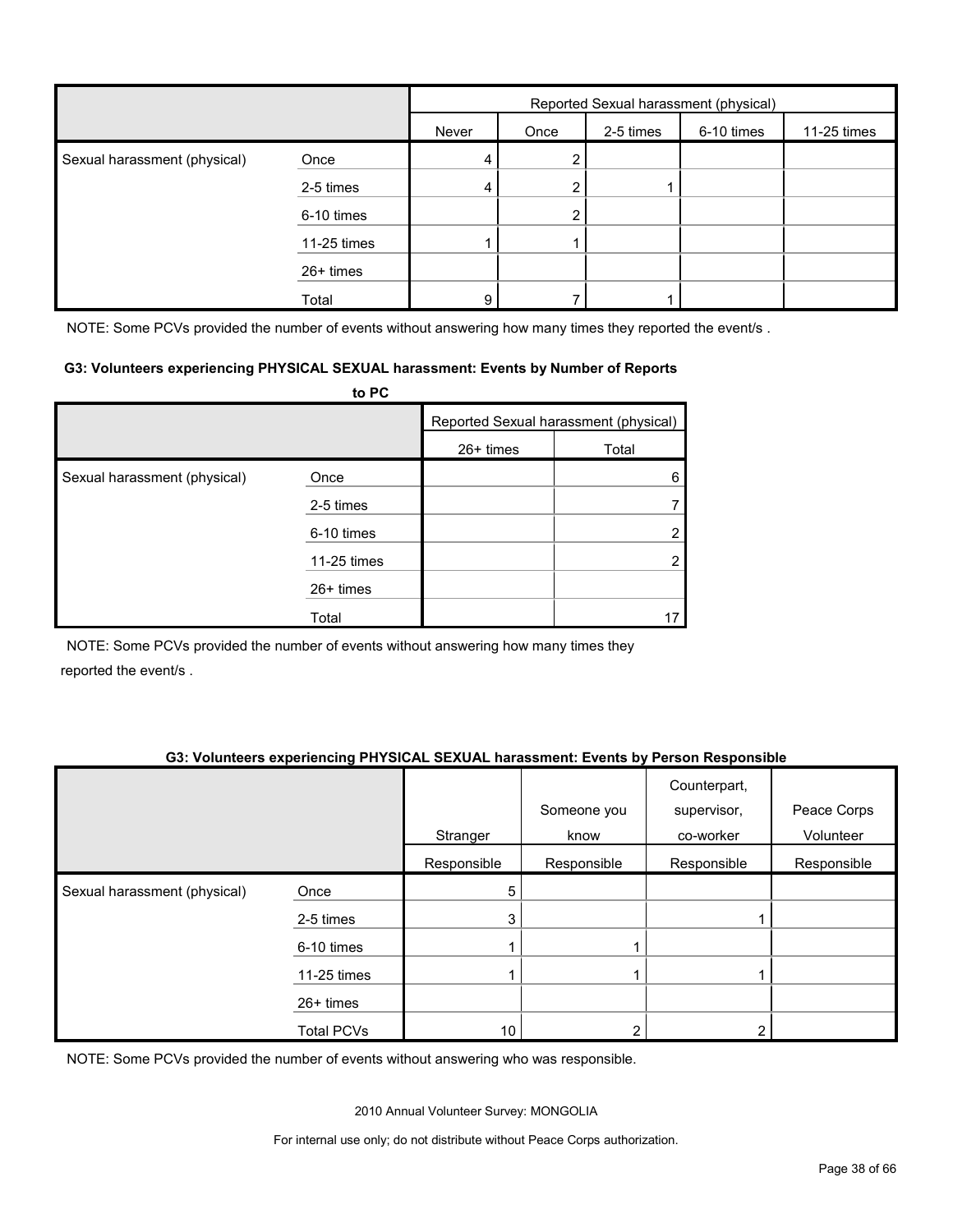#### **G3: Volunteers experiencing PHYSICAL SEXUAL harassment: Events by Person Responsible**

|                              |                   | Peace Corps staff | Host country family<br>member | Other       |
|------------------------------|-------------------|-------------------|-------------------------------|-------------|
|                              |                   | Responsible       | Responsible                   | Responsible |
| Sexual harassment (physical) | Once              |                   |                               |             |
|                              | 2-5 times         |                   |                               |             |
|                              | 6-10 times        |                   |                               |             |
|                              | 11-25 times       |                   |                               |             |
|                              | 26+ times         |                   |                               |             |
|                              | <b>Total PCVs</b> |                   |                               |             |

NOTE: Some PCVs provided the number of events without answering who was responsible.

#### **G3: Volunteers experiencing VERBAL SEXUAL harassment: Events by Number of Reports to PC**

|                            |             | Reported Sexual harassment (verbal) |      |           |            |             |
|----------------------------|-------------|-------------------------------------|------|-----------|------------|-------------|
|                            |             | Never                               | Once | 2-5 times | 6-10 times | 11-25 times |
| Sexual harassment (verbal) | Once        |                                     |      |           |            |             |
|                            | 2-5 times   | 5                                   |      |           |            |             |
|                            | 6-10 times  | 2 <sub>1</sub>                      |      |           |            |             |
|                            | 11-25 times | 3                                   |      |           |            |             |
|                            | 26+ times   |                                     |      |           |            |             |
|                            | Total       | 10                                  | 3    |           |            |             |

NOTE: Some PCVs provided the number of events without answering how many times they reported the event/s.

#### **G3: Volunteers experiencing VERBAL SEXUAL harassment: Events by Number of Reports**

|                            | to PC       |                                     |       |  |
|----------------------------|-------------|-------------------------------------|-------|--|
|                            |             | Reported Sexual harassment (verbal) |       |  |
|                            |             | 26+ times                           | Total |  |
| Sexual harassment (verbal) | Once        |                                     |       |  |
|                            | 2-5 times   |                                     | 6     |  |
|                            | 6-10 times  |                                     |       |  |
|                            | 11-25 times |                                     |       |  |
|                            | 26+ times   |                                     |       |  |
|                            | Total       |                                     | 13    |  |

NOTE: Some PCVs provided the number of events without answering how many times they reported the event/s .

2010 Annual Volunteer Survey: MONGOLIA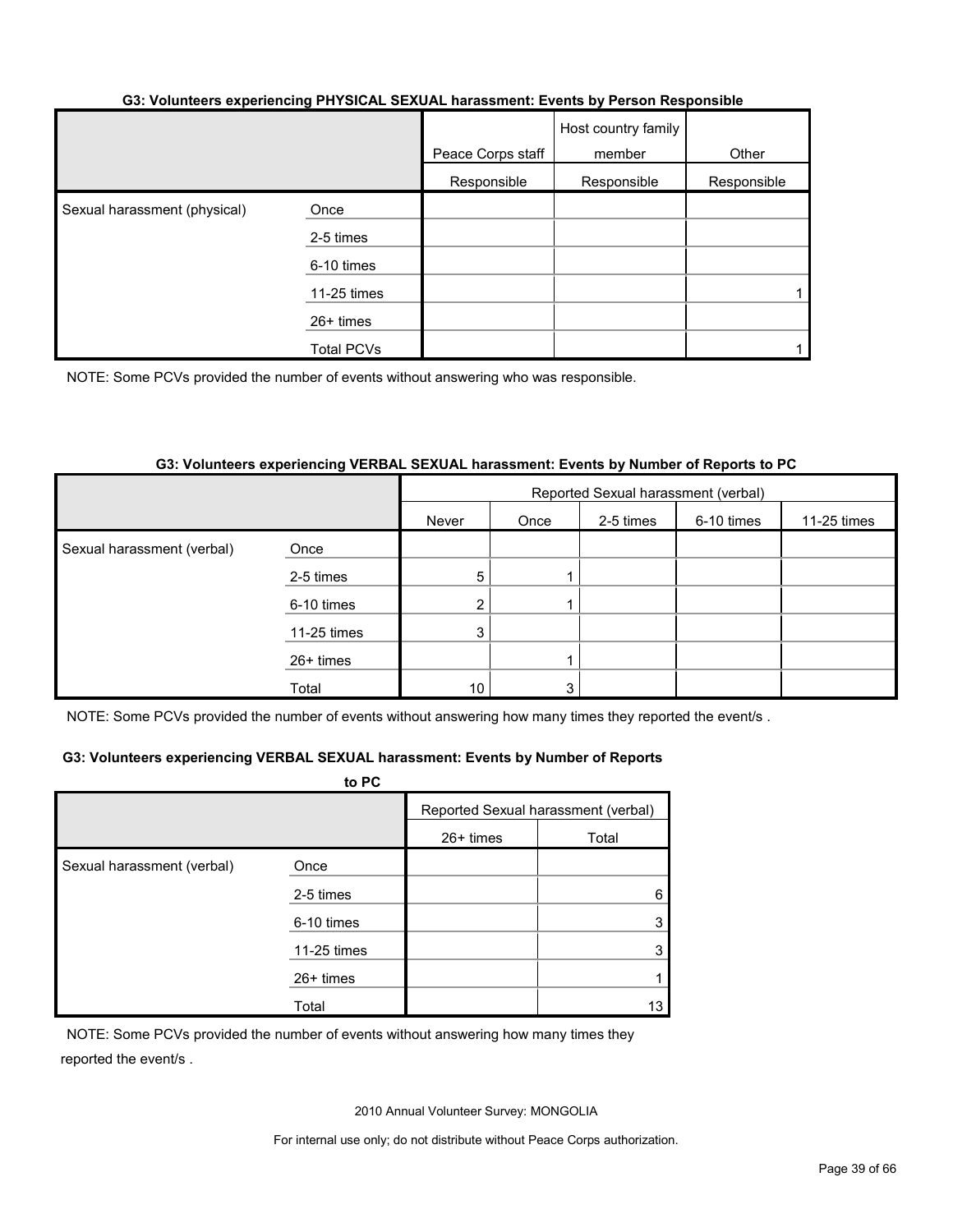|                            |                   | Stranger       | Someone you<br>know | Counterpart,<br>supervisor,<br>co-worker | Peace Corps<br>Volunteer |
|----------------------------|-------------------|----------------|---------------------|------------------------------------------|--------------------------|
|                            |                   | Responsible    | Responsible         | Responsible                              | Responsible              |
| Sexual harassment (verbal) | Once              |                |                     |                                          |                          |
|                            | 2-5 times         | 5              |                     | 2                                        |                          |
|                            | 6-10 times        | $\overline{2}$ |                     |                                          |                          |
|                            | 11-25 times       | $\overline{2}$ |                     |                                          |                          |
|                            | 26+ times         |                |                     |                                          |                          |
|                            | <b>Total PCVs</b> | 9              |                     | 3                                        |                          |

## **G3: Volunteers experiencing VERBAL SEXUAL harassment: Events by Person Responsible**

NOTE: Some PCVs provided the number of events without answering who was responsible.

#### **G3: Volunteers experiencing VERBAL SEXUAL harassment: Events by Person Responsible**

|                            |             | Peace Corps staff | Host country family<br>member | Other       |
|----------------------------|-------------|-------------------|-------------------------------|-------------|
|                            |             | Responsible       | Responsible                   | Responsible |
| Sexual harassment (verbal) | Once        |                   |                               |             |
|                            | 2-5 times   |                   |                               |             |
|                            | 6-10 times  |                   |                               |             |
|                            | 11-25 times |                   |                               |             |
|                            | 26+ times   |                   |                               |             |
|                            | Total PCVs  |                   |                               |             |

NOTE: Some PCVs provided the number of events without answering who was responsible.

| <u>our randomand monumer or mnod fou experienced monuming typed or enmoder methods</u> |      |      |           |              |             |           |       |  |
|----------------------------------------------------------------------------------------|------|------|-----------|--------------|-------------|-----------|-------|--|
|                                                                                        | None | Once | 2-5 times | $6-10$ times | 11-25 times | 26+ times | Total |  |
| <b>Buglary</b>                                                                         | 91%  | 7%   |           | 2%           |             |           | 54    |  |
| Theft                                                                                  | 48%  | 37%  | 13%       | 2%           |             |           | 60    |  |
| Robbery                                                                                | 92%  | 8%   |           |              |             |           | 53    |  |
| Physical assault                                                                       | 68%  | 21%  | 11%       |              |             |           | 57    |  |
| Aggravated assault                                                                     | 100% |      |           |              |             |           | 52    |  |
| Sexual assault                                                                         | 92%  | 4%   | 2%        | 2%           |             |           | 53    |  |

#### **G4: Please indicate the number of times you experienced the following types of crimes: PERCENTAGES**

2010 Annual Volunteer Survey: MONGOLIA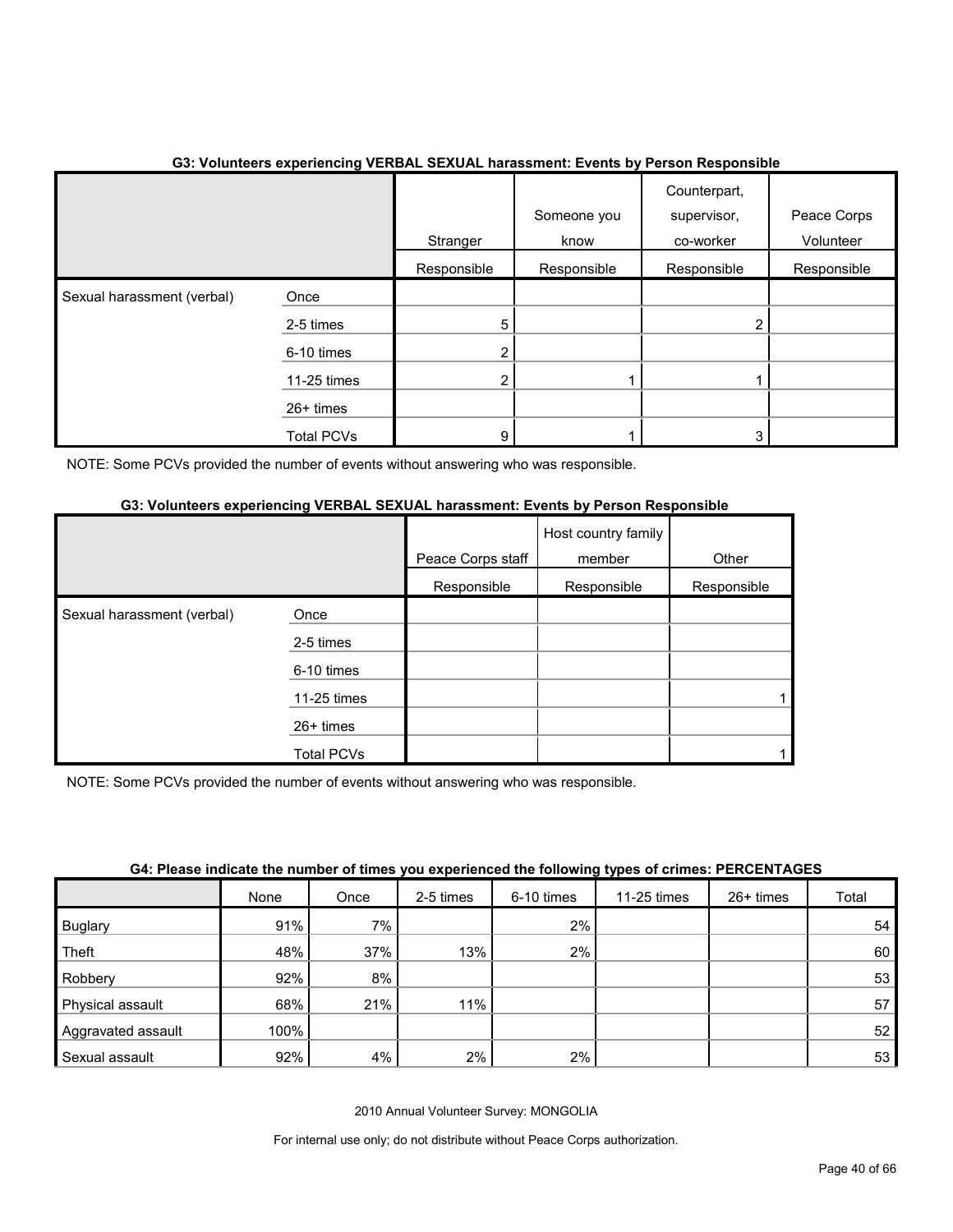|                    | None | Once | 2-5 times | 6-10 times | 11-25 times | 26+ times | Total |
|--------------------|------|------|-----------|------------|-------------|-----------|-------|
| <b>Buglary</b>     | 91%  | 7%   |           | 2%         |             |           | 54    |
| Theft              | 48%  | 37%  | 13%       | 2%         |             |           | 60    |
| Robbery            | 92%  | 8%   |           |            |             |           | 53    |
| Physical assault   | 68%  | 21%  | 11%       |            |             |           | 57    |
| Aggravated assault | 100% |      |           |            |             |           | 52    |
| Sexual assault     | 92%  | 4%   | 2%        | 2%         |             |           | 53    |
| Rape               | 100% |      |           |            |             |           | 52    |

**G4: Please indicate the number of times you experienced the following types of crimes: PERCENTAGES**

## **G4: Please indicate the number of times you experienced the following types of crimes: NUMBERS**

|                    | None | Once            | 2-5 times | 6-10 times | 11-25 times | 26+ times | Total |
|--------------------|------|-----------------|-----------|------------|-------------|-----------|-------|
| <b>Buglary</b>     | 49   | 4               |           |            |             |           | 54    |
| Theft              | 29   | 22              | 8         |            |             |           | 60    |
| Robbery            | 49   | 4               |           |            |             |           | 53    |
| Physical assault   | 39   | 12 <sub>1</sub> | 6         |            |             |           | 57    |
| Aggravated assault | 52   |                 |           |            |             |           | 52    |
| Sexual assault     | 49   | ົ               |           |            |             |           | 53    |
| Rape               | 52   |                 |           |            |             |           | 52    |
| Attempted rape     | 51   |                 |           |            |             |           | 53    |

## **G4: Volunteers experiencing BURGLARY: Events by Number of Reports to PC**

|                |             |               | <b>Buglary Reported</b> |           |            |             |           |                |
|----------------|-------------|---------------|-------------------------|-----------|------------|-------------|-----------|----------------|
|                |             | Never         | Once                    | 2-5 times | 6-10 times | 11-25 times | 26+ times | Total          |
| <b>Buglary</b> | Once        | ົ<br><u>L</u> |                         |           |            |             |           | 3 <sub>1</sub> |
|                | 2-5 times   |               |                         |           |            |             |           |                |
|                | 6-10 times  |               |                         |           |            |             |           |                |
|                | 11-25 times |               |                         |           |            |             |           |                |
|                | 26+ times   |               |                         |           |            |             |           |                |
|                | Total       | ົ             |                         |           |            |             |           | 4              |

NOTE: Some PCVs provided the number of events without answering how many times they reported the event/s.

#### **G4: Volunteers experiencing BURGLARY: Events by Person Responsible**

2010 Annual Volunteer Survey: MONGOLIA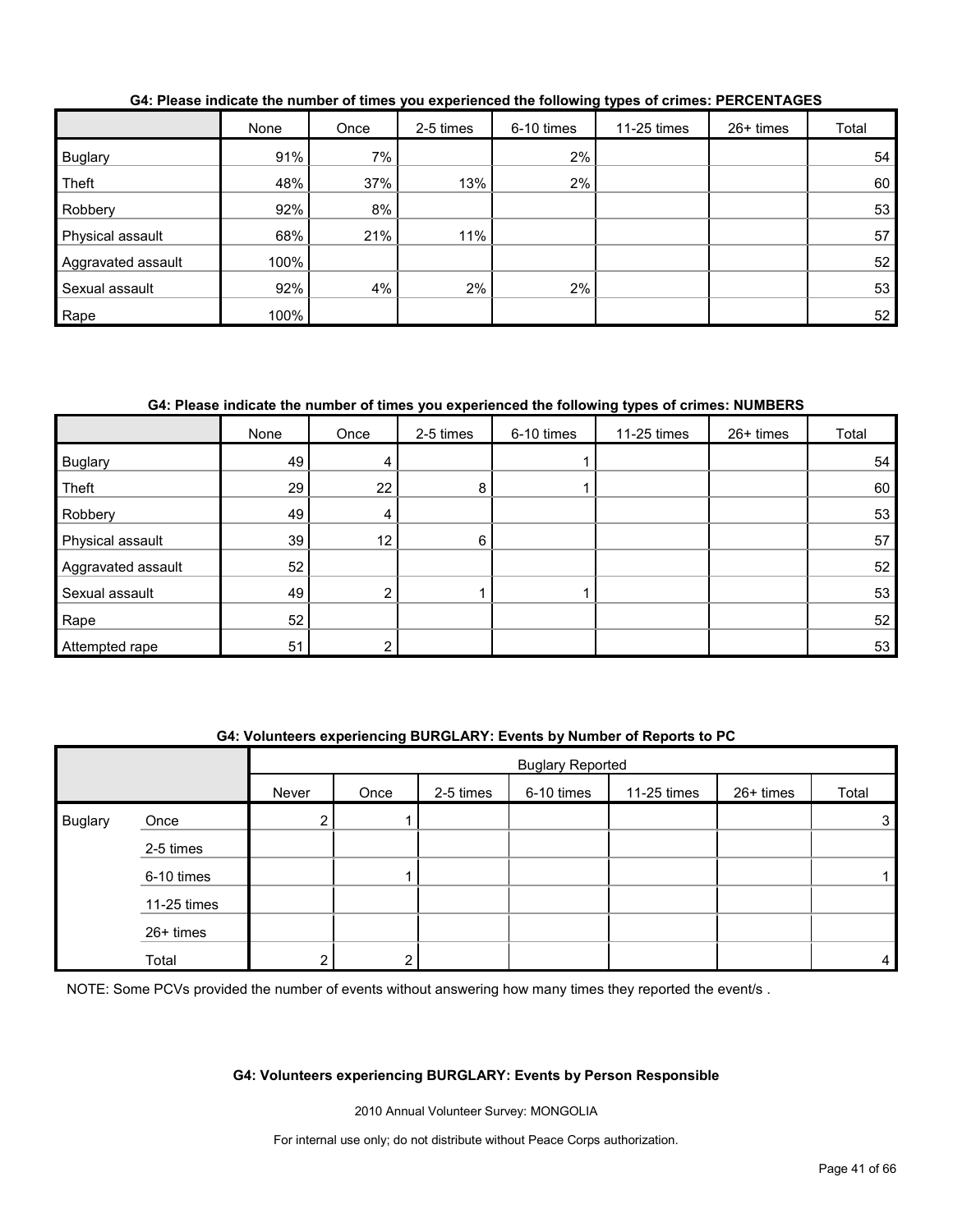|                |                   | Stranger              | Someone you<br>know | Counterpart,<br>supervisor,<br>co-worker | Peace Corps<br>Volunteer | Peace Corps staff |
|----------------|-------------------|-----------------------|---------------------|------------------------------------------|--------------------------|-------------------|
|                |                   | Responsible           | Responsible         | Responsible                              | Responsible              | Responsible       |
| <b>Buglary</b> | Once              | $\mathbf{2}^{\prime}$ |                     |                                          |                          |                   |
|                | 2-5 times         |                       |                     |                                          |                          |                   |
|                | 6-10 times        |                       |                     |                                          |                          |                   |
|                | 11-25 times       |                       |                     |                                          |                          |                   |
|                | $26+$ times       |                       |                     |                                          |                          |                   |
|                | <b>Total PCVs</b> | 2                     |                     |                                          |                          |                   |

### **G4: Volunteers experiencing BURGLARY: Events by Person**

|                |                   | Responsible                   |             |
|----------------|-------------------|-------------------------------|-------------|
|                |                   | Host country family<br>member | Other       |
|                |                   | Responsible                   | Responsible |
| <b>Buglary</b> | Once              |                               |             |
|                | 2-5 times         |                               |             |
|                | 6-10 times        |                               |             |
|                | 11-25 times       |                               |             |
|                | 26+ times         |                               |             |
|                | <b>Total PCVs</b> |                               |             |

NOTE: Some PCVs provided the number of events without answering

who was responsible.

|       | G4: Volunteers experiencing THEFT: Events by Number of Reports to PC |       |      |           |                |             |           |       |
|-------|----------------------------------------------------------------------|-------|------|-----------|----------------|-------------|-----------|-------|
|       |                                                                      |       |      |           | Theft Reported |             |           |       |
|       |                                                                      | Never | Once | 2-5 times | 6-10 times     | 11-25 times | 26+ times | Total |
| Theft | Once                                                                 | 12    | 9    |           |                |             |           | 21    |
|       | 2-5 times                                                            |       |      |           |                |             |           |       |
|       | 6-10 times                                                           |       |      |           |                |             |           |       |
|       | 11-25 times                                                          |       |      |           |                |             |           |       |
|       | $26+$ times                                                          |       |      |           |                |             |           |       |
|       | Total                                                                | 13    | 13   |           |                |             |           | 29    |

2010 Annual Volunteer Survey: MONGOLIA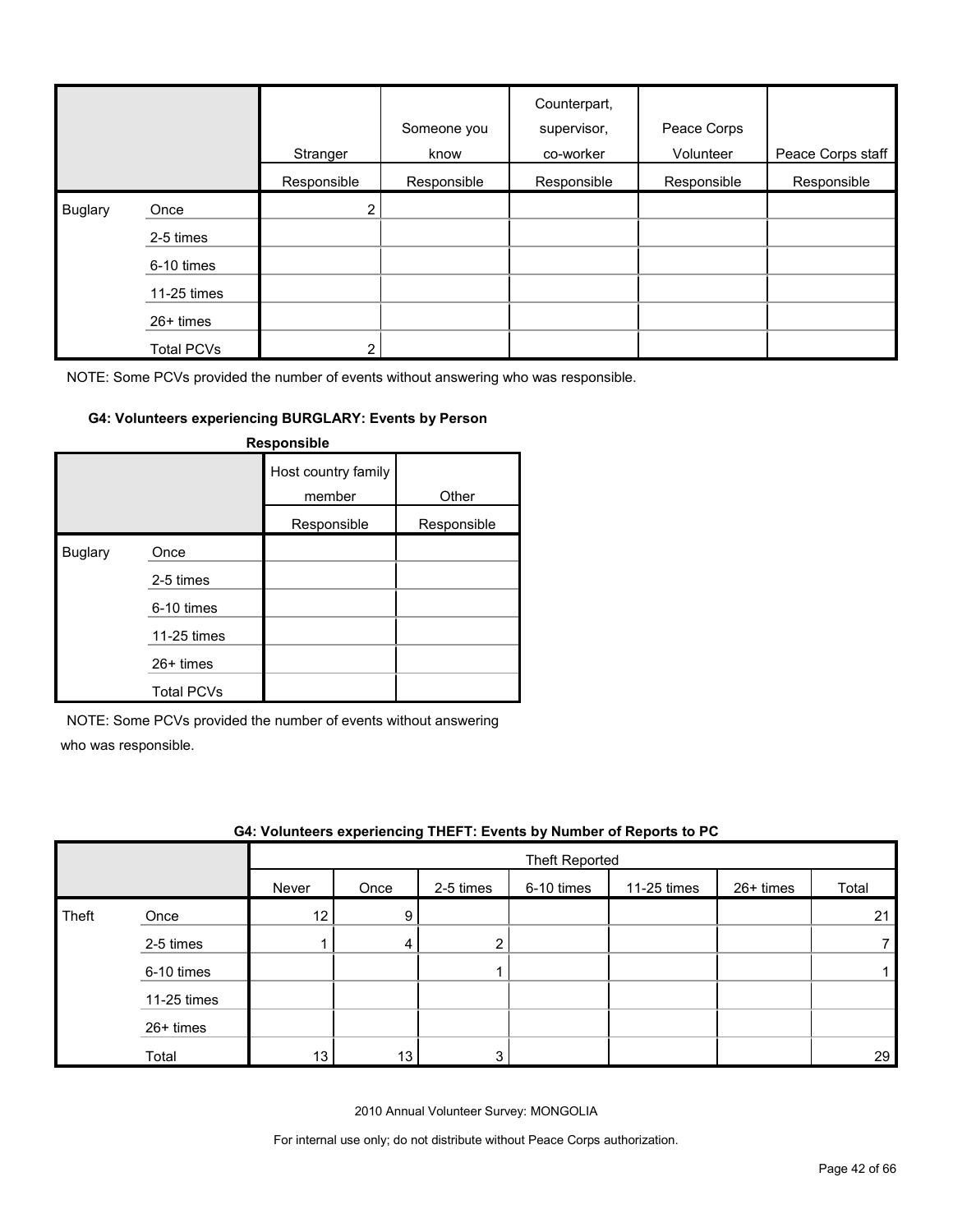|  | G4: Volunteers experiencing THEFT: Events by Number of Reports to PC |
|--|----------------------------------------------------------------------|
|  |                                                                      |

|       |             |       | Theft Reported |           |            |             |           |       |
|-------|-------------|-------|----------------|-----------|------------|-------------|-----------|-------|
|       |             | Never | Once           | 2-5 times | 6-10 times | 11-25 times | 26+ times | Total |
| Theft | Once        | 12    | 9              |           |            |             |           | 21    |
|       | 2-5 times   |       | 4              |           |            |             |           |       |
|       | 6-10 times  |       |                |           |            |             |           |       |
|       | 11-25 times |       |                |           |            |             |           |       |
|       | 26+ times   |       |                |           |            |             |           |       |
|       | Total       | 13    | 13             | ◠         |            |             |           | 29    |

NOTE: Some PCVs provided the number of events without answering how many times they reported the event/s.

## **G4: Volunteers experiencing THEFT: Events by Person Responsible**

|       |                   | Stranger         | Someone you<br>know | Counterpart,<br>supervisor,<br>co-worker | Peace Corps<br>Volunteer | Peace Corps staff |
|-------|-------------------|------------------|---------------------|------------------------------------------|--------------------------|-------------------|
|       |                   |                  |                     |                                          |                          |                   |
|       |                   | Responsible      | Responsible         | Responsible                              | Responsible              | Responsible       |
| Theft | Once              | 9                |                     |                                          |                          |                   |
|       | 2-5 times         | 6                |                     |                                          |                          |                   |
|       | 6-10 times        |                  |                     |                                          |                          |                   |
|       | 11-25 times       |                  |                     |                                          |                          |                   |
|       | $26+$ times       |                  |                     |                                          |                          |                   |
|       | <b>Total PCVs</b> | 15 <sub>15</sub> |                     |                                          |                          |                   |

NOTE: Some PCVs provided the number of events without answering who was responsible.

#### **G4: Volunteers experiencing THEFT: Events by Person Responsible**

|       |                   | Host country family<br>member | Other       |
|-------|-------------------|-------------------------------|-------------|
|       |                   | Responsible                   | Responsible |
| Theft | Once              |                               |             |
|       | 2-5 times         |                               |             |
|       | 6-10 times        |                               |             |
|       | 11-25 times       |                               |             |
|       | 26+ times         |                               |             |
|       | <b>Total PCVs</b> |                               |             |

2010 Annual Volunteer Survey: MONGOLIA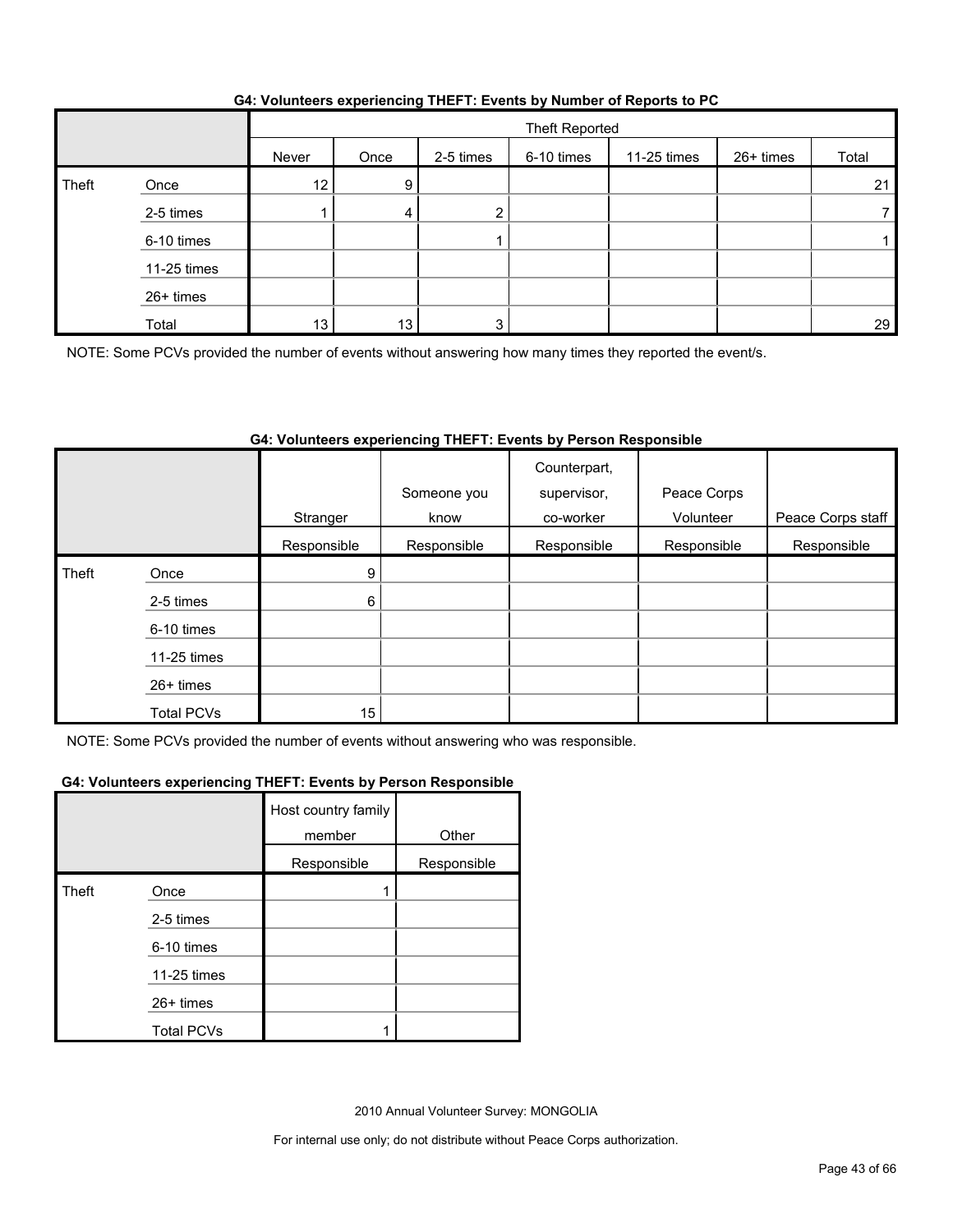#### **G4: Volunteers experiencing THEFT: Events by Person Responsible**

|       |                   | Host country family<br>member | Other       |
|-------|-------------------|-------------------------------|-------------|
|       |                   | Responsible                   | Responsible |
| Theft | Once              |                               |             |
|       | 2-5 times         |                               |             |
|       | 6-10 times        |                               |             |
|       | 11-25 times       |                               |             |
|       | 26+ times         |                               |             |
|       | <b>Total PCVs</b> |                               |             |

NOTE: Some PCVs provided the number of events without answering who was responsible.

|         |             |       | Robbery Reported |           |            |             |           |                |  |
|---------|-------------|-------|------------------|-----------|------------|-------------|-----------|----------------|--|
|         |             | Never | Once             | 2-5 times | 6-10 times | 11-25 times | 26+ times | Total          |  |
| Robbery | Once        | 3     |                  |           |            |             |           | 4              |  |
|         | 2-5 times   |       |                  |           |            |             |           |                |  |
|         | 6-10 times  |       |                  |           |            |             |           |                |  |
|         | 11-25 times |       |                  |           |            |             |           |                |  |
|         | 26+ times   |       |                  |           |            |             |           |                |  |
|         | Total       | 3     |                  |           |            |             |           | $\overline{4}$ |  |

#### **G4: Volunteers experiencing ROBBERY: Events by Number of Reports to PC**

NOTE: Some PCVs provided the number of events without answering how many times they reported the event/s.

#### **G4: Volunteers experiencing ROBBERY: Events by Person Responsible**

|         |             |             | Someone you | Counterpart,<br>supervisor, | Peace Corps |                   |
|---------|-------------|-------------|-------------|-----------------------------|-------------|-------------------|
|         |             | Stranger    | know        | co-worker                   | Volunteer   | Peace Corps staff |
|         |             | Responsible | Responsible | Responsible                 | Responsible | Responsible       |
| Robbery | Once        | 3           |             |                             |             |                   |
|         | 2-5 times   |             |             |                             |             |                   |
|         | 6-10 times  |             |             |                             |             |                   |
|         | 11-25 times |             |             |                             |             |                   |
|         | 26+ times   |             |             |                             |             |                   |

2010 Annual Volunteer Survey: MONGOLIA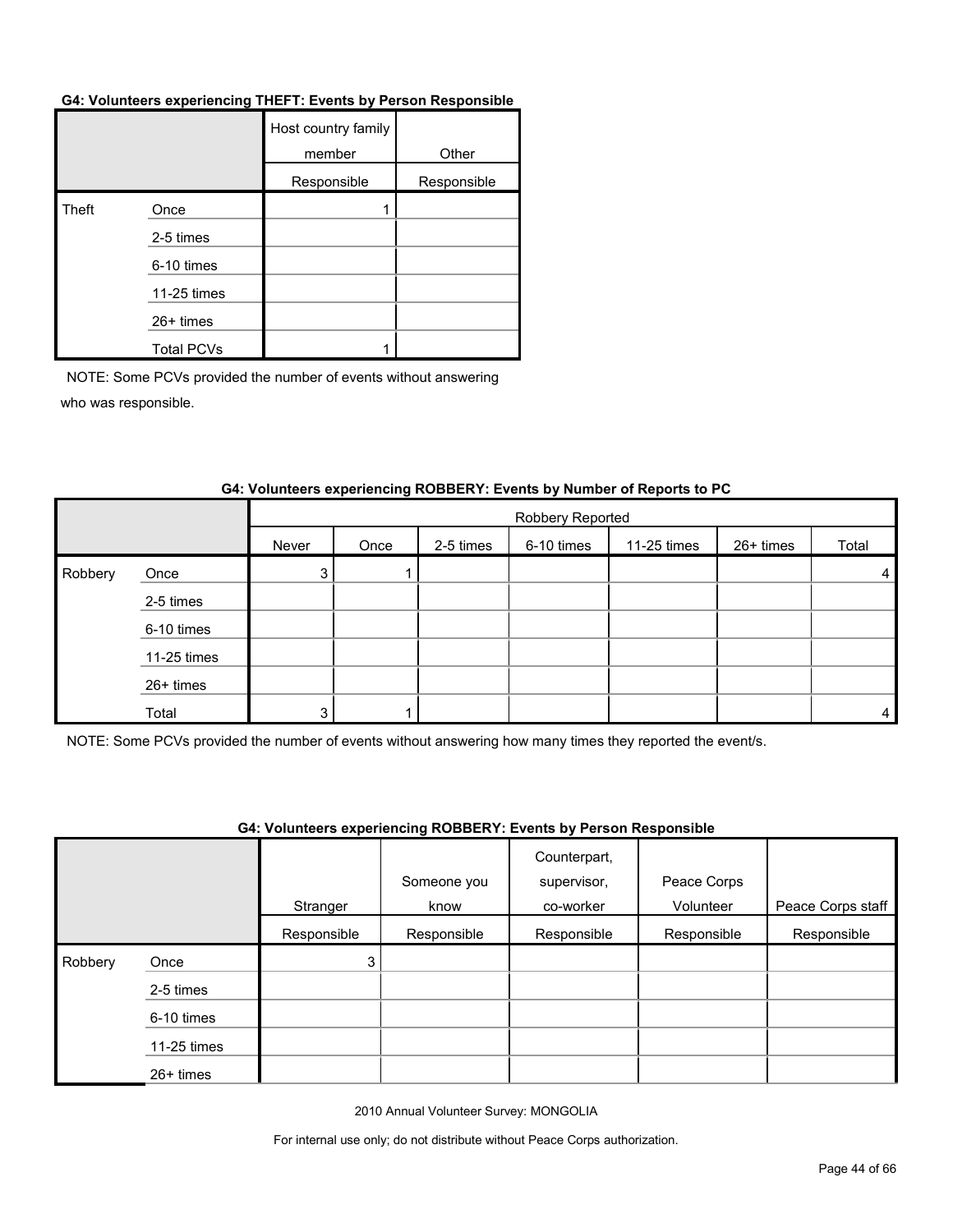| Total.<br>- 11<br>--- |  |  |  |
|-----------------------|--|--|--|
|                       |  |  |  |

#### **G4: Volunteers experiencing ROBBERY: Events by Person**

| <b>Responsible</b> |                   |                               |             |  |  |  |  |
|--------------------|-------------------|-------------------------------|-------------|--|--|--|--|
|                    |                   | Host country family<br>member | Other       |  |  |  |  |
|                    |                   | Responsible                   | Responsible |  |  |  |  |
| Robbery            | Once              |                               |             |  |  |  |  |
|                    | 2-5 times         |                               |             |  |  |  |  |
|                    | 6-10 times        |                               |             |  |  |  |  |
|                    | 11-25 times       |                               |             |  |  |  |  |
|                    | 26+ times         |                               |             |  |  |  |  |
|                    | <b>Total PCVs</b> |                               |             |  |  |  |  |

NOTE: Some PCVs provided the number of events without answering who was responsible.

|                  |             | $\bullet$ . The contract of the contract of the contract $\bullet$ . The contract of the contract of the contract of $\bullet$ |                           |           |            |             |           |       |  |
|------------------|-------------|--------------------------------------------------------------------------------------------------------------------------------|---------------------------|-----------|------------|-------------|-----------|-------|--|
|                  |             |                                                                                                                                | Physical assault Reported |           |            |             |           |       |  |
|                  |             | Never                                                                                                                          | Once                      | 2-5 times | 6-10 times | 11-25 times | 26+ times | Total |  |
| Physical assault | Once        | 5                                                                                                                              | 4                         |           |            |             |           | 9     |  |
|                  | 2-5 times   |                                                                                                                                | $\mathbf{2}^{\circ}$      |           |            |             |           | 6     |  |
|                  | 6-10 times  |                                                                                                                                |                           |           |            |             |           |       |  |
|                  | 11-25 times |                                                                                                                                |                           |           |            |             |           |       |  |
|                  | 26+ times   |                                                                                                                                |                           |           |            |             |           |       |  |
|                  | Total       |                                                                                                                                | 6                         |           |            |             |           | 15    |  |

#### **G4: Volunteers experiencing PHYSICAL ASSAULT: Events by Number of Reports to PC**

NOTE: Some PCVs provided the number of events without answering how many times they reported the event/s.

#### **G4: Volunteers experiencing PHYSICAL ASSAULT: Events by Person Responsible**

|                  |      |             |             | Counterpart, |             |             |
|------------------|------|-------------|-------------|--------------|-------------|-------------|
|                  |      |             | Someone you | supervisor,  | Peace Corps | Peace Corps |
|                  |      | Stranger    | know        | co-worker    | Volunteer   | staff       |
|                  |      | Responsible | Responsible | Responsible  | Responsible | Responsible |
| Physical assault | Once |             |             |              |             |             |

2010 Annual Volunteer Survey: MONGOLIA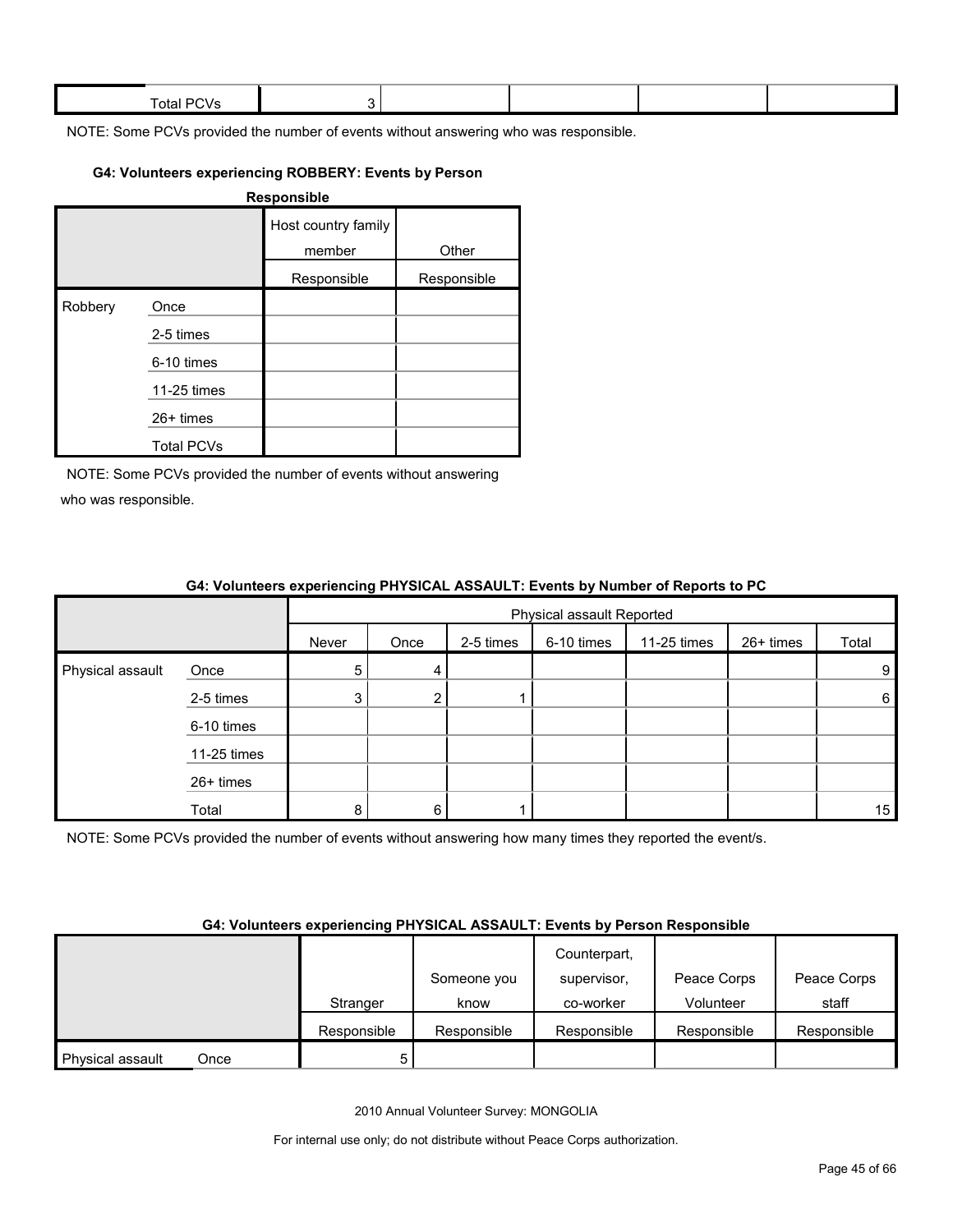| 2-5 times         |  |  |  |
|-------------------|--|--|--|
| 6-10 times        |  |  |  |
| 11-25 times       |  |  |  |
| 26+ times         |  |  |  |
| <b>Total PCVs</b> |  |  |  |

#### **G4: Volunteers experiencing PHYSICAL ASSAULT: Events by Person**

|                  | Responsible       |                               |             |
|------------------|-------------------|-------------------------------|-------------|
|                  |                   | Host country family<br>member | Other       |
|                  |                   | Responsible                   | Responsible |
| Physical assault | Once              |                               |             |
|                  | 2-5 times         |                               |             |
|                  | 6-10 times        |                               |             |
|                  | 11-25 times       |                               |             |
|                  | $26+$ times       |                               |             |
|                  | <b>Total PCVs</b> |                               |             |

NOTE: Some PCVs provided the number of events without answering who was responsible.

#### **G4: Volunteers experiencing AGGRAVATED ASSAULT: Events by Number of Reports to PC**

|                    |             | Aggravated assault Reported |      |           |            |             |
|--------------------|-------------|-----------------------------|------|-----------|------------|-------------|
|                    |             | Never                       | Once | 2-5 times | 6-10 times | 11-25 times |
| Aggravated assault | Once        |                             |      |           |            |             |
|                    | 2-5 times   |                             |      |           |            |             |
|                    | 6-10 times  |                             |      |           |            |             |
|                    | 11-25 times |                             |      |           |            |             |
|                    | 26+ times   |                             |      |           |            |             |
|                    | Total       |                             |      |           |            |             |

NOTE: Some PCVs provided the number of events without answering how many times they reported the event/s.

### **G4: Volunteers experiencing AGGRAVATED ASSAULT: Events by Number of**

| <b>Reports to PC</b> |             |                             |  |  |  |  |
|----------------------|-------------|-----------------------------|--|--|--|--|
|                      |             | Aggravated assault Reported |  |  |  |  |
|                      | $26+$ times | ™otal                       |  |  |  |  |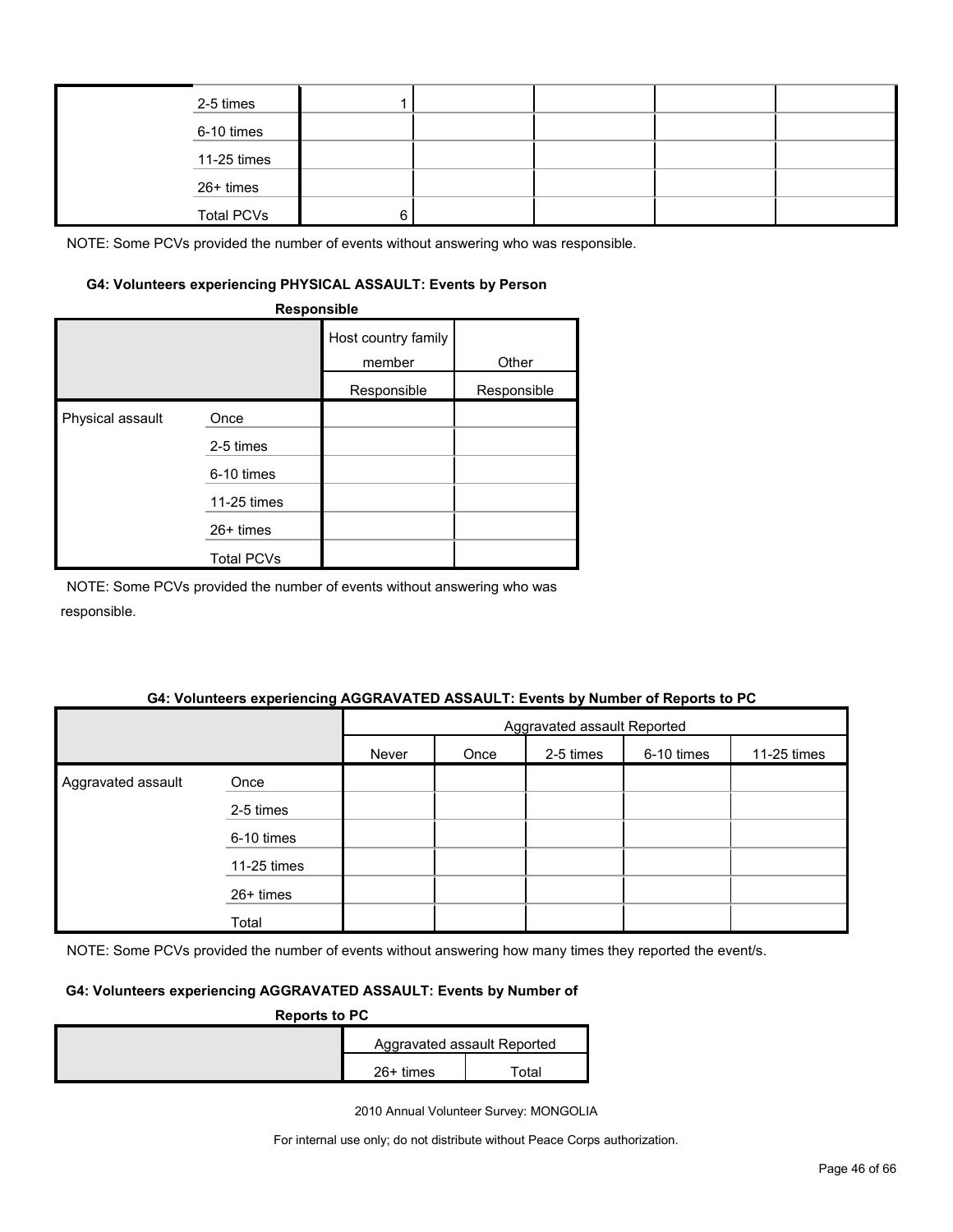| Aggravated assault | Once        |  |
|--------------------|-------------|--|
|                    | 2-5 times   |  |
|                    | 6-10 times  |  |
|                    | 11-25 times |  |
|                    | 26+ times   |  |
|                    | Total       |  |

NOTE: Some PCVs provided the number of events without answering how many times they reported the event/s.

#### **G4: Volunteers experiencing AGGRAVATED ASSAULT: Events by Person Responsible**

|                    |             |             | Someone you | Counterpart,<br>supervisor, | Peace Corps | Peace Corps |
|--------------------|-------------|-------------|-------------|-----------------------------|-------------|-------------|
|                    |             | Stranger    | know        | co-worker                   | Volunteer   | staff       |
|                    |             | Responsible | Responsible | Responsible                 | Responsible | Responsible |
| Aggravated assault | Once        |             |             |                             |             |             |
|                    | 2-5 times   |             |             |                             |             |             |
|                    | 6-10 times  |             |             |                             |             |             |
|                    | 11-25 times |             |             |                             |             |             |
|                    | $26+$ times |             |             |                             |             |             |
|                    | Total PCVs  |             |             |                             |             |             |

NOTE: Some PCVs provided the number of events without answering who was responsible.

### **G4: Volunteers experiencing AGGRAVATED ASSAULT: Events by Person**

| <b>Responsible</b> |                                 |                               |             |  |  |  |  |  |
|--------------------|---------------------------------|-------------------------------|-------------|--|--|--|--|--|
|                    |                                 | Host country family<br>member | Other       |  |  |  |  |  |
|                    |                                 | Responsible                   | Responsible |  |  |  |  |  |
| Aggravated assault | Once<br>2-5 times<br>6-10 times |                               |             |  |  |  |  |  |
|                    | 11-25 times                     |                               |             |  |  |  |  |  |
|                    | $26+$ times                     |                               |             |  |  |  |  |  |
|                    | <b>Total PCVs</b>               |                               |             |  |  |  |  |  |

NOTE: Some PCVs provided the number of events without answering who was responsible.

2010 Annual Volunteer Survey: MONGOLIA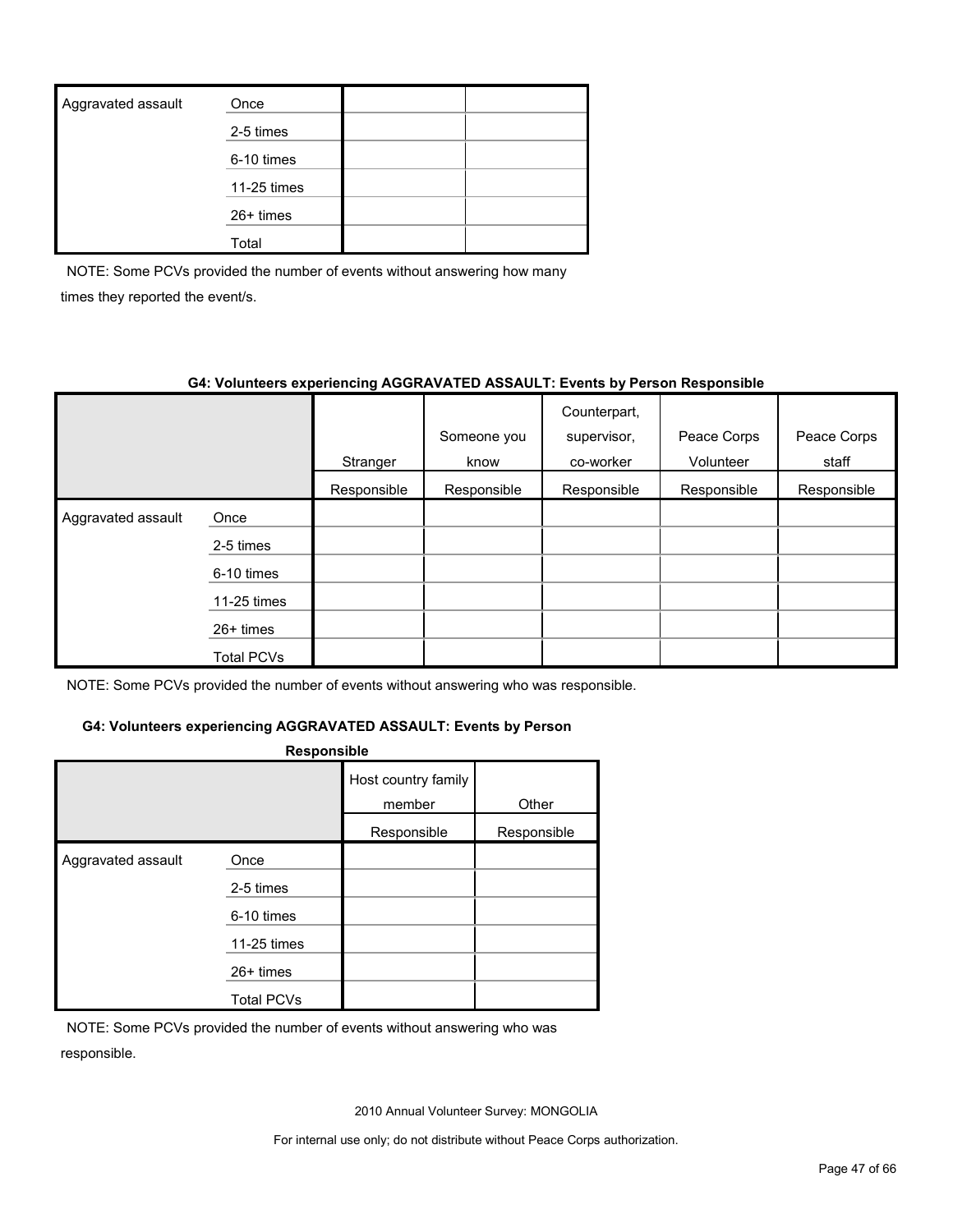|                |             |       | . <b>. .</b><br>Sexual assault Reported |           |            |             |           |       |
|----------------|-------------|-------|-----------------------------------------|-----------|------------|-------------|-----------|-------|
|                |             | Never | Once                                    | 2-5 times | 6-10 times | 11-25 times | 26+ times | Total |
| Sexual assault | Once        |       |                                         |           |            |             |           | ົ     |
|                | 2-5 times   |       |                                         |           |            |             |           |       |
|                | 6-10 times  |       |                                         |           |            |             |           |       |
|                | 11-25 times |       |                                         |           |            |             |           |       |
|                | 26+ times   |       |                                         |           |            |             |           |       |
|                | Total       | ◠     | ົ                                       |           |            |             |           |       |

### **G4: Volunteers experiencing SEXUAL ASSAULT: Events by Number of Reports to PC**

NOTE: Some PCVs provided the number of events without answering how many times they reported the event/s.

### **G4: Volunteers experiencing SEXUAL ASSAULT: Events by Person Responsible**

|                |                   |             | Someone you | Counterpart,<br>supervisor, | Peace Corps | Peace Corps |
|----------------|-------------------|-------------|-------------|-----------------------------|-------------|-------------|
|                |                   | Stranger    | know        | co-worker                   | Volunteer   | staff       |
|                |                   | Responsible | Responsible | Responsible                 | Responsible | Responsible |
| Sexual assault | Once              |             |             |                             |             |             |
|                | 2-5 times         |             |             |                             |             |             |
|                | 6-10 times        |             |             |                             |             |             |
|                | 11-25 times       |             |             |                             |             |             |
|                | 26+ times         |             |             |                             |             |             |
|                | <b>Total PCVs</b> | 2           |             |                             |             |             |

NOTE: Some PCVs provided the number of events without answering who was responsible.

## **G4: Volunteers experiencing SEXUAL ASSAULT: Events by Person**

**Responsible**

|                |             | Host country family |             |
|----------------|-------------|---------------------|-------------|
|                |             | member              | Other       |
|                |             | Responsible         | Responsible |
| Sexual assault | Once        |                     |             |
|                | 2-5 times   |                     |             |
|                | 6-10 times  |                     |             |
|                | 11-25 times |                     |             |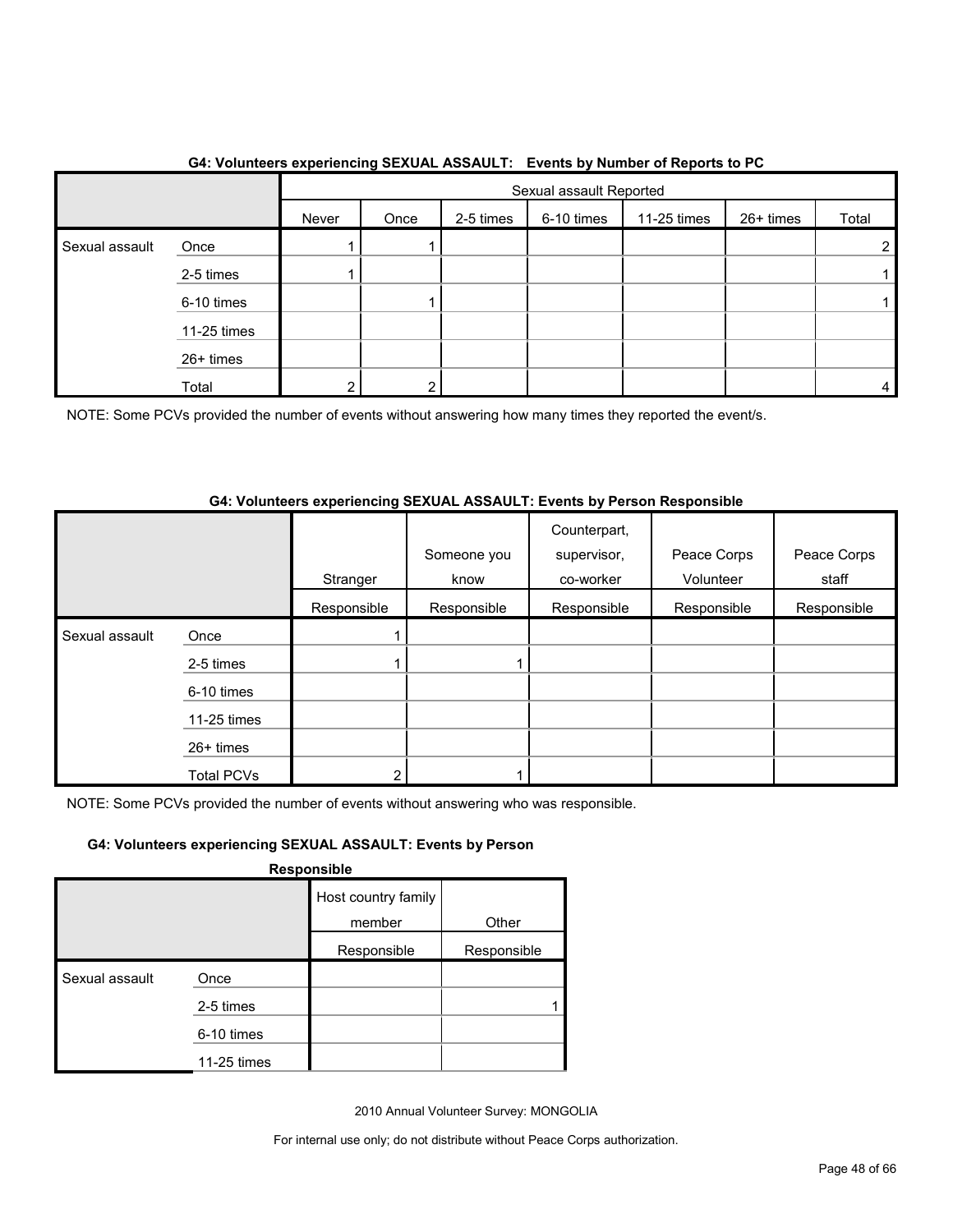| $26+$ times       |  |
|-------------------|--|
| <b>Total PCVs</b> |  |

|      | G4: Volunteers experiencing RAPE: Events by Number of Reports to PC |       |               |           |            |             |           |       |  |  |  |
|------|---------------------------------------------------------------------|-------|---------------|-----------|------------|-------------|-----------|-------|--|--|--|
|      |                                                                     |       | Rape Reported |           |            |             |           |       |  |  |  |
|      |                                                                     | Never | Once          | 2-5 times | 6-10 times | 11-25 times | 26+ times | Total |  |  |  |
| Rape | Once                                                                |       |               |           |            |             |           |       |  |  |  |
|      | 2-5 times                                                           |       |               |           |            |             |           |       |  |  |  |
|      | 6-10 times                                                          |       |               |           |            |             |           |       |  |  |  |
|      | 11-25 times                                                         |       |               |           |            |             |           |       |  |  |  |
|      | 26+ times                                                           |       |               |           |            |             |           |       |  |  |  |
|      | Total                                                               |       |               |           |            |             |           |       |  |  |  |

**G4: Volunteers experiencing RAPE: Events by Number of Reports to PC**

NOTE: Some PCVs provided the number of events without answering how many times they reported the event/s .

|      |                   |             |             | Counterpart, |             |                   |
|------|-------------------|-------------|-------------|--------------|-------------|-------------------|
|      |                   |             | Someone you | supervisor,  | Peace Corps |                   |
|      |                   | Stranger    | know        | co-worker    | Volunteer   | Peace Corps staff |
|      |                   | Responsible | Responsible | Responsible  | Responsible | Responsible       |
| Rape | Once              |             |             |              |             |                   |
|      | 2-5 times         |             |             |              |             |                   |
|      | 6-10 times        |             |             |              |             |                   |
|      | 11-25 times       |             |             |              |             |                   |
|      | $26+$ times       |             |             |              |             |                   |
|      | <b>Total PCVs</b> |             |             |              |             |                   |

## **G4: Volunteers experiencing RAPE: Events by Person Responsible**

NOTE: Some PCVs provided the number of events without answering who was responsible.

#### **G4: Volunteers experiencing RAPE: Events by Person Responsible**

|      |      | Host country family |             |
|------|------|---------------------|-------------|
|      |      | member              | Other       |
|      |      | Responsible         | Responsible |
| Rape | Once |                     |             |

2010 Annual Volunteer Survey: MONGOLIA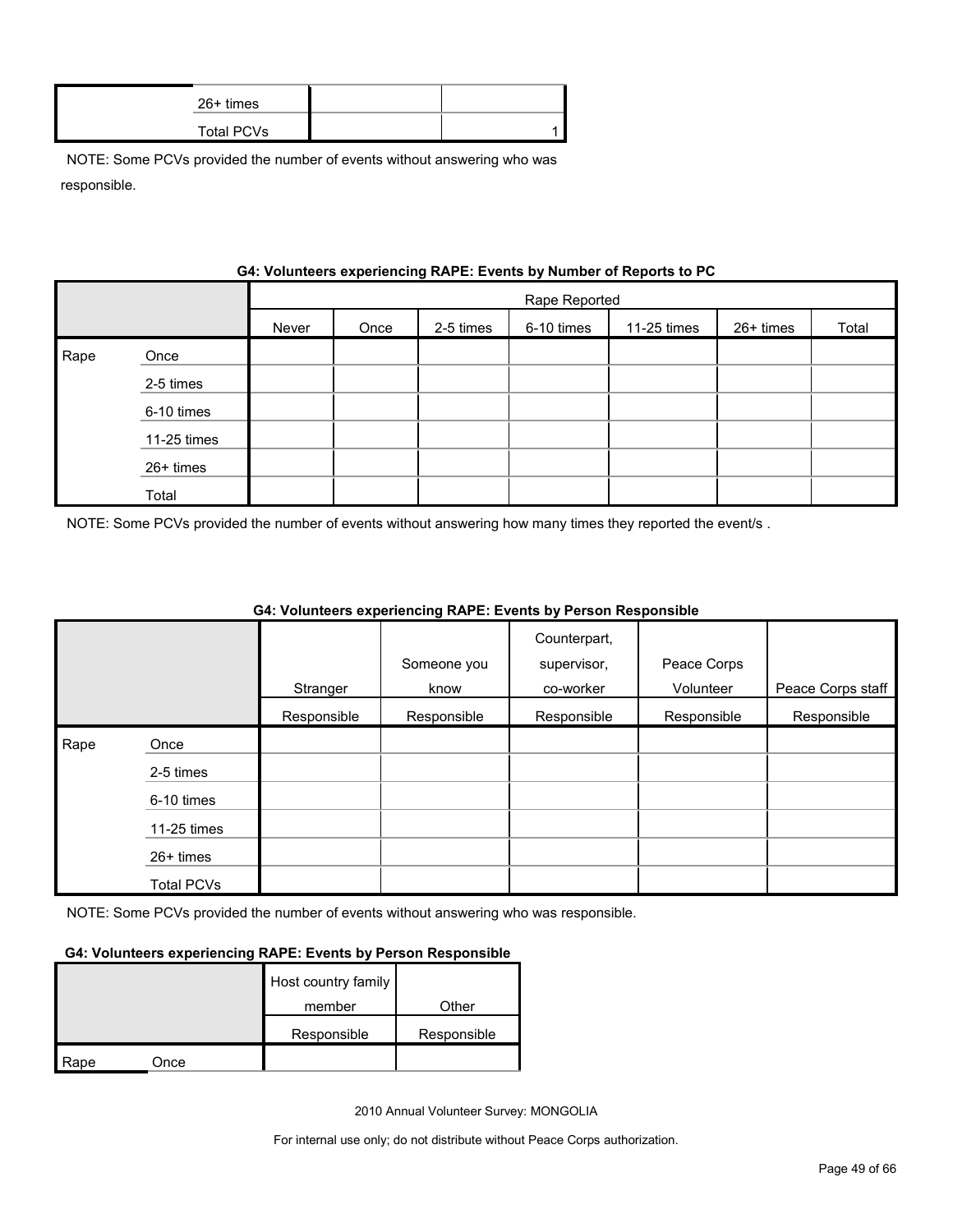| 2-5 times         |  |
|-------------------|--|
| 6-10 times        |  |
| 11-25 times       |  |
| 26+ times         |  |
| <b>Total PCVs</b> |  |

## **G4: Volunteers experiencing ATTEMPTED RAPE: Events by Number of Reports to PC**

|                |             | Attempted rape Reported |      |           |            |             |           |       |
|----------------|-------------|-------------------------|------|-----------|------------|-------------|-----------|-------|
|                |             | Never                   | Once | 2-5 times | 6-10 times | 11-25 times | 26+ times | Total |
| Attempted rape | Once        |                         |      |           |            |             |           |       |
|                | 2-5 times   |                         |      |           |            |             |           |       |
|                | 6-10 times  |                         |      |           |            |             |           |       |
|                | 11-25 times |                         |      |           |            |             |           |       |
|                | 26+ times   |                         |      |           |            |             |           |       |
|                | Total       |                         |      |           |            |             |           |       |

NOTE: Some PCVs provided the number of events without answering how many times they reported the event/s.

#### **G4: Volunteers experiencing ATTEMPTED RAPE: Events by Person Responsible**

|                |                   |             | Someone you | Counterpart,<br>supervisor, | Peace Corps | Peace Corps |
|----------------|-------------------|-------------|-------------|-----------------------------|-------------|-------------|
|                |                   | Stranger    | know        | co-worker                   | Volunteer   | staff       |
|                |                   | Responsible | Responsible | Responsible                 | Responsible | Responsible |
| Attempted rape | Once              |             |             |                             |             |             |
|                | 2-5 times         |             |             |                             |             |             |
|                | 6-10 times        |             |             |                             |             |             |
|                | 11-25 times       |             |             |                             |             |             |
|                | $26+$ times       |             |             |                             |             |             |
|                | <b>Total PCVs</b> |             |             |                             |             |             |

NOTE: Some PCVs provided the number of events without answering who was responsible.

### **G4: Volunteers experiencing ATTEMPTED RAPE: Events by Person**

#### **Responsible**

2010 Annual Volunteer Survey: MONGOLIA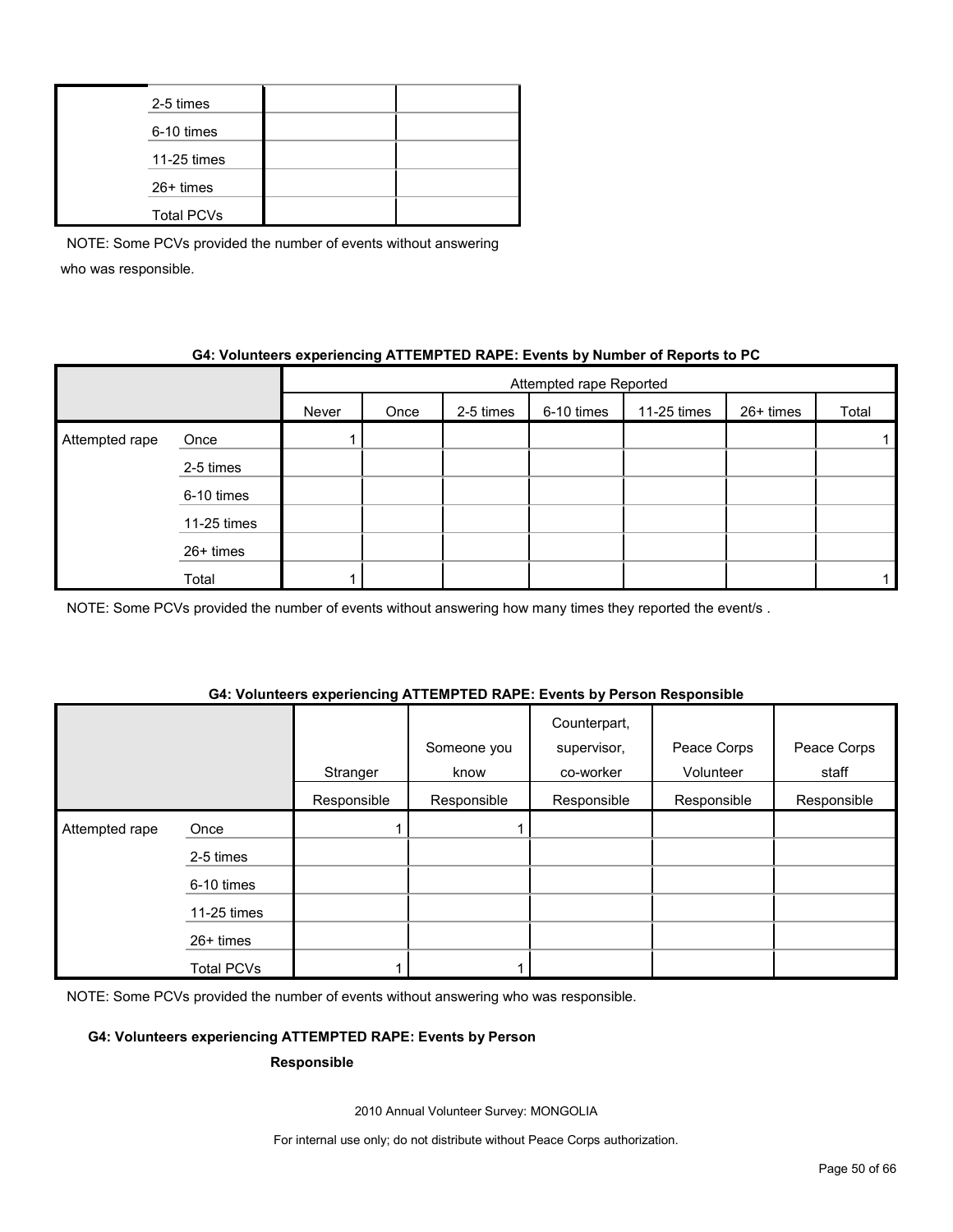|                |                   | Host country family<br>member | Other       |
|----------------|-------------------|-------------------------------|-------------|
|                |                   | Responsible                   | Responsible |
| Attempted rape | Once              |                               |             |
|                | 2-5 times         |                               |             |
|                | 6-10 times        |                               |             |
|                | 11-25 times       |                               |             |
|                | 26+ times         |                               |             |
|                | <b>Total PCVs</b> |                               |             |

## <span id="page-50-0"></span>**H. Volunteers Working in HIV/AIDS**

This section reports Volunteers' level of involvement in HIV/AIDS work. It also reports Volunteers' assessment of their Peace Corps HIV/AIDS training and the perceived effectiveness of their HIV/AIDS work with host country individuals or groups.

## **H1: Which of the following best describes your involvement in HIV/AIDS**

| activities?                                           |         |        |  |  |  |  |  |  |
|-------------------------------------------------------|---------|--------|--|--|--|--|--|--|
|                                                       | Percent | Number |  |  |  |  |  |  |
| HIV/AIDS work is my primary assignment.               | 2%      |        |  |  |  |  |  |  |
| HIV/AIDS work is part of my secondary activities.     | 20%     |        |  |  |  |  |  |  |
| My HIV/AIDS efforts are not part of primary/secondary | 29%     | 24     |  |  |  |  |  |  |
| actvities.                                            |         |        |  |  |  |  |  |  |
| I have not been involved in any HIV/AIDS activities.  | 49%     | 41     |  |  |  |  |  |  |
| Total                                                 | 100%    | 84     |  |  |  |  |  |  |

**H2: How effective was the PC training you received in preparing you to undertake your HIV/AIDS activities?**

|    | Not effective | Poor | Adequate | Effective | Very effective | <b>NA</b>   | Total |
|----|---------------|------|----------|-----------|----------------|-------------|-------|
| Н2 | 5%            | 20%  | 28%      | 23%       | 7%             | $.7\%$<br>. | 60    |

## **H2: How effective was the PC training you received in preparing you to undertake your HIV/AIDS**

#### **activities? (excluding the "NA" responses)**

2010 Annual Volunteer Survey: MONGOLIA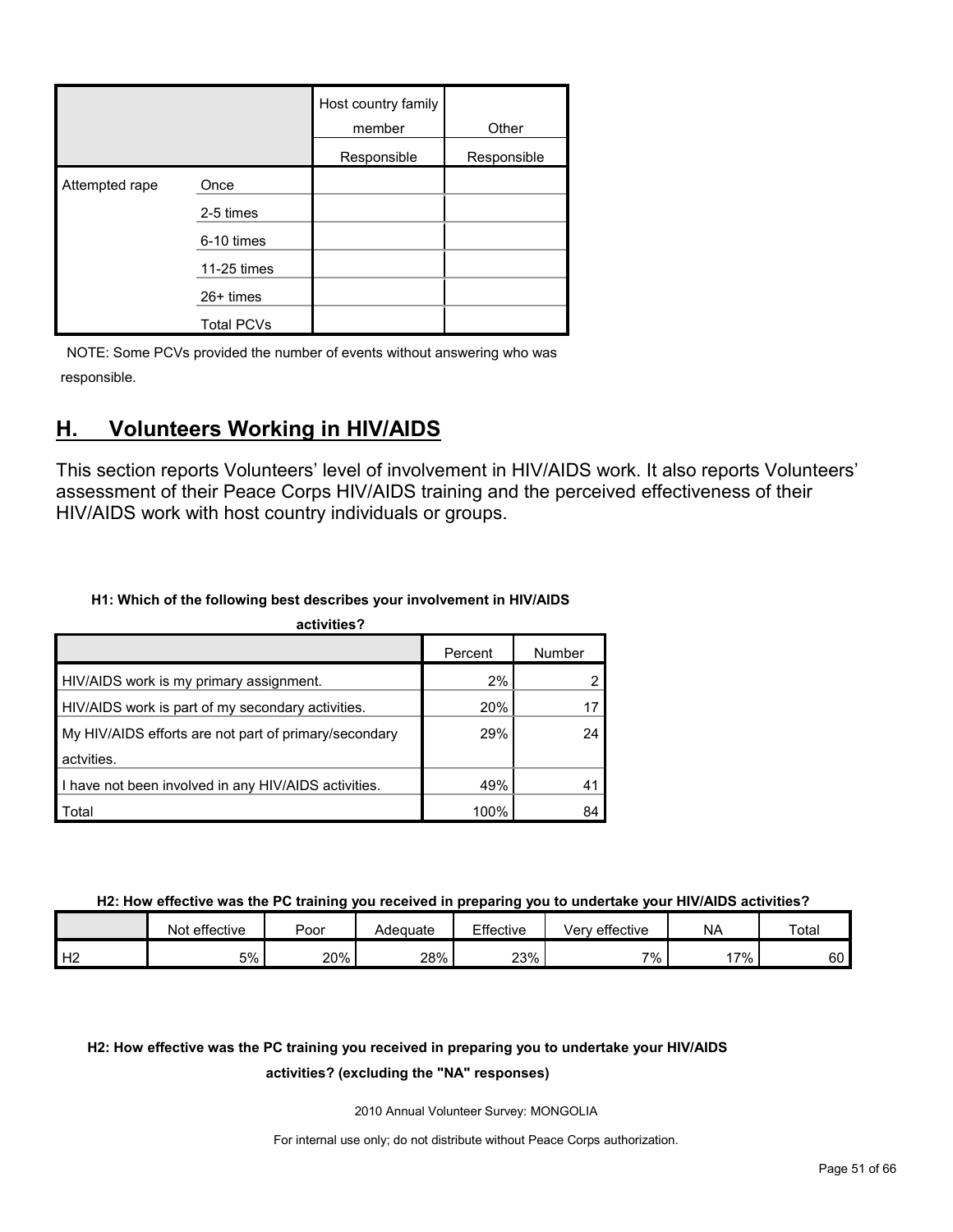|                | effective<br>Not | Poor | Adequate | Effective | Verv effective | Total |
|----------------|------------------|------|----------|-----------|----------------|-------|
| H <sub>2</sub> | 6%               | 24%  | 34%      | 28%       | 8%             | 50    |

### **H3: In working with HC individuals or groups, how would you rate the effectiveness of your specific HIV/AIDS activities?**

|      |                  | Sometimes |                 | Almost always |            |       |
|------|------------------|-----------|-----------------|---------------|------------|-------|
|      | Seldom effective | effective | Often effective | effective     | Don't know | Total |
| l H3 | 9%               | 29%       | 28%             | 14%           | 21%        | 58 I  |

**H3: In working with HC individuals or groups, how would you rate the effectiveness of your specific HIV/AIDS activities? (excluding both the "NA" and the H1="No involvement in HIV/AIDS activities"** 

|                | responses)       |           |                 |               |                       |  |  |  |  |  |  |
|----------------|------------------|-----------|-----------------|---------------|-----------------------|--|--|--|--|--|--|
|                |                  | Sometimes |                 | Almost always |                       |  |  |  |  |  |  |
|                | Seldom effective | effective | Often effective | effective     | Total                 |  |  |  |  |  |  |
| H <sub>3</sub> | 10%              | 34%       | 37%             | 20%           | $\mathbf{4}^{\prime}$ |  |  |  |  |  |  |

NOTE: See Open-Ended Responses Report for PCV explanations and examples of their H3 answers)

## <span id="page-51-0"></span>**I. Your Life in the Peace Corps**

This section reports Volunteers' descriptions of and adjustments to their living conditions, including stress factors and how Volunteers cope with stress.

#### **I1: Have you lived with a host country individual or family?**

|                                                         | Percent | Number |
|---------------------------------------------------------|---------|--------|
| No, I have never lived with a HC individual or family.  |         |        |
| Yes, I lived with a HC individual or family only during | 50%     | 42     |
| PST.                                                    |         |        |
| Yes, in my community (not during PST).                  | 2%      |        |
| Yes, both during PST and later in my community.         | 48%     | 40     |
| Total                                                   | 100%    | 84     |

#### **I1: How long (in months) have you lived with a host country individual or family?**

2010 Annual Volunteer Survey: MONGOLIA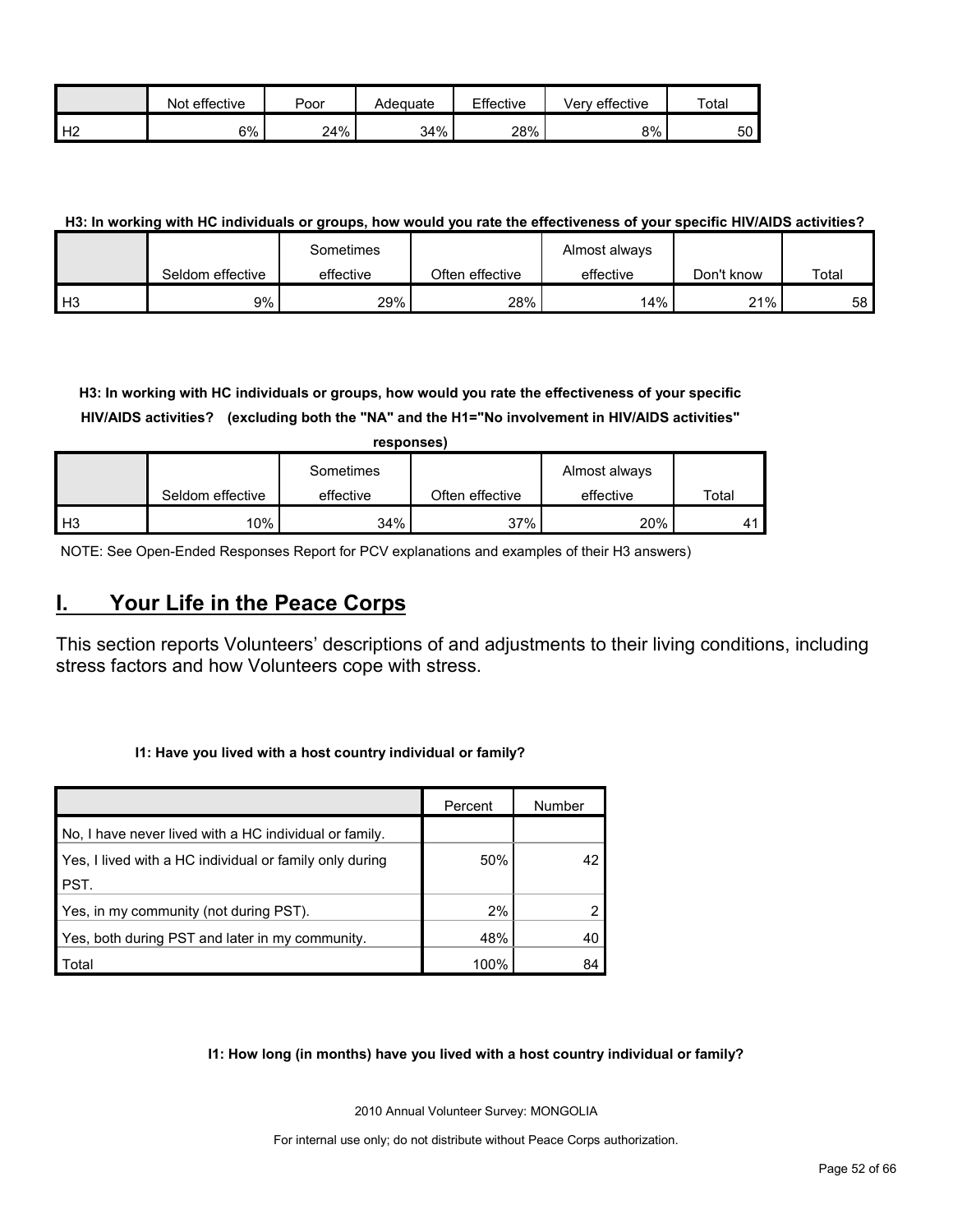|                 | month |     |     | 4 | 5 | $7 - 11$ | $12 - 16$ | 17-26 |
|-----------------|-------|-----|-----|---|---|----------|-----------|-------|
| <b>PST Only</b> |       | 45% | 55% |   |   |          |           |       |
| Post-PST        |       |     |     |   |   |          |           | 100%  |
| PST & Later     |       | 3%  |     |   |   | 9%       | 43%       | 37%   |

**I1: How long (in months) have you lived** 

#### **with a host country individual or family?**

|                 | $27+$ mos | Total |
|-----------------|-----------|-------|
| <b>PST Only</b> |           |       |
| Post-PST        |           |       |
| PST & Later     | ۹%        |       |

### **I2: How often do you interact with HCNs in community/family social events?**

|    |       | Several times a |        | Several times a |         | Less than once a |       |
|----|-------|-----------------|--------|-----------------|---------|------------------|-------|
|    | Dailv | week            | Weeklv | month           | Monthly | month            | Total |
| 12 | 20%   | 26%             | 19%    | 19%             | 8%      | 7%               | 84    |

#### **I3: How integrated into your community do you feel now?**

|      | Not at all | Minimally | Adequatelv | Considerabl∨ | Exceptionally | Total |
|------|------------|-----------|------------|--------------|---------------|-------|
| 1 I3 | 2%         | $7\%$ .   | 33%        | 39%          | 18%           | RΔ    |

**I4a: Do you have the following at your worksite?**

|               | Never | Sometimes | <b>Jsually</b> | Alwavs | Total |
|---------------|-------|-----------|----------------|--------|-------|
| Electricity   | $1\%$ | 5%        | 62%            | 32%    | 84    |
| Running water | 35%   | 6%        | 30%            | 30%    | 84    |

|  |  | 14b: Do you have the following at your residence? |
|--|--|---------------------------------------------------|
|--|--|---------------------------------------------------|

|               | Never | Sometimes | Usuallv | Always | ⊤otal |
|---------------|-------|-----------|---------|--------|-------|
| Electricity   |       | 5%        | 66%     | 29%    | 83    |
| Running water | 47%   | 2%        | 31%     | 19%    | 83    |

2010 Annual Volunteer Survey: MONGOLIA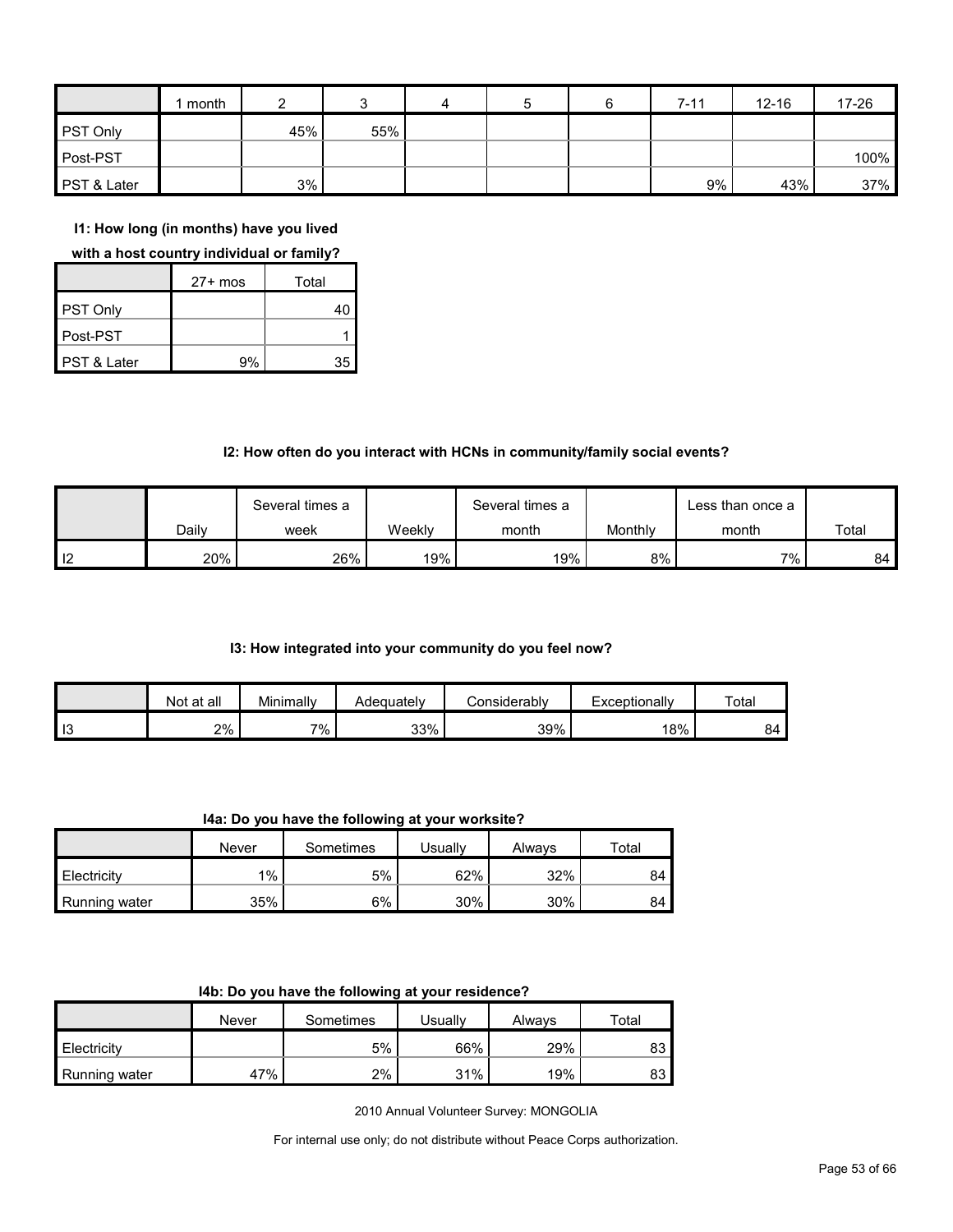| 15: How often do you have access to--? |  |
|----------------------------------------|--|
|----------------------------------------|--|

|                                  | Not at all | Less than monthly | Monthly | Weekly | Daily | Total |
|----------------------------------|------------|-------------------|---------|--------|-------|-------|
| Landline phone                   | 51%        | 8%                |         | 5%     | 36%   | 84    |
| Computer                         | 2%         |                   |         | 11%    | 87%   | 84    |
| Internet                         | 6%         | 1%                | 5%      | 26%    | 62%   | 84    |
| Cell phone (voice)               |            |                   |         | $1\%$  | 99%   | 84    |
| Text messaging                   |            |                   |         | 2%     | 98%   | 84    |
| Voice over internet, e.g., SKYPE | 13%        | 11%               | 6%      | 25%    | 45%   | 84    |
| Webcam/internet video            | 20%        | 12%               | 6%      | 19%    | 42%   | 83    |

**I6: Where do you most frequently connect to the Internet?**

|      |                |         | Another person's |               | <b>PC</b> office/satellite | Other: Please |       |
|------|----------------|---------|------------------|---------------|----------------------------|---------------|-------|
|      | Your residence | At work | home             | Internet cafe | office                     | specify       | Total |
| l 16 | 43%            | 23%     | 6%               | 23%           | 2%                         | 4%            | 84    |

## **I6.TEXT: Description of "other" location to connect to Internet**

| Open-ended results. Not responsive to request. | Percent | Number |  |
|------------------------------------------------|---------|--------|--|
| otal.                                          | 100%    | 84     |  |

## **I7: How long do you travel to access the internet using your typical transport method (one-way trip)?**

| Less than one |                  | From two to four |                     | More than eight |       |
|---------------|------------------|------------------|---------------------|-----------------|-------|
| hour          | One to two hours | hours            | Four to eight hours | hours           | Total |
| 85%           | 6%               | 5%               | $2\%$               | $1\%$ ,         | 82    |

## **Percent of Volunteers Traveling to/from Internet Connection in One Day (I8) by Travel Time (I7)**

2010 Annual Volunteer Survey: MONGOLIA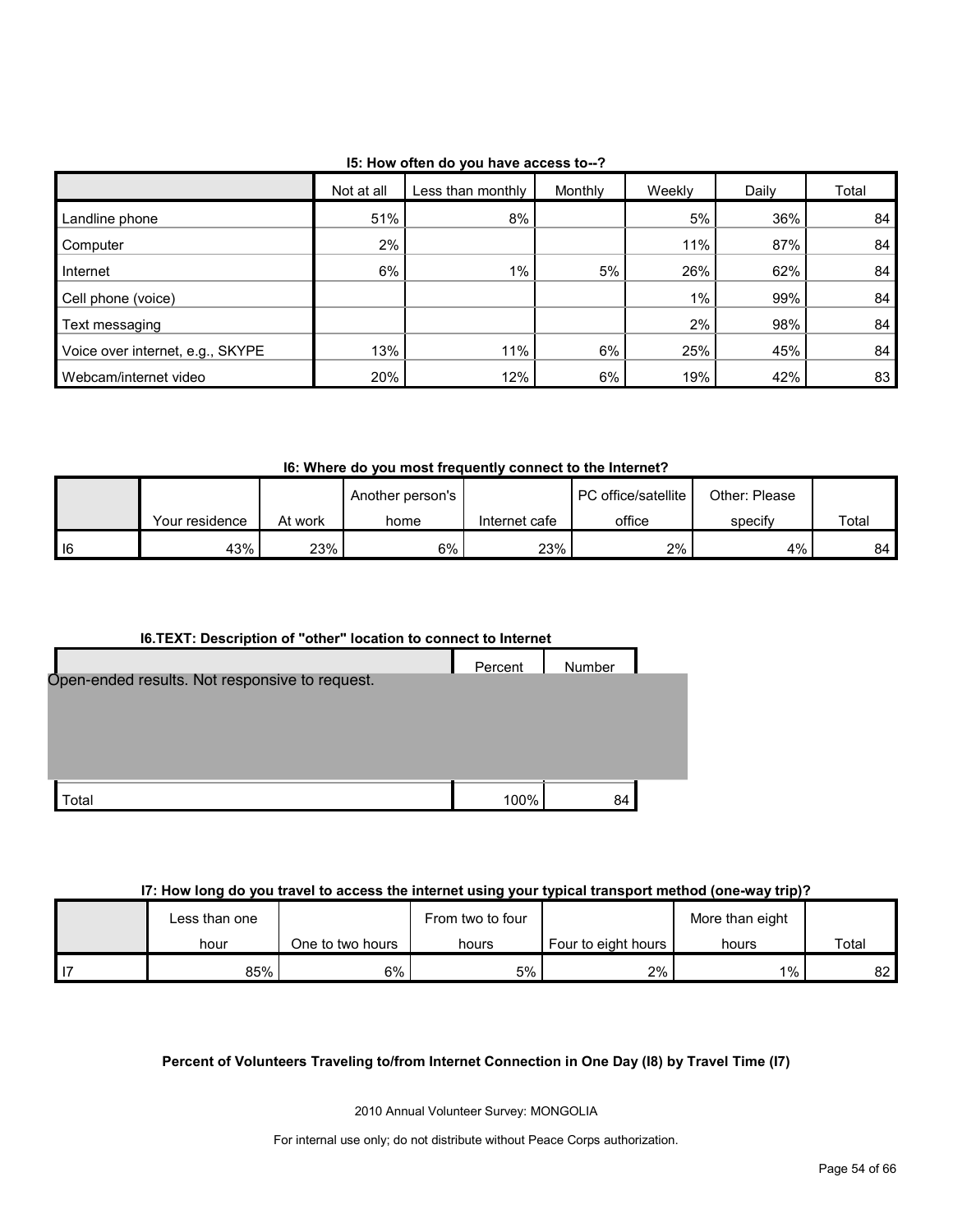|                                               |                        |       | 18 Return same day from traveling to Internet<br>connection? |       |
|-----------------------------------------------|------------------------|-------|--------------------------------------------------------------|-------|
|                                               |                        | Yes   | No                                                           | Total |
| I7 Typical time to reach Internect connection | Less than one hour     | 88%   | 40%                                                          | 70    |
|                                               | One to two hours       | 6%    |                                                              | 5     |
|                                               | From two to four hours | 4%    | 20%                                                          | 4     |
|                                               | Four to eight hours    | $1\%$ | 20%                                                          | 2     |
|                                               | More than eight hours  |       | 20%                                                          |       |
|                                               | Total                  | 100%  | 100%                                                         | 82    |

#### **Number of Volunteers Traveling to/from Internet Connection in One Day (I8) by Travel Time (I7)**

|                                               |                        |     | 18 Return same day from traveling to Internet<br>connection? |       |
|-----------------------------------------------|------------------------|-----|--------------------------------------------------------------|-------|
|                                               |                        | Yes | No                                                           | Total |
| I7 Typical time to reach Internect connection | Less than one hour     | 68  |                                                              | 70    |
|                                               | One to two hours       | 5   |                                                              | 5     |
|                                               | From two to four hours |     |                                                              |       |
|                                               | Four to eight hours    |     |                                                              |       |
|                                               | More than eight hours  |     |                                                              |       |
|                                               | Total                  | 77  |                                                              | 82    |

#### **I9: Have you participated in the Coverdell World Wise**

#### **Schools/Correspondence Match (CWWS/CM)?**

|    | Yes - Please          | No - Please       |       |
|----|-----------------------|-------------------|-------|
|    | describe your         | describe your     |       |
|    | activities/interactio | reason(s) for not |       |
|    | n withCWWS/CM         | participating     | Total |
| 19 | 25%                   | 75%               | 83    |

NOTE: See the Open-Ended Responses Report for PCV descriptions of participation and reasons for not participating.

#### **I10: To what extent do the following create stress and/or emotional health issues for you?**

2010 Annual Volunteer Survey: MONGOLIA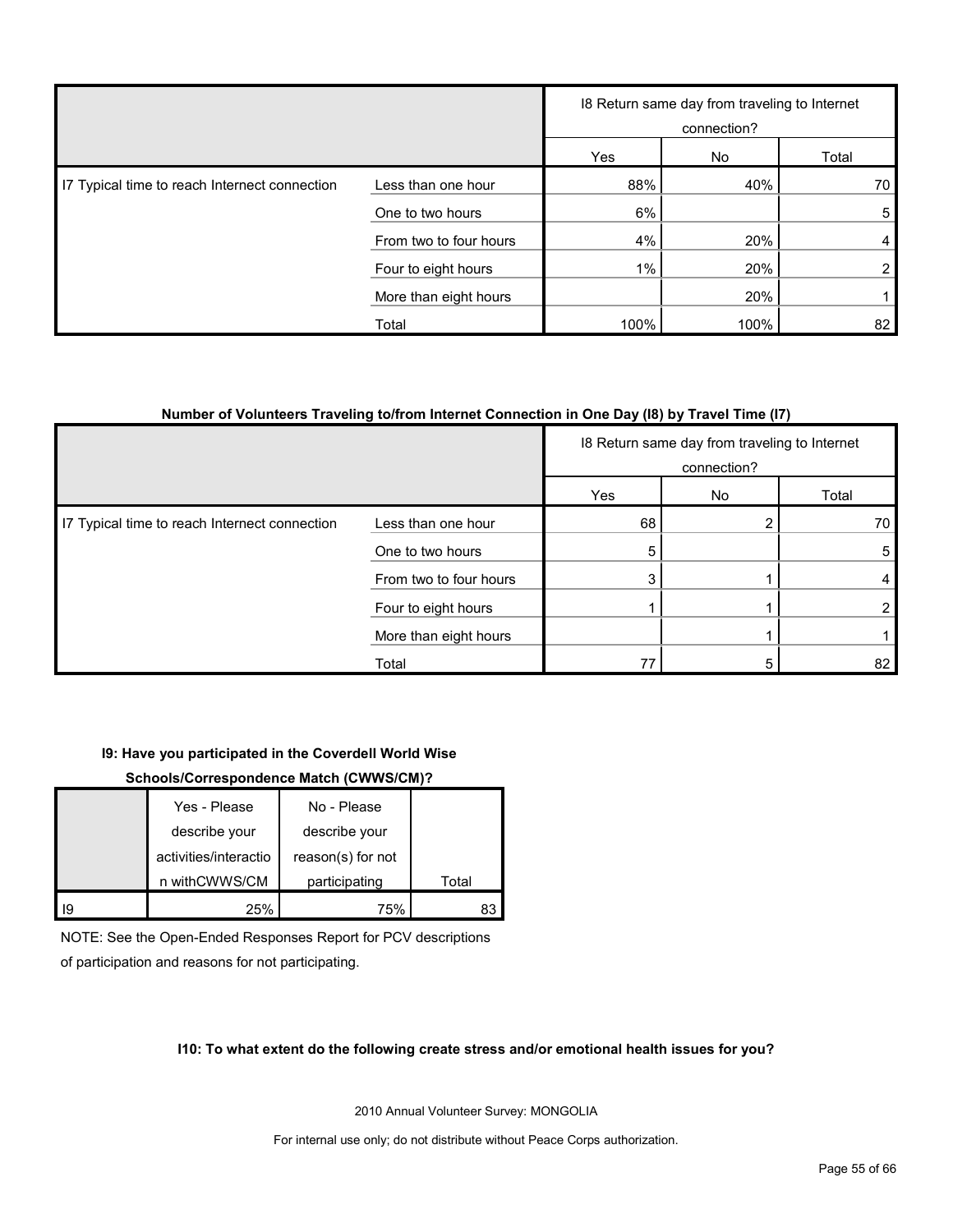|                                                      | Not at all stressful | Minimally<br>stressful | Moderately<br>stressful | Considerably<br>stressful |
|------------------------------------------------------|----------------------|------------------------|-------------------------|---------------------------|
| <b>Cultural issues</b>                               | 10%                  | 36%                    | 40%                     | 8%                        |
| Dealing with violence in country                     | 28%                  | 35%                    | 16%                     | 12%                       |
| Health/medical problems                              | 23%                  | 39%                    | 29%                     | 5%                        |
| Issues including family, friends, loved ones in U.S. | 21%                  | 35%                    | 21%                     | 15%                       |
| Isolation/Ioneliness                                 | 18%                  | 38%                    | 23%                     | 12%                       |
| Local language                                       | 10%                  | 32%                    | 33%                     | 20%                       |
| Primary assignment                                   | 7%                   | 25%                    | 37%                     | 19%                       |
| Romantic relationships in-country                    | 33%                  | 26%                    | 18%                     | 11%                       |
| Interactions with other Volunteers                   | 29%                  | 40%                    | 17%                     | 7%                        |
| Interactions with PC Staff                           | 38%                  | 43%                    | 14%                     | 2%                        |
| Safety and security                                  | 17%                  | 59%                    | 12%                     | 8%                        |
| Please specify below<br>Other:                       | 14%                  | 5%                     |                         |                           |

### **I10: To what extent do the following create stress and/or emotional health issues for you?**

|                                                      | Exceptionally |           |       |
|------------------------------------------------------|---------------|-----------|-------|
|                                                      | stressful     | <b>NA</b> | Total |
| Cultural issues                                      | 5%            | $1\%$     | 83    |
| Dealing with violence in country                     | 7%            | 2%        | 83    |
| Health/medical problems                              | 4%            | $1\%$     | 83    |
| Issues including family, friends, loved ones in U.S. | 6%            | $1\%$     | 84    |
| Isolation/loneliness                                 | 8%            | 1%        | 84    |
| Local language                                       | 4%            | $1\%$     | 84    |
| Primary assignment                                   | 11%           | $1\%$     | 84    |
| Romantic relationships in-country                    | 5%            | 7%        | 84    |
| Interactions with other Volunteers                   | 5%            | 2%        | 83    |
| Interactions with PC Staff                           | 1%            | $1\%$     | 84    |
| Safety and security                                  | 2%            | 1%        | 83    |
| Please specify below<br>Other:                       | 5%            | 76%       | 21    |

#### **I10: To what extent do the following create stress and/or emotional health issues for you? (excluding "NA" responses)**

|                                  |                      |                     | Moderately | Considerably |
|----------------------------------|----------------------|---------------------|------------|--------------|
|                                  | Not at all stressful | Minimally stressful | stressful  | stressful    |
| Cultural issues                  | 10%                  | 37%                 | 40%        | 9%           |
| Dealing with violence in country | 28%                  | 36%                 | 16%        | $12\%$       |

2010 Annual Volunteer Survey: MONGOLIA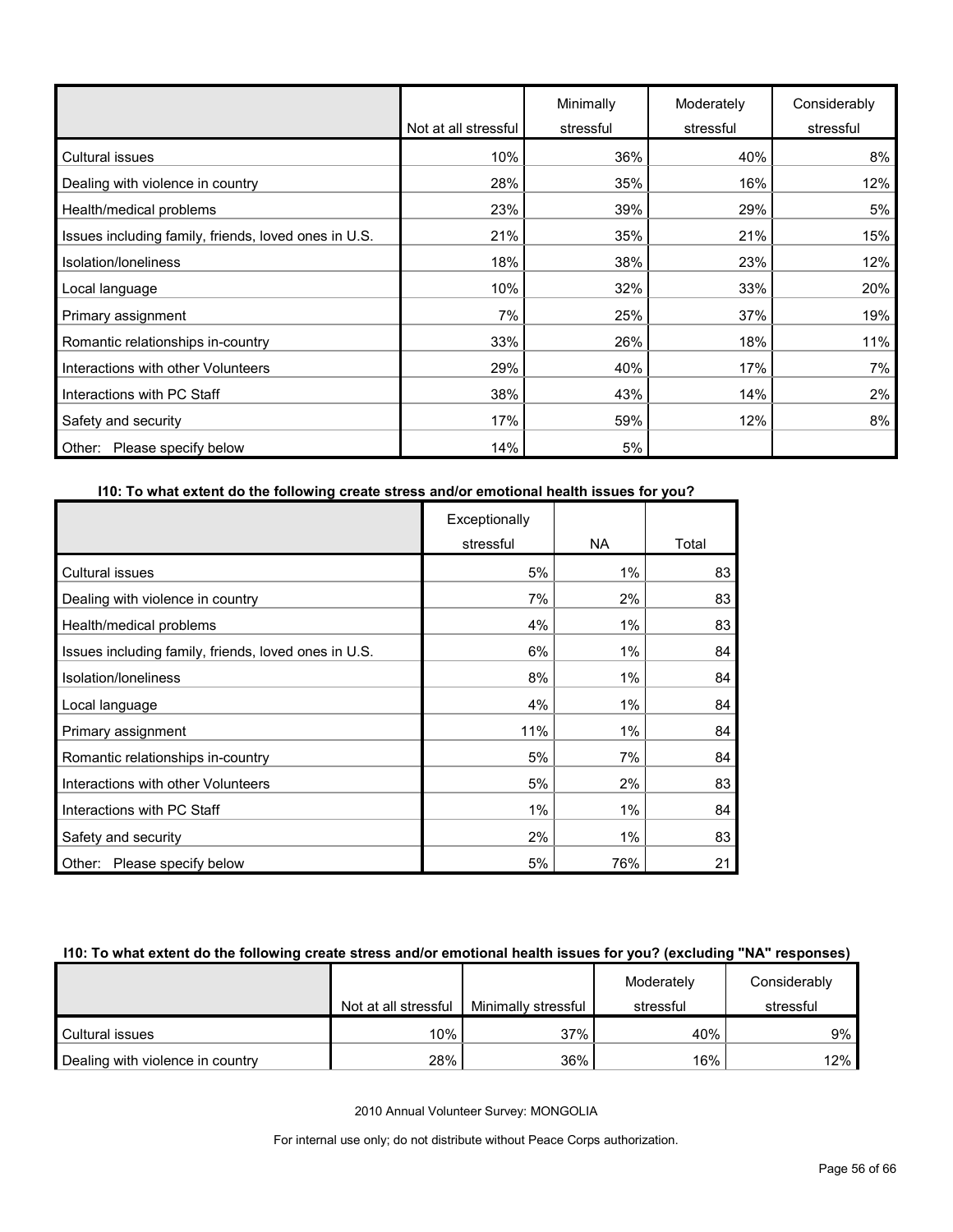| Health/medical problems                 | 23% | 39% | 29% | 5%  |
|-----------------------------------------|-----|-----|-----|-----|
| Issues including family, friends, loved | 22% | 35% | 22% | 16% |
| ones in U.S.                            |     |     |     |     |
| Isolation/Ioneliness                    | 18% | 39% | 23% | 12% |
| Local language                          | 10% | 33% | 34% | 20% |
| Primary assignment                      | 7%  | 25% | 37% | 19% |
| Romantic relationships in-country       | 36% | 28% | 19% | 12% |
| Interactions with other Volunteers      | 30% | 41% | 17% | 7%  |
| Interactions with PC Staff              | 39% | 43% | 14% | 2%  |
| Safety and security                     | 17% | 60% | 12% | 9%  |
| Please specify below<br>Other:          | 60% | 20% |     |     |

## **I10: To what extent do the following create stress and/or emotional**

|                                         | Exceptionally |       |
|-----------------------------------------|---------------|-------|
|                                         | stressful     | Total |
| <b>Cultural issues</b>                  | 5%            | 82    |
| Dealing with violence in country        | 7%            | 81    |
| Health/medical problems                 | 4%            | 82    |
| Issues including family, friends, loved | 6%            | 83    |
| ones in U.S.                            |               |       |
| Isolation/loneliness                    | 8%            | 83    |
| Local language                          | 4%            | 83    |
| Primary assignment                      | 11%           | 83    |
| Romantic relationships in-country       | 5%            | 78    |
| Interactions with other Volunteers      | 5%            | 81    |
| Interactions with PC Staff              | 1%            | 83    |
| Safety and security                     | 2%            | 82    |
| Please specify below<br>Other:          | 20%           | 5     |

**health issues for you? (excluding "NA" responses)**

### **I10.TEXT: Description of "other" stress factor**

| Percent                                        | Number |
|------------------------------------------------|--------|
| Open-ended results. Not responsive to request. |        |
|                                                |        |
|                                                |        |
|                                                |        |
| 100%<br>Total                                  | 84     |
|                                                |        |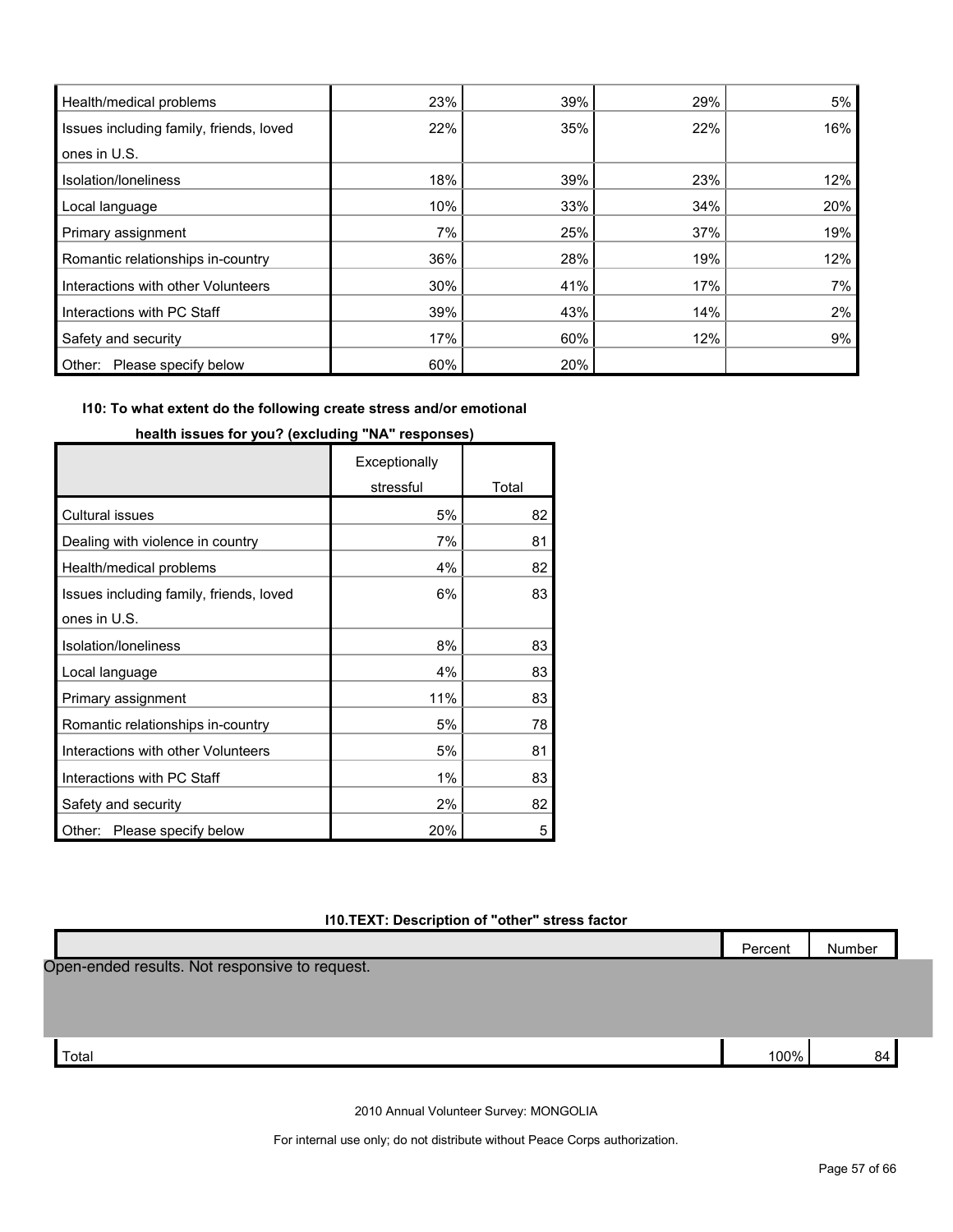| .                                              |         |        |
|------------------------------------------------|---------|--------|
|                                                | Percent | Number |
| Open-ended results. Not responsive to request. |         |        |
|                                                |         |        |
|                                                |         |        |
| Total                                          | 100%    | 84     |

NOTE: Long PCV descriptions of "other" factors may have be cut off in this table. The complete text is available upon request from OSIRP.

| TEL. Please mark all of the typical ways in which you cope with stress. |                      |                       |                   |  |  |  |
|-------------------------------------------------------------------------|----------------------|-----------------------|-------------------|--|--|--|
|                                                                         |                      | % Using This          | <b>Total PCVs</b> |  |  |  |
|                                                                         | <b>PCV Responses</b> | <b>Stress Reducer</b> | Responding        |  |  |  |
| Pursue personal hobbies/interests                                       | 62                   | 77%                   |                   |  |  |  |
| Friends/family in U.S.                                                  | 57                   | 70%                   |                   |  |  |  |
| PCVs outside my community                                               | 54                   | 67%                   |                   |  |  |  |
| PCVs in my community                                                    | 50                   | 62%                   |                   |  |  |  |
| Participate in sports/exercise                                          | 50                   | 62%                   |                   |  |  |  |
| Leave community for a time                                              | 39                   | 48%                   |                   |  |  |  |
| Co-workers/friends (not PCVs)                                           | 32                   | 40%                   |                   |  |  |  |
| Get involved in other projects                                          | 27                   | 33%                   |                   |  |  |  |
| Meditate                                                                | 22                   | 27%                   |                   |  |  |  |
| PC in-country staff                                                     | 17                   | 21%                   |                   |  |  |  |
| My host family                                                          | 15                   | 19%                   |                   |  |  |  |
| Pray                                                                    | 14                   | 17%                   |                   |  |  |  |
| Other activities                                                        | 14                   | 17%                   |                   |  |  |  |
| Peer Support Network                                                    | 12                   | 15%                   |                   |  |  |  |
| <b>Others</b>                                                           | 8                    | 10%                   |                   |  |  |  |
| Attend individual/group counseling                                      | 1                    | 1%                    |                   |  |  |  |
| Office of Special Services                                              |                      |                       |                   |  |  |  |
| Total                                                                   |                      |                       | 81                |  |  |  |

## **I11: Please mark all of the typical ways in which you cope with stress.**

\*Percents total to more than 100% since Volunteers were asked to "mark all that apply."

| 111: Others I talk with to reduce stress       |         |        |  |  |  |
|------------------------------------------------|---------|--------|--|--|--|
|                                                | Percent | Number |  |  |  |
| Open-ended results. Not responsive to request. |         |        |  |  |  |
|                                                |         |        |  |  |  |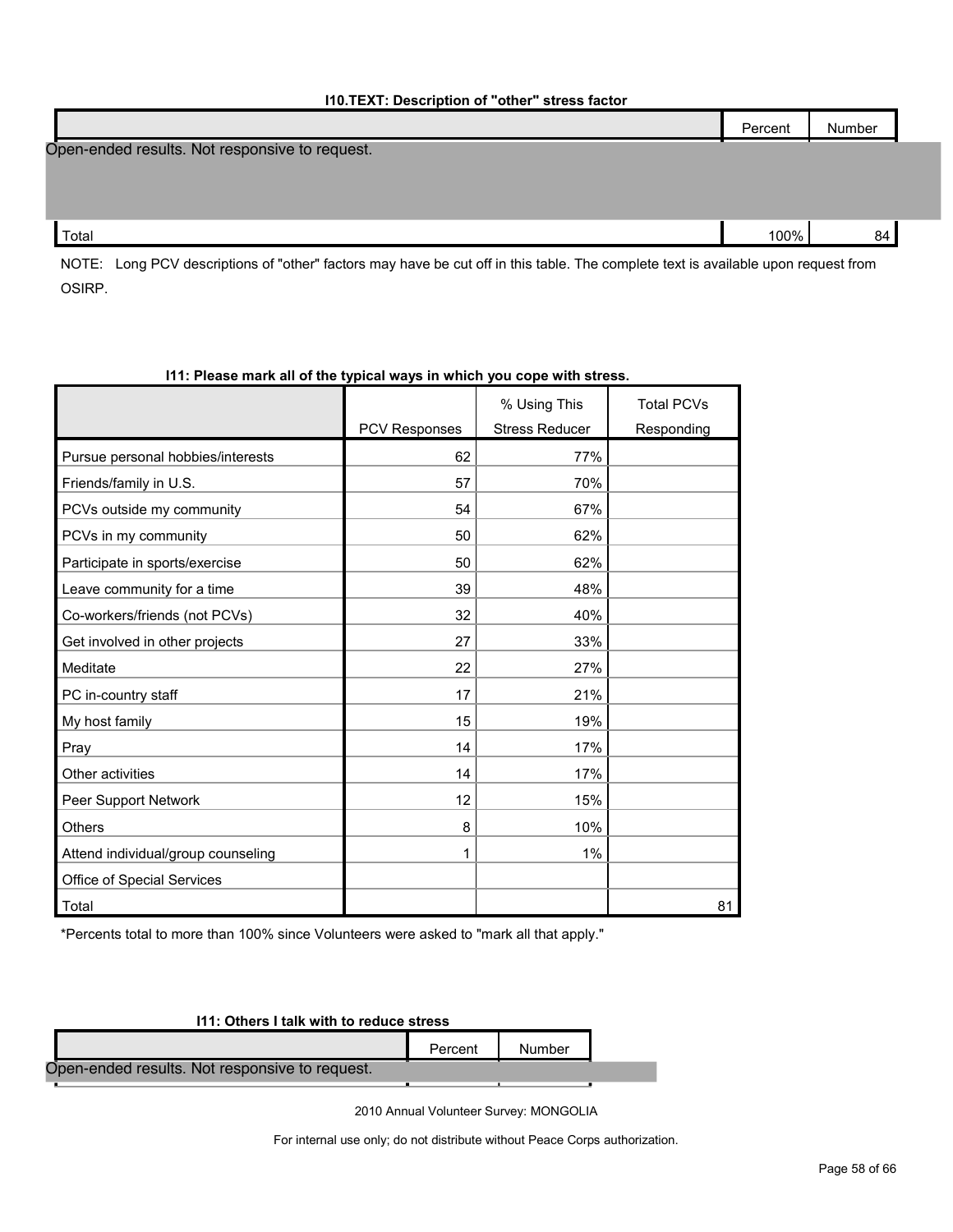| Open-ended results. Non-responsive to request. |      |    |  |
|------------------------------------------------|------|----|--|
| Total                                          | 100% | 84 |  |

### **I11: Other activities to reduce stress**

|                                                | Percent | Number |  |
|------------------------------------------------|---------|--------|--|
| Open-ended results. Not responsive to request. |         |        |  |
|                                                |         |        |  |
|                                                |         |        |  |
|                                                |         |        |  |
|                                                |         |        |  |
|                                                |         |        |  |
|                                                |         |        |  |
|                                                |         |        |  |
|                                                |         |        |  |
|                                                |         |        |  |
|                                                |         |        |  |
|                                                |         |        |  |
|                                                |         |        |  |
|                                                |         |        |  |
|                                                |         |        |  |
|                                                |         |        |  |
| Total                                          | 100%    | 84     |  |

### **I8: When asked about ways of coping with stress, Volunteers who**

**answered "No stress"** 

|                       |     | Yes, I have no |       |
|-----------------------|-----|----------------|-------|
|                       | NA  | stress         | Total |
| <b>I</b> I11.NOSTRESS | 96% | 4%             | 84    |

2010 Annual Volunteer Survey: MONGOLIA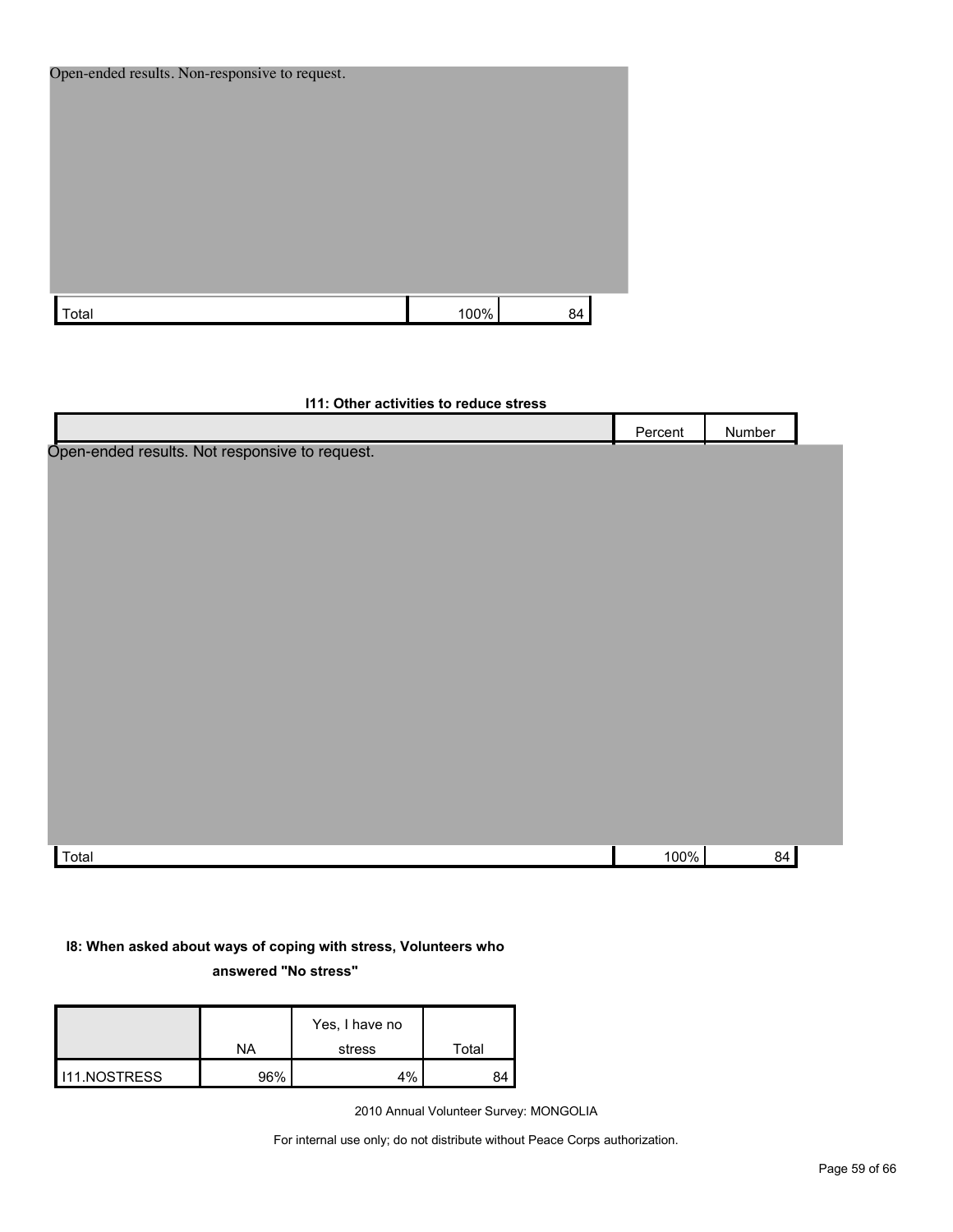## <span id="page-59-0"></span>**J. Overall Assessment of Your Peace Corps Service**

This section reports Volunteers' level of satisfaction with their Peace Corps service and their expectations about completing their service.

|                                         | Not at all | Minimally | Adequately | Considerably | Exceptionally | Total |
|-----------------------------------------|------------|-----------|------------|--------------|---------------|-------|
| Overall Peace Corps service             | 1%         | 7%        | 17%        | 38%          | 37%           | 84    |
| Community involvement                   | $1\%$      | 8%        | 36%        | 35%          | 20%           | 84    |
| <b>Experience with other Volunteers</b> | $2\%$      | 10%       | 27%        | 36%          | 25%           | 84    |
| Work with counterparts/community        | 4%         | 12%       | 24%        | 37%          | 24%           | 84    |
| partners                                |            |           |            |              |               |       |
| Experience with other host country      | $1\%$      | 11%       | 30%        | 36%          | 23%           | 84    |
| nationals                               |            |           |            |              |               |       |

## **J1: How personally rewarding do you find your--?**

NOTE: See the Open-Ended Responses Report for PCV comments on J7 "What has been the best aspect of your PC service?"

**J2: Today, would you make the same decision to join the Peace Corps?**

|      | No | Probably<br>not | Possibly | Probablv | $\mathcal P$ efinitelv | Total |
|------|----|-----------------|----------|----------|------------------------|-------|
| I J2 | 2% | 4%              | 8%       | $7\%$    | 69%                    | ۹۵    |

**J3: Would you recommend Peace Corps service to others you think are qualified?**

|           | No       | Probably<br>not | Possibly | Probably | Definitely | Total |
|-----------|----------|-----------------|----------|----------|------------|-------|
| <b>J3</b> | 1%<br>⊶. | $1\%$           | 12%      | 18%      | 65%        | 84    |

#### **J4: Do you intend to complete your Peace Corps service?**

|       | No | Not sure | $\mathsf{v}_{\mathsf{es}}$ | Might extend | Total |
|-------|----|----------|----------------------------|--------------|-------|
| II J4 | 1% | 10%      | 76%                        | 13%          | 84    |

#### **J5: Would your host country benefit most if the Peace Corps program was---?**

2010 Annual Volunteer Survey: MONGOLIA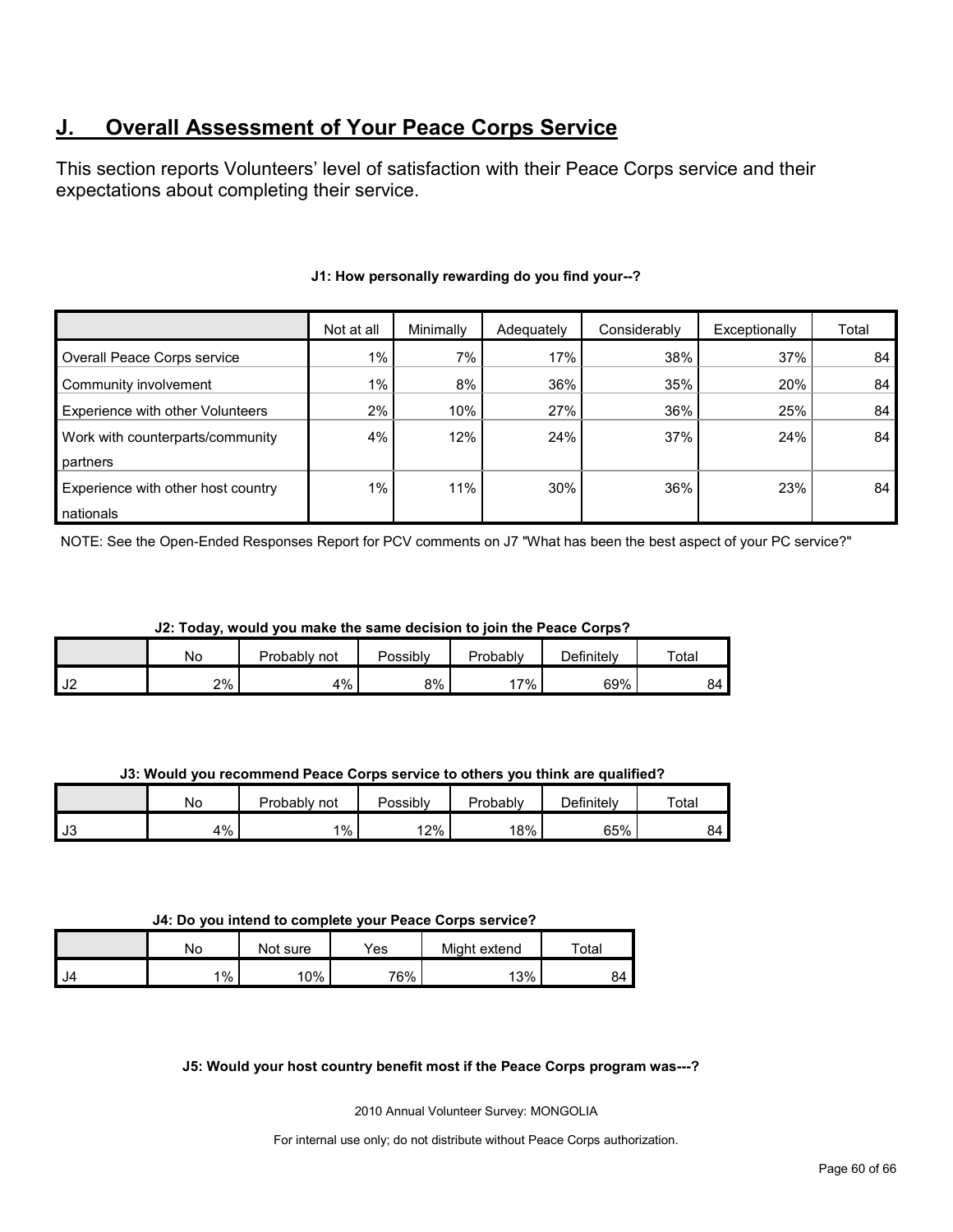|    |              |         | Refocused/redesig |                  |          |       |
|----|--------------|---------|-------------------|------------------|----------|-------|
|    | Discontinued | Reduced | ned               | Maintained as is | Expanded | Total |
| J5 | $1\%$        | 5%      | 51%               | 25%              | 18%      | 84    |

NOTE: See the Open-Ended Responses Report for PCV comments on J6 "How can the PC better address the needs of your host country?"

## <span id="page-60-0"></span>**K. Demographics and Factors Affecting Extensions**

This section reports on the age and gender of all respondents. It also reports on the importance Volunteers place on various factors that may influence their decision to extend or not extend their service beyond two years. Volunteers who answered that they either were considering an extension or were already serving beyond two years were asked to rate nine "motivating" factors and nine "challenging" factors. Volunteers could also write in any of their own motivating or challenging factors not included in the list.

| K1: What is your age? |       |         |     |       |  |  |  |
|-----------------------|-------|---------|-----|-------|--|--|--|
|                       | 20-29 | $30-49$ | 50+ | Total |  |  |  |
| AGE3grp               | 88%   | 11%     | 1%  |       |  |  |  |

**K2: What is your gender?**

|        | Female | Male | $\tau$ otal |  |
|--------|--------|------|-------------|--|
| GENDER | 54%    | 16%  |             |  |

Other demographic tables are available upon request

#### **K8: Are you considering a 3rd year extension?**

|                                              | Percent | Number |
|----------------------------------------------|---------|--------|
| I No                                         | 77%     | 64     |
| May extend beyond my original COS date       | 14%     | 12     |
| I am now serving beyond my original COS date | 8%      |        |
| Total                                        | 100%    | 83     |

#### **Ext Q1: Comparison of Reasons for Extending by Importance to PCVs Who May Extend Beyond COS**

2010 Annual Volunteer Survey: MONGOLIA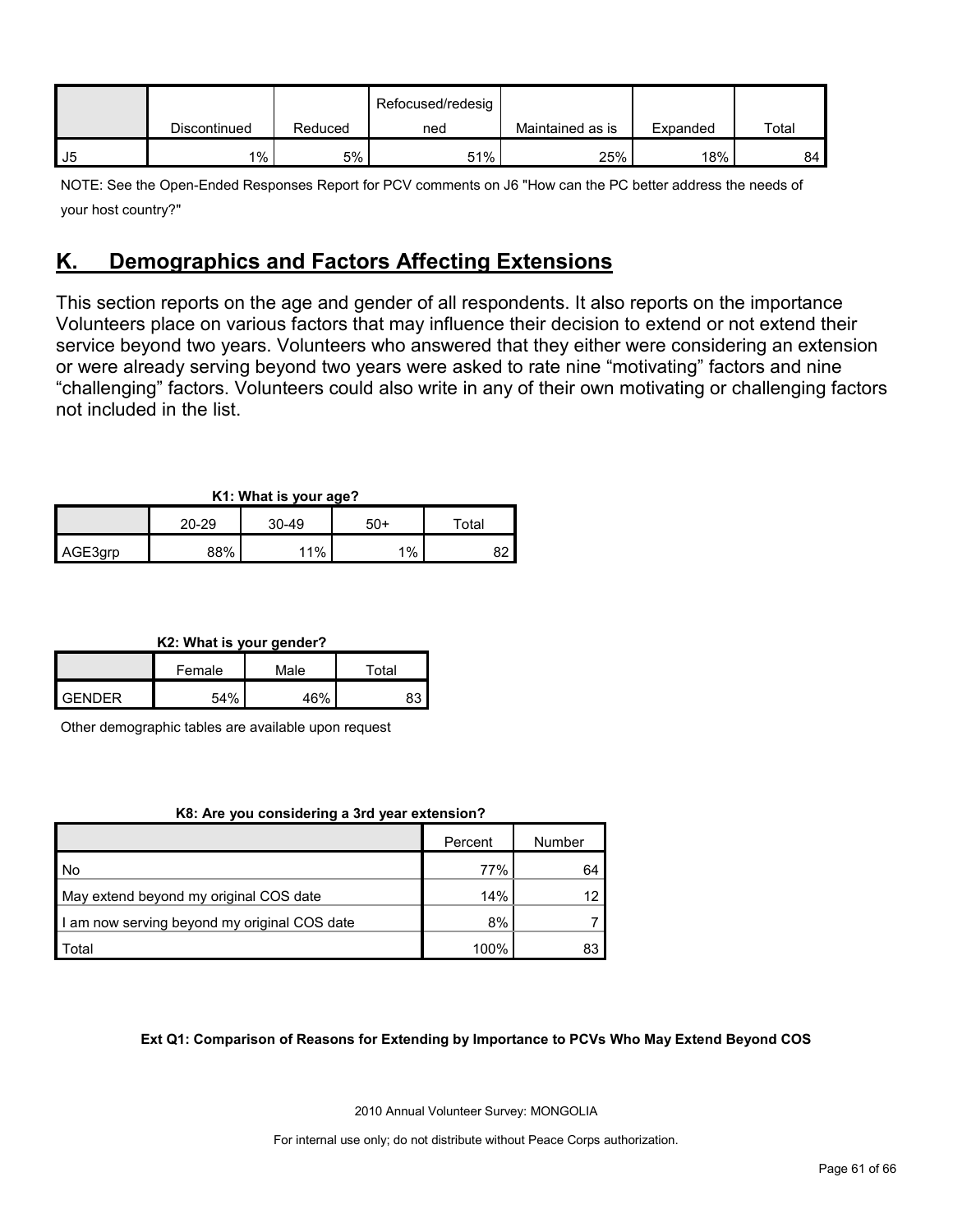|                                                         |               | Somewhat  |           |           |       |
|---------------------------------------------------------|---------------|-----------|-----------|-----------|-------|
|                                                         | Not Important | important | Important | <b>NA</b> | Total |
| Ability to partner with an NGO and/or government        | 17%           | 25%       | 58%       |           | 12    |
| counterpart                                             |               |           |           |           |       |
| Additional financial compensation (higher living        | 33%           | 25%       | 42%       |           | 12    |
| allowance, etc.)                                        |               |           |           |           |       |
| Flexibility to design my extension assignment           |               | 17%       | 83%       |           | 12    |
| Opportunity for more substantive work                   |               | 25%       | 75%       |           | 12    |
| Opportunity to finish or be more productive in my       | 25%           | 33%       | 42%       |           | 12    |
| project                                                 |               |           |           |           |       |
| Opportunity to serve in a different site, country or    | 50%           | 8%        | 42%       |           | 12    |
| project                                                 |               |           |           |           |       |
| Opportunity to take on additional responsibilities with | 42%           | 17%       | 42%       |           | 12    |
| PC at post                                              |               |           |           |           |       |
| Recognition of excellent performance                    | 33%           | 17%       | 50%       |           | 12    |
| Support from local Peace Corps staff                    | 25%           | 33%       | 42%       |           | 12    |
| Other:<br>Please specify below                          | 20%           |           | 20%       | 60%       | 5     |

NOTE: This table includes only PCVs who answered K8="May extend beyond my original COS date"

| $\alpha$ , which is a computation of the construction of the computation of the contrary will construct the construction of the construction of the construction of the construction of the construction of the construction of th | Not Important | Somewhat<br>important | Important | <b>NA</b> | Total |
|------------------------------------------------------------------------------------------------------------------------------------------------------------------------------------------------------------------------------------|---------------|-----------------------|-----------|-----------|-------|
| Ability to partner with an NGO and/or government<br>counterpart                                                                                                                                                                    | 29%           | 43%                   | 14%       | 14%       |       |
| Additional financial compensation (higher living<br>allowance, etc.)                                                                                                                                                               | 43%           | 29%                   | 14%       | 14%       |       |
| Flexibility to design my extension assignment                                                                                                                                                                                      |               | 14%                   | 71%       | 14%       | 7     |
| Opportunity for more substantive work                                                                                                                                                                                              |               | 43%                   | 43%       | 14%       |       |
| Opportunity to finish or be more productive in my<br>project                                                                                                                                                                       | 14%           | 43%                   | 29%       | 14%       |       |
| Opportunity to serve in a different site, country or<br>project                                                                                                                                                                    | 14%           | 29%                   | 43%       | 14%       |       |
| Opportunity to take on additional responsibilities with<br>PC at post                                                                                                                                                              | 14%           | 29%                   | 43%       | 14%       | 7     |
| Recognition of excellent performance                                                                                                                                                                                               | 29%           | 29%                   | 29%       | 14%       | 7     |
| Support from local Peace Corps staff                                                                                                                                                                                               |               | 43%                   | 43%       | 14%       | 7     |
| Please specify below<br>Other:                                                                                                                                                                                                     |               |                       | 50%       | 50%       | 2     |

#### **Ext Q1: Comparison of Reasons for Extending by Importance to PCVs Serving an Extension**

2010 Annual Volunteer Survey: MONGOLIA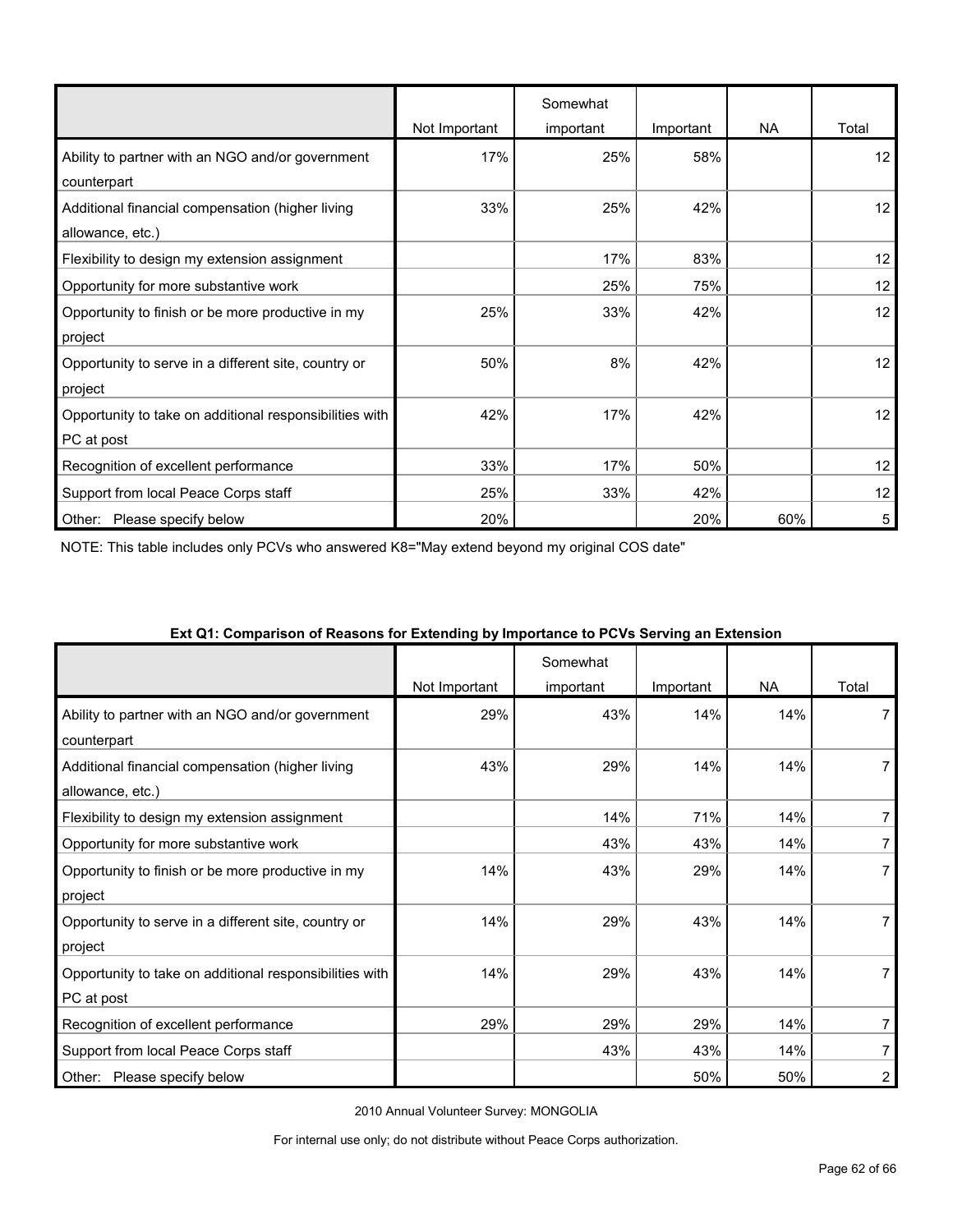|                                                         |               | Somewhat  |           |           |                |
|---------------------------------------------------------|---------------|-----------|-----------|-----------|----------------|
|                                                         | Not Important | important | Important | <b>NA</b> | Total          |
| Ability to partner with an NGO and/or government        | 29%           | 43%       | 14%       | 14%       |                |
| counterpart                                             |               |           |           |           |                |
| Additional financial compensation (higher living        | 43%           | 29%       | 14%       | 14%       |                |
| allowance, etc.)                                        |               |           |           |           |                |
| Flexibility to design my extension assignment           |               | 14%       | 71%       | 14%       |                |
| Opportunity for more substantive work                   |               | 43%       | 43%       | 14%       | 7              |
| Opportunity to finish or be more productive in my       | 14%           | 43%       | 29%       | 14%       |                |
| project                                                 |               |           |           |           |                |
| Opportunity to serve in a different site, country or    | 14%           | 29%       | 43%       | 14%       |                |
| project                                                 |               |           |           |           |                |
| Opportunity to take on additional responsibilities with | 14%           | 29%       | 43%       | 14%       |                |
| PC at post                                              |               |           |           |           |                |
| Recognition of excellent performance                    | 29%           | 29%       | 29%       | 14%       | 7              |
| Support from local Peace Corps staff                    |               | 43%       | 43%       | 14%       |                |
| Other:<br>Please specify below                          |               |           | 50%       | 50%       | $\overline{2}$ |

#### **Ext Q1: Comparison of Reasons for Extending by Importance to PCVs Serving an Extension**

NOTE: This table includes only PCVs who answered K8="Now serving beyond my original COS date"

## **Ext Q1: Comparison of Reasons for Extending by Importance to PCVs Who May Extend and PCVs Serving an Extension (excluding all "NA" responses)**

|                                                              | Are you considering a 3rd year extension? |           |           |       |  |  |
|--------------------------------------------------------------|-------------------------------------------|-----------|-----------|-------|--|--|
|                                                              | May extend beyond my original COS date    |           |           |       |  |  |
|                                                              |                                           | Somewhat  |           |       |  |  |
|                                                              | Not Important                             | important | Important | Total |  |  |
| Ability to partner with an NGO and/or government             | 17%                                       | 25%       | 58%       | 12    |  |  |
| counterpart                                                  |                                           |           |           |       |  |  |
| Additional financial compensation (higher living             | 33%                                       | 25%       | 42%       | 12    |  |  |
| allowance, etc.)                                             |                                           |           |           |       |  |  |
| Flexibility to design my extension assignment                |                                           | 17%       | 83%       | 12    |  |  |
| Opportunity for more substantive work                        |                                           | 25%       | 75%       | 12    |  |  |
| Opportunity to finish or be more productive in my project    | 25%                                       | 33%       | 42%       | 12    |  |  |
| Opportunity to serve in a different site, country or project | 50%                                       | 8%        | 42%       | 12    |  |  |
| Opportunity to take on additional responsibilities with PC   | 42%                                       | 17%       | 42%       | 12    |  |  |
| at post                                                      |                                           |           |           |       |  |  |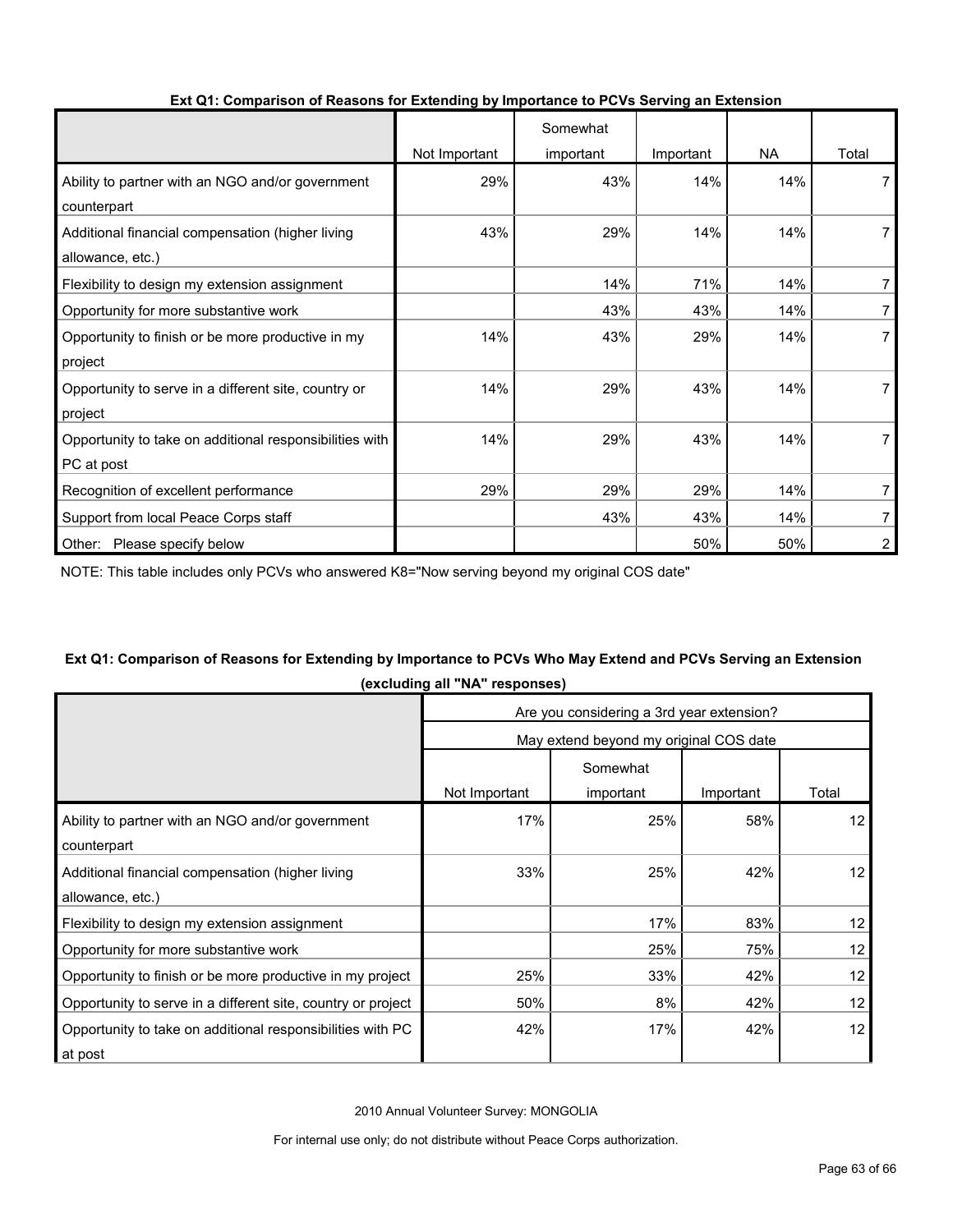| Recognition of excellent performance | 33% | '7% | 50% | 12 |
|--------------------------------------|-----|-----|-----|----|
| Support from local Peace Corps staff | 25% | 33% | 42% | 12 |
| Other:<br>Please specify below       | 50% |     | 50% |    |

NOTE: See Open-Ended Responses Report for "other" reasons for extending beyond COS

### **Ext Q1: Comparison of Reasons for Extending by Importance to PCVs Who May Extend and PCVs Serving an Extension**

|                                                              | (excluding all "NA" responses)               |           |           |         |  |  |
|--------------------------------------------------------------|----------------------------------------------|-----------|-----------|---------|--|--|
|                                                              | Are you considering a 3rd year extension?    |           |           |         |  |  |
|                                                              | I am now serving beyond my original COS date |           |           |         |  |  |
|                                                              | Somewhat                                     |           |           |         |  |  |
|                                                              | Not Important                                | important | Important | Total   |  |  |
| Ability to partner with an NGO and/or government             | 33%                                          | 50%       | 17%       | 6       |  |  |
| counterpart                                                  |                                              |           |           |         |  |  |
| Additional financial compensation (higher living             | 50%                                          | 33%       | 17%       | 6       |  |  |
| allowance, etc.)                                             |                                              |           |           |         |  |  |
| Flexibility to design my extension assignment                |                                              | 17%       | 83%       | 6       |  |  |
| Opportunity for more substantive work                        |                                              | 50%       | 50%       | 6       |  |  |
| Opportunity to finish or be more productive in my project    | 17%                                          | 50%       | 33%       | 6       |  |  |
| Opportunity to serve in a different site, country or project | 17%                                          | 33%       | 50%       | 6       |  |  |
| Opportunity to take on additional responsibilities with PC   | 17%                                          | 33%       | 50%       | 6       |  |  |
| at post                                                      |                                              |           |           |         |  |  |
| Recognition of excellent performance                         | 33%                                          | 33%       | 33%       | $\,6\,$ |  |  |
| Support from local Peace Corps staff                         |                                              | 50%       | 50%       | 6       |  |  |
| Other:<br>Please specify below                               |                                              |           | 100%      |         |  |  |

NOTE: See Open-Ended Responses Report for "other" reasons for extending beyond COS

#### **Ext Q2: Comparison of Reasons for Not Extending by Importance to PCVs Who May Serve Beyond COS**

|                                                  |               | Somewhat  |           |           |                 |
|--------------------------------------------------|---------------|-----------|-----------|-----------|-----------------|
|                                                  | Not Important | important | Important | <b>NA</b> | Total           |
| Adjustment to new country or site                | 42%           | 42%       | 17%       |           | 12 <sup>°</sup> |
| Bureaucratic challenges related to extension     | 50%           | 17%       | 25%       | 8%        | 12 <sub>1</sub> |
| process                                          |               |           |           |           |                 |
| Delaying the pursuit of professional/educational | 18%           | 9%        | 73%       |           | 11              |
| opportunities                                    |               |           |           |           |                 |
| Family and personal reasons                      | 25%           | 25%       | 50%       |           | 12 <sup>2</sup> |
| Feeling that I am ready to go home               | 17%           | 33%       | 50%       |           | 12 <sup>2</sup> |
| Fellow Volunteers are leaving/have left          | 58%           | 25%       | 17%       |           | 12              |

2010 Annual Volunteer Survey: MONGOLIA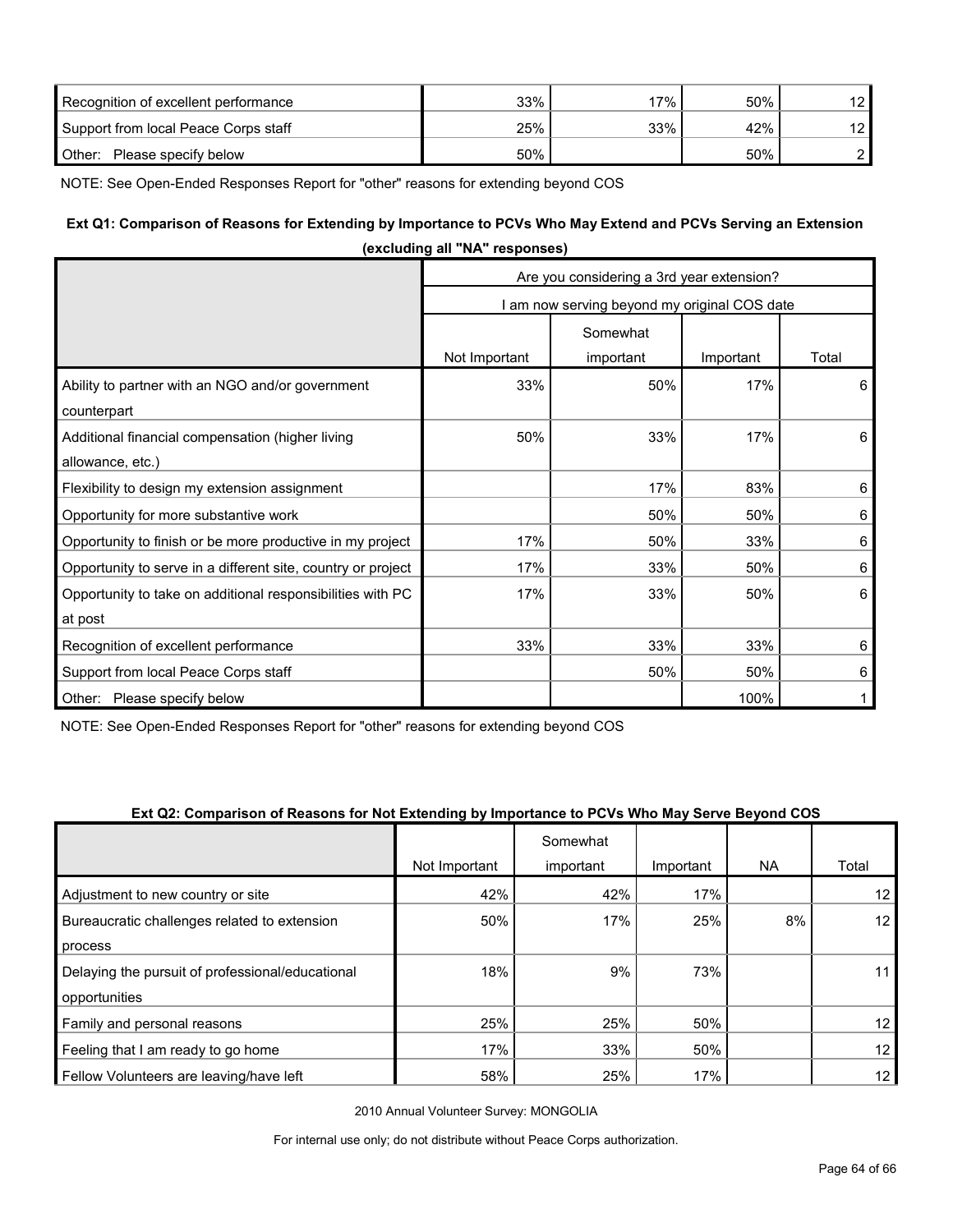| Lack of information about/difficulty defining the 3rd | 33% | 42% | 25% |     | 12 <sub>1</sub> |
|-------------------------------------------------------|-----|-----|-----|-----|-----------------|
| year extension role                                   |     |     |     |     |                 |
| Lack of professional development opportunities        | 50% | 17% | 33% |     | 12              |
| Lack of support from Peace Corps staff                | 58% | 17% | 17% | 8%  | 12 <sup>2</sup> |
| Please specify below<br>Other:                        | 25% |     |     | 75% |                 |

NOTE: This table includes only PCVs who answered K8="May extend beyond my original COS date"

| Ext Q2: Comparison of Reasons for Not Extending by Importance to PCVs Serving Beyond COS |  |  |  |  |
|------------------------------------------------------------------------------------------|--|--|--|--|
|------------------------------------------------------------------------------------------|--|--|--|--|

|                                                       |               | Somewhat  |           |           |       |
|-------------------------------------------------------|---------------|-----------|-----------|-----------|-------|
|                                                       | Not Important | important | Important | <b>NA</b> | Total |
| Adjustment to new country or site                     | 43%           | 14%       | 14%       | 29%       |       |
| Bureaucratic challenges related to extension          | 29%           | 14%       | 29%       | 29%       |       |
| process                                               |               |           |           |           |       |
| Delaying the pursuit of professional/educational      | 14%           | 14%       | 43%       | 29%       |       |
| opportunities                                         |               |           |           |           |       |
| Family and personal reasons                           | 14%           | 29%       | 29%       | 29%       | 7     |
| Feeling that I am ready to go home                    |               | 29%       | 43%       | 29%       |       |
| Fellow Volunteers are leaving/have left               | 14%           | 14%       | 43%       | 29%       |       |
| Lack of information about/difficulty defining the 3rd | 29%           | 14%       | 14%       | 43%       |       |
| year extension role                                   |               |           |           |           |       |
| Lack of professional development opportunities        | 29%           | 14%       | 14%       | 43%       |       |
| Lack of support from Peace Corps staff                | 29%           | 14%       | 14%       | 43%       |       |
| Please specify below<br>Other:                        |               |           |           | 100%      | 3     |

NOTE: This table includes only PCVs who answered K8="Now serving beyond my original COS date"

Delaying the pursuit of professional/educational

opportunities

| Extension (excluding all "NA" responses)  |           |           |                                        |  |  |  |
|-------------------------------------------|-----------|-----------|----------------------------------------|--|--|--|
| Are you considering a 3rd year extension? |           |           |                                        |  |  |  |
|                                           |           |           |                                        |  |  |  |
|                                           | Somewhat  |           |                                        |  |  |  |
| Not Important                             | important | Important | Total                                  |  |  |  |
| 42%                                       | 42%       | 17%       | 12                                     |  |  |  |
|                                           |           |           | May extend beyond my original COS date |  |  |  |

Bureaucratic challenges related to extension process and the state of the state of the state of the state of the state of the state of the state of the state of the state of the state of the state of the state of the state

# **Ext Q2: Comparison of Reasons for Not Extending by Importance to PCVs Who May Extend and PCVs Serving an**

2010 Annual Volunteer Survey: MONGOLIA

For internal use only; do not distribute without Peace Corps authorization.

18% 9% 73% 11